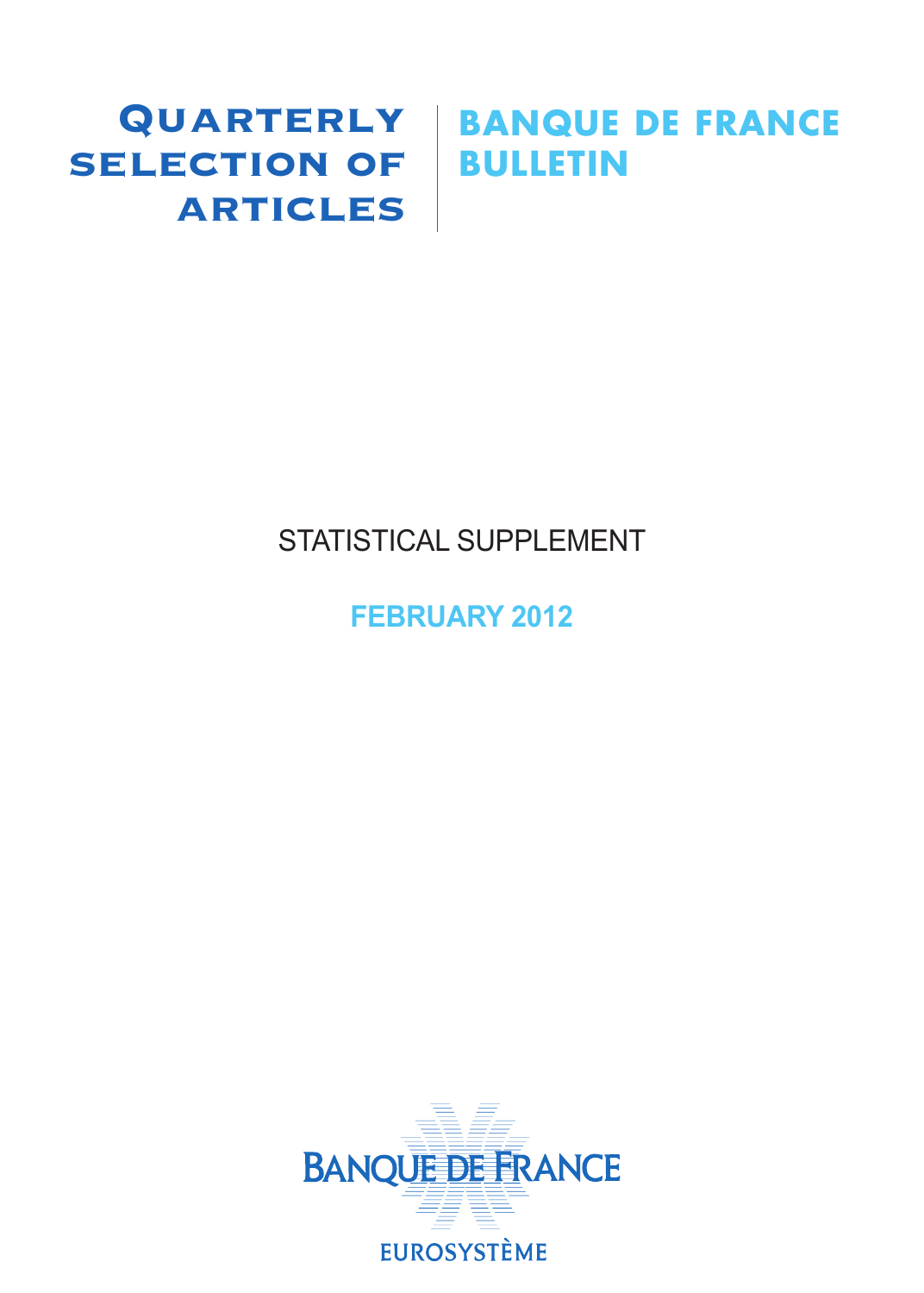## **STATISTICS**

## **Contents**

### **Economic developments**

|                 | Industrial activity indicators - Monthly Business Survey - France                                               | 33              |
|-----------------|-----------------------------------------------------------------------------------------------------------------|-----------------|
| 2               | Industrial activity indicators — Monthly Business Survey — France (NAF revision 2, seasonally-adjusted data) S4 |                 |
| 3               | Consumer price index                                                                                            | S5              |
| 4               | The competitiveness of France's economy                                                                         | S6              |
| 5               | Balance of payments $-$ Main components (quarterly data) $-$ France                                             | 57              |
| 6               | Balance of payments $-$ Current and capital accounts (quarterly data) $-$ France                                | S8              |
| $\mathcal{I}$   | Balance of payments $-$ Financial flows (quarterly data) $-$ France                                             | S9              |
| 8               | Balance of payments $-$ Geographical breakdown (quarterly data) $-$ France                                      | SI O            |
| 9               | Balance of payments (monthly data) $-$ France                                                                   | SH.             |
| $\overline{10}$ | France's international investment position                                                                      |                 |
|                 | (direct investment measured at book value)                                                                      | SI <sub>2</sub> |

## **Money, investment and financing**

| $\mathbf{H}$    | Main monetary and financial aggregates $-$ France and the euro area                    | S13             |
|-----------------|----------------------------------------------------------------------------------------|-----------------|
| 12              | Balance sheet of the Banque de France                                                  | S <sub>14</sub> |
| $\overline{13}$ | Balance sheet of monetary financial institutions (MFIs) excluding the Banque de France | SI5             |
| 4               | Deposits - France                                                                      | S16             |
| 15 <sup>2</sup> | Time deposits $-$ France                                                               | SI <sub>7</sub> |
| 16              | Loans extended by credit institutions established in France                            |                 |
|                 | to French residents - France                                                           | S18             |
| 17              | Loans from credit institutions broken down by counterpart                              |                 |
|                 | and by financing purpose $-$ France and euro area                                      | S19             |
| 8               | New loans to residents $-$ France                                                      | S <sub>20</sub> |
| 19              | Investment and financing $-$ Insurance corporations and pension funds                  |                 |
|                 | - Euro area and France                                                                 | $\Omega$        |
| 20              | Investment and financing $-$ Households $-$ Euro area                                  | S22             |
| 21              | Investment and financing - Households - France                                         | S <sub>23</sub> |
| 22              | Investment and financing $-$ Non-financial corporations $-$ Euro area                  | S24             |
| 23              | Investment and financing $-$ Non-financial corporations $-$ France                     | S <sub>25</sub> |
| 24              | Interest rates on deposits $-$ France and the euro area                                | \$26            |
| 25              | Cost of credit $-$ France and the euro area                                            | <b>S27</b>      |
| 26 <sup>2</sup> | Cost of credit $-$ France                                                              | <b>S28</b>      |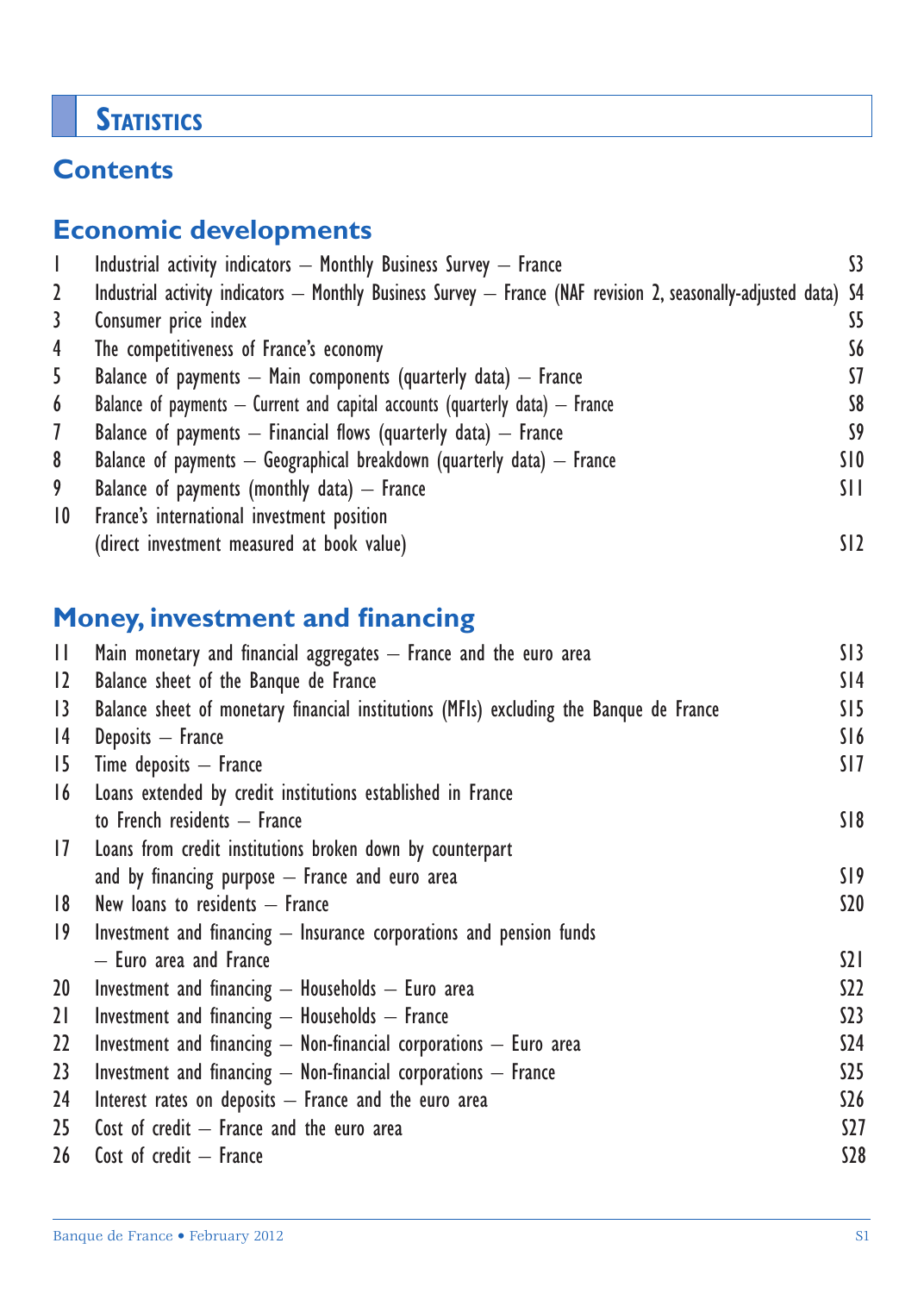#### **STATISTICS**

*Contents*

## **Financial markets and interest rates**

| 27 Interest rates                                                          | S29             |
|----------------------------------------------------------------------------|-----------------|
| 28 Banking system liquidity and refinancing operations – Euro area         | S30             |
| 29 Eurosystem key rates; minimum reserves                                  | $\overline{31}$ |
| $30/31$ Negotiable debt securities $-$ France                              | \$32/33         |
| 32 Mutual fund shares/units - France                                       | \$34            |
| 33 Debt securities and quoted shares issued by French residents            | \$35            |
| 34 Debt securities and quoted shares issued by French residents, by sector | \$36            |

## **Other statistics**

| $35$ Company failures by economic sector $-$ France |         |
|-----------------------------------------------------|---------|
| 36 Retail payment systems – France                  | \$38    |
| $37/38$ Large-value payment systems $-$ EU          | \$39/40 |
| 39 Large-value payment systems – France             | S4 I    |

#### Nota bene

*Changes have been made to " New loans to residents (excl. overdrafts) – France" (Table 18). Statistical data are updated monthly on the Banque de France's website.*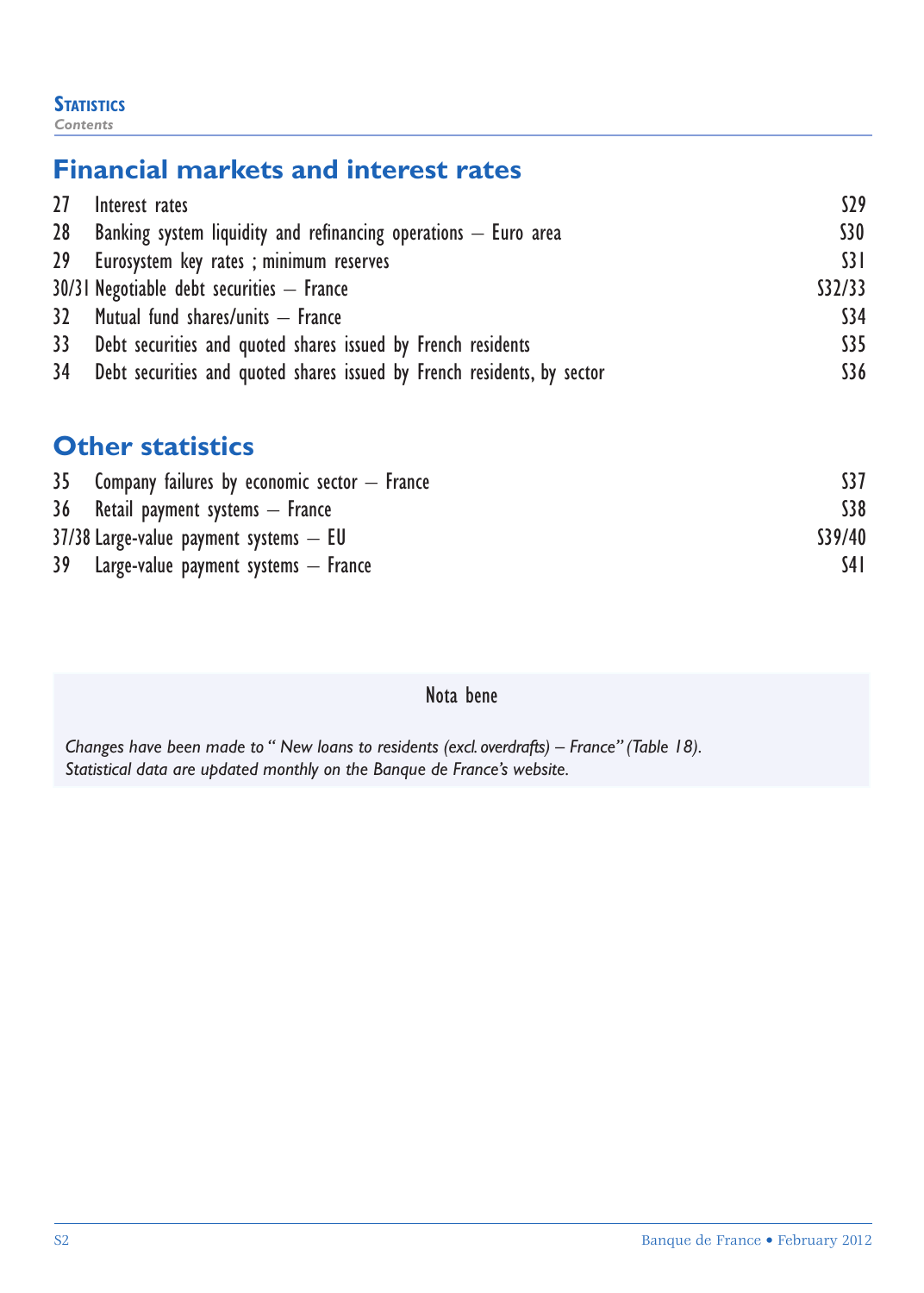**Industrial activity indicators – Monthly Business Survey – France** 

#### *(NAF revision 2; seasonally-adjusted data)*

|                                                   | 2011                     |                 |       |                |                |                |                |  |
|---------------------------------------------------|--------------------------|-----------------|-------|----------------|----------------|----------------|----------------|--|
|                                                   | July                     | Aug.            | Sept. | Oct.           | Nov.           | Dec.           | Jan.           |  |
| Changes in production from the previous month (a) |                          |                 |       |                |                |                |                |  |
| <b>Total manufacturing</b>                        | 5                        | 5               | I.    | $\mathbf{2}$   | 4              | $\mathbf{2}$   | $\mathbf{2}$   |  |
| Food products and beverages                       | 4                        | 3               | 10    | $\overline{7}$ | $-3$           | $-2$           | -1             |  |
| Electrical, electronic and computer equipement    |                          |                 |       |                |                |                |                |  |
| and other machinery                               | ı                        | 3               | T     | $-2$           | $\overline{2}$ | $-3$           | 5              |  |
| Automotive industry                               | 16                       | 10              | $-12$ | 12             | 9              | -11            | $-7$           |  |
| Other transport equipment                         | 0                        | $-13$           | 10    | T              | 3              | $\overline{2}$ | 8              |  |
| Other manufacturing                               | 6                        | -1              | 5     | $-4$           | 5              | 5              | 6              |  |
| Production forecasts (a)                          |                          |                 |       |                |                |                |                |  |
| <b>Total manufacturing</b>                        | т                        | 3               | 0     | ı              | т              | $\mathbf{2}$   | $\pmb{0}$      |  |
| Food products and beverages                       | 3                        | 9               | 6     | 9              | 8              | 9              | $\overline{7}$ |  |
| Electrical, electronic and computer equipement    |                          |                 |       |                |                |                |                |  |
| and other machinery                               | 3                        | 5               | 1     | 4              | $\mathbf{I}$   | $\overline{2}$ | $\mathbf{I}$   |  |
| Automotive industry                               | $\overline{\phantom{0}}$ | $-4$            | п     | $-7$           | -6             | 5              | -11            |  |
| Other transport equipment                         | 9                        | 29              | 17    | 9              | 15             | 22             | 17             |  |
| Other manufacturing                               | ı                        | 5               | $-2$  | T              | ı              | 3              | $\mathbf{0}$   |  |
| Changes in orders from the previous month (a)     |                          |                 |       |                |                |                |                |  |
| <b>Total manufacturing</b>                        | 7                        | 4               | $-4$  | -1             | $\mathbf{2}$   | -1             | 3              |  |
| Foreign                                           | 8                        | 5               | $-6$  | $\overline{2}$ | 3              | 0              | $\overline{2}$ |  |
| Order books (a)                                   |                          |                 |       |                |                |                |                |  |
| <b>Total manufacturing</b>                        | 12                       | п               | 9     | 6              | 6              | 3              | 3              |  |
| Food products and beverages                       | 5                        | 5               | 5     | $\mathbf{c}$   | 3              | $-2$           | $\overline{2}$ |  |
| Electrical, electronic and computer equipement    |                          |                 |       |                |                |                |                |  |
| and other machinery                               | $\mathbf{H}$             | $\overline{13}$ | 8     | 4              | 8              | 5              | $\overline{4}$ |  |
| Automotive industry                               | 15                       | 12              | 6     | ı              | $-4$           | $-15$          | $-21$          |  |
| Other transport equipment                         | 52                       | 54              | 56    | 65             | 56             | 53             | 53             |  |
| Other manufacturing                               | 8                        | 9               | 6     | 0              | ı              | T              | $\mathbf{I}$   |  |
| Inventories of finished goods (a)                 |                          |                 |       |                |                |                |                |  |
| <b>Total manufacturing</b>                        | 3                        | 3               | 5     | 4              | 4              | $\mathbf{2}$   | 3              |  |
| Food products and beverages                       | 4                        | -1              | 4     | $\mathbf{c}$   | 6              | 13             | 3              |  |
| Electrical, electronic and computer equipement    |                          |                 |       |                |                |                |                |  |
| and other machinery                               | 8                        | 5               | П     | 3              | 13             | 10             | 7              |  |
| Automotive industry                               | $\overline{2}$           | -1              | 0     | 3              | $-2$           | $-25$          | $\mathsf{I}$   |  |
| Other transport equipment                         | 4                        | 3               | 5     | 4              | 3              | 6              | 6              |  |
| Other manufacturing                               | 4                        | $\overline{2}$  | 3     | ı              | ı              | ı              | $\overline{2}$ |  |
| Capacity utilisation rate (b)                     |                          |                 |       |                |                |                |                |  |
| <b>Total manufacturing</b>                        | 79.3                     | 78.7            | 79.3  | 79.2           | 79.2           | 79.I           | 78.9           |  |
| Staff levels (total manufacturing) (a)            |                          |                 |       |                |                |                |                |  |
| Changes from the previous month                   | $\Omega$                 | 0               | -1    | $\Omega$       | $\Omega$       | -1             | -1             |  |
| Forecast for the coming month                     | ı                        | 0               | $-1$  | -1             | $-3$           | -1             | $\mathbf{0}$   |  |
| <b>Business sentiment indicator (c)</b>           |                          |                 |       |                |                |                |                |  |
|                                                   | 98                       | 97              | 97    | 96             | 95             | 96             | 96             |  |

*(a) Data given as a balance of opinions. Forecast series are adjusted for bias when it is statistically significant.* 

*(b) Data given as a percentage.* 

*(c) The indicator summarises industrial managers' sentiment regarding business conditions. The higher the indicator is, the more positive the assessment. The indicator is calculated using a principal component analysis of survey data smoothed over three months. By construction, the average is 100.*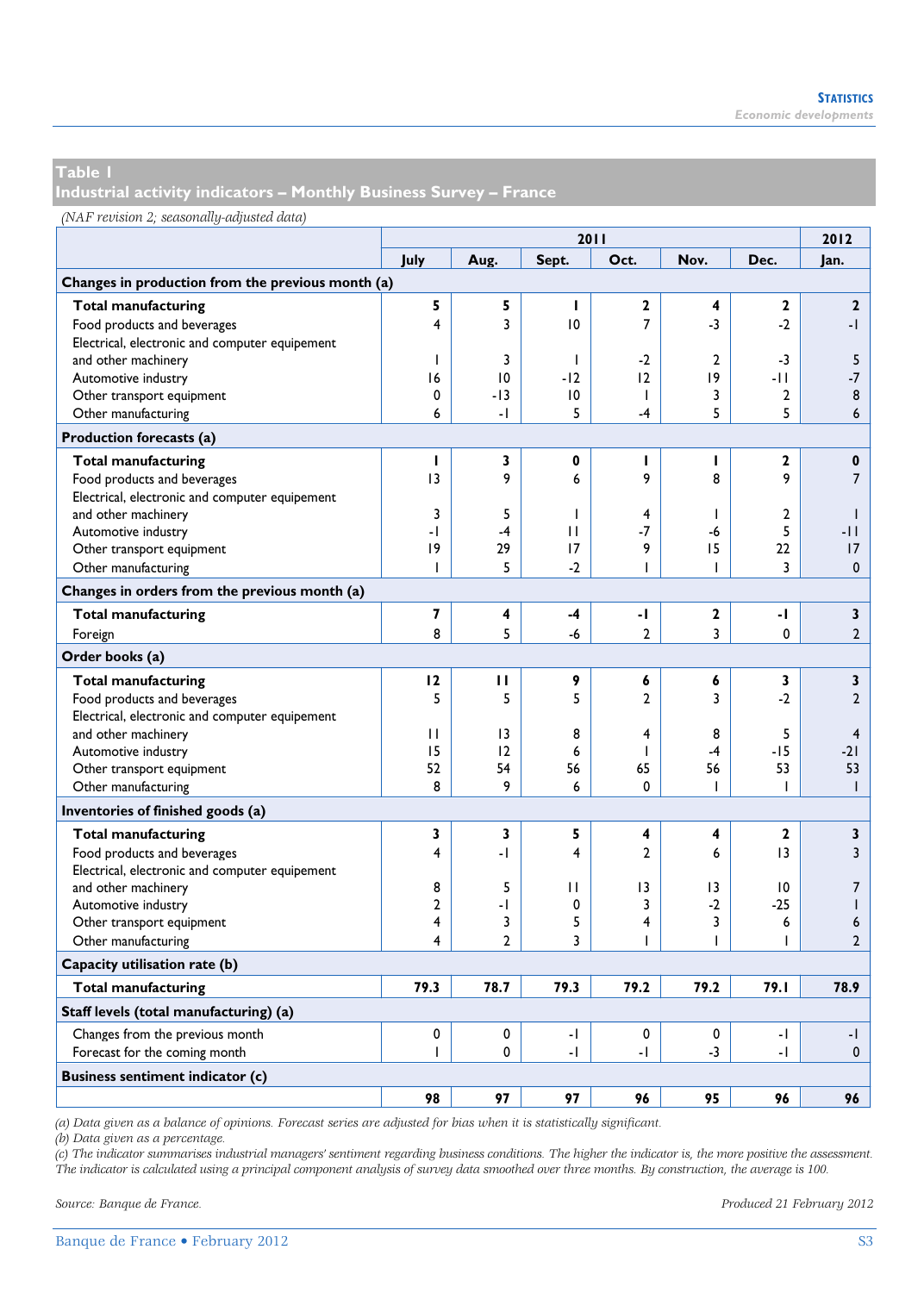**Industrial activity indicators – Monthly Business Survey – France (NAF revision 2; seasonally-adjusted data)** 







**Inventories and order books (a) Capacity utilisation rate (a)**



*(a) Manufacturing.* 

#### **Orders (a) Production (a) Production (a)**



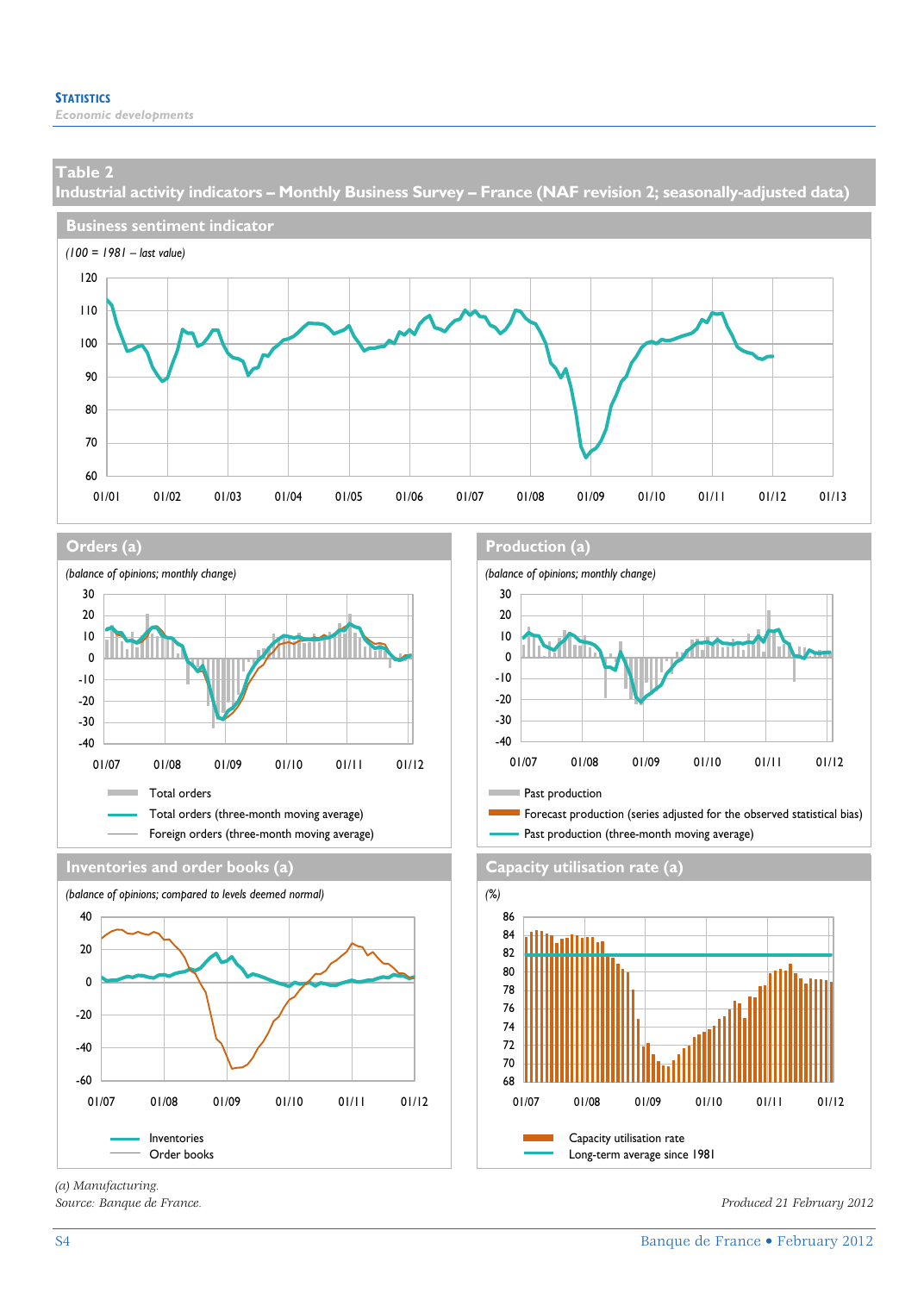**Consumer price index** 

|                      |                                                                     | 2011   |     |     |     |        |        |        |      |  |  |  |
|----------------------|---------------------------------------------------------------------|--------|-----|-----|-----|--------|--------|--------|------|--|--|--|
|                      | <b>May</b><br>Nov.<br>July<br>Oct.<br>Dec.<br>Sept.<br>Aug.<br>June |        |     |     |     |        |        |        | Jan. |  |  |  |
| France               | 2.2                                                                 | 2.3    | 2.1 | 2.4 | 2.4 | 2.5    | 2.7    | 2.7    | 2.6  |  |  |  |
| Germany              | 2.4                                                                 | 2.4    | 2.6 | 2.5 | 2.9 | 2.9    | 2.8    | 2.3    | 2.3  |  |  |  |
| Italy                | 3.0                                                                 | 3.0    | 2.1 | 2.3 | 3.6 | 3.8    | 3.7    | 3.7    | 3.4  |  |  |  |
| Euro area            | 2.7                                                                 | 2.7    | 2.6 | 2.5 | 3.0 | 3.0    | 3.0    | 2.7    | 2.6  |  |  |  |
| United Kingdom       | 4.5                                                                 | 4.2    | 4.4 | 4.5 | 5.2 | 5.0    | 4.8    | 4.2    | 3.6  |  |  |  |
| European Union       | 3.2                                                                 | 3.1    | 2.9 | 3.0 | 3.3 | 3.4    | 3.3    | 3.0    | 2.9  |  |  |  |
| <b>United States</b> | 3.6                                                                 | 3.6    | 3.6 | 3.8 | 3.9 | 3.5    | 3.4    | 3.0    | 2.9  |  |  |  |
| Japan                | $-0.4$                                                              | $-0.4$ | 0.2 | 0.2 | 0.0 | $-0.2$ | $-0.5$ | $-0.2$ | na   |  |  |  |

*(annual average) (seasonally-adjusted monthly % change)*

|                      | 2009<br>2010<br>2011 |        |        | 2011   |        |      |        |        | 2012    |
|----------------------|----------------------|--------|--------|--------|--------|------|--------|--------|---------|
|                      |                      |        |        | Aug.   | Sept.  | Oct. | Nov.   | Dec.   | Jan.    |
| France               | 0.1                  | 1.7    | 2.3    | 0.3    | 0.2    | 0.3  | 0.3    | 0.2    | 0.1     |
| Germany              | 0.2                  | 1.2    | 2.5    | 0.1    | 0.4    | 0.2  | 0.3    | $-0.1$ | 0.3     |
| Italy                | 0.8                  | 6. ا   | 2.9    | 0.4    | 6. ا   | 0.3  | 0.2    | 0.3    | $0.0\,$ |
| Euro area            | 0.3                  | 1.6    | 2.7    | 0.2    | 0.5    | 0.2  | 0.2    | 0.1    | 0.3     |
| United Kingdom       | 2.2                  | 3.3    | 4.5    | 0.4    | 0.8    | 0.1  | 0.3    | 0.1    | $0.0\,$ |
| European Union       | 0. ا                 | 2.1    | 3.1    | na     | na     | na   | na     | na     | na      |
| <b>United States</b> | $-0.4$               | 1.6    | 3.2    | 0.3    | 0.3    | 0.0  | 0.1    | 0.0    | 0.2     |
| Japan                | $-1.3$               | $-0.7$ | $-0.3$ | $-0.2$ | $-0.1$ | 0.0  | $-0.1$ | 0.1    | na      |







*Harmonised indices except for the United States and Japan.* 

*Amplitude =extreme values of the indices of harmonised prices observed in the euro area (changing composition).*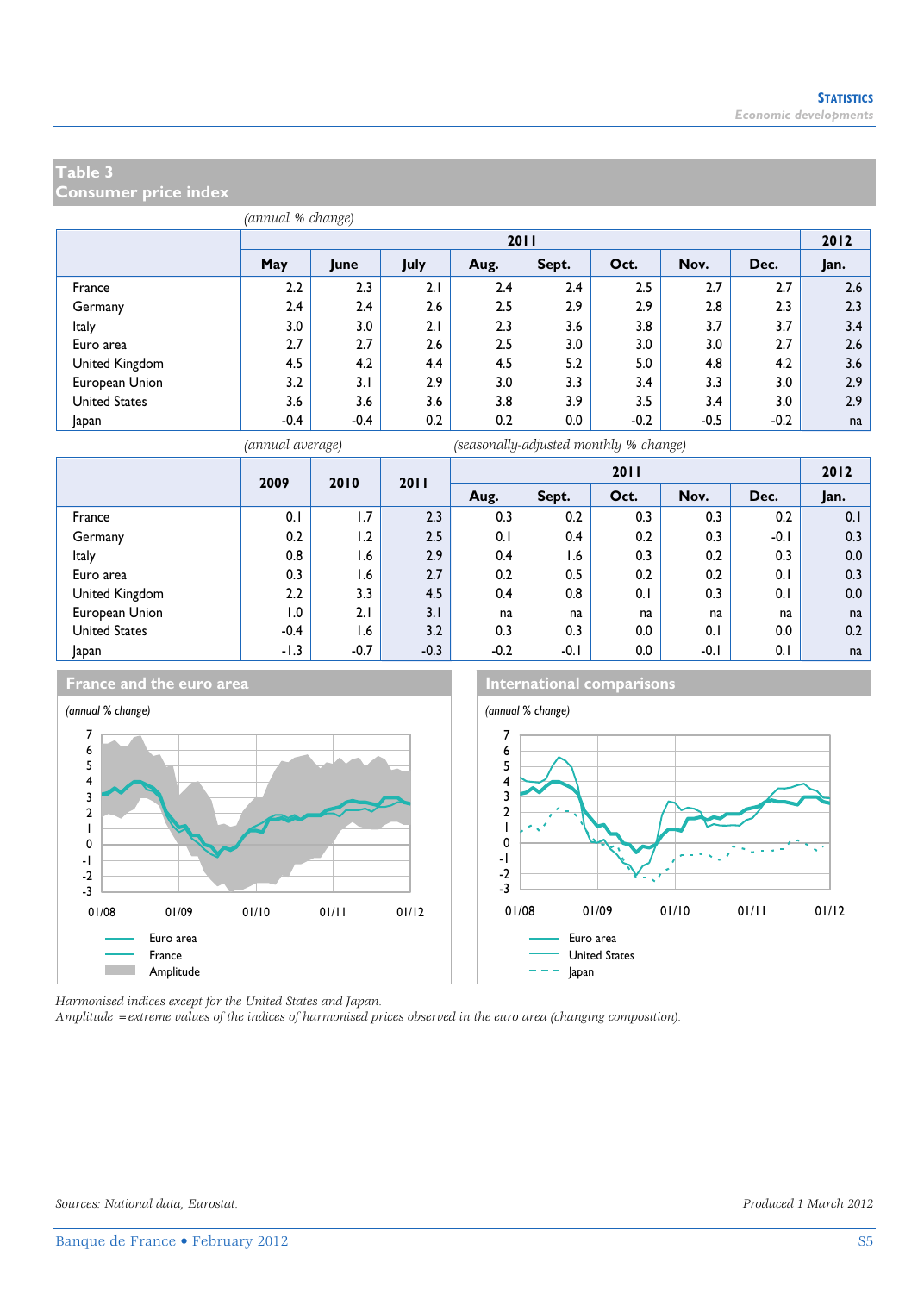

*Sources: National data, Banque de France, ECB, IMF, OECD, Thomson Financial Datastream.* 

*Calculations: Banque de France. Produced 21 February 2012*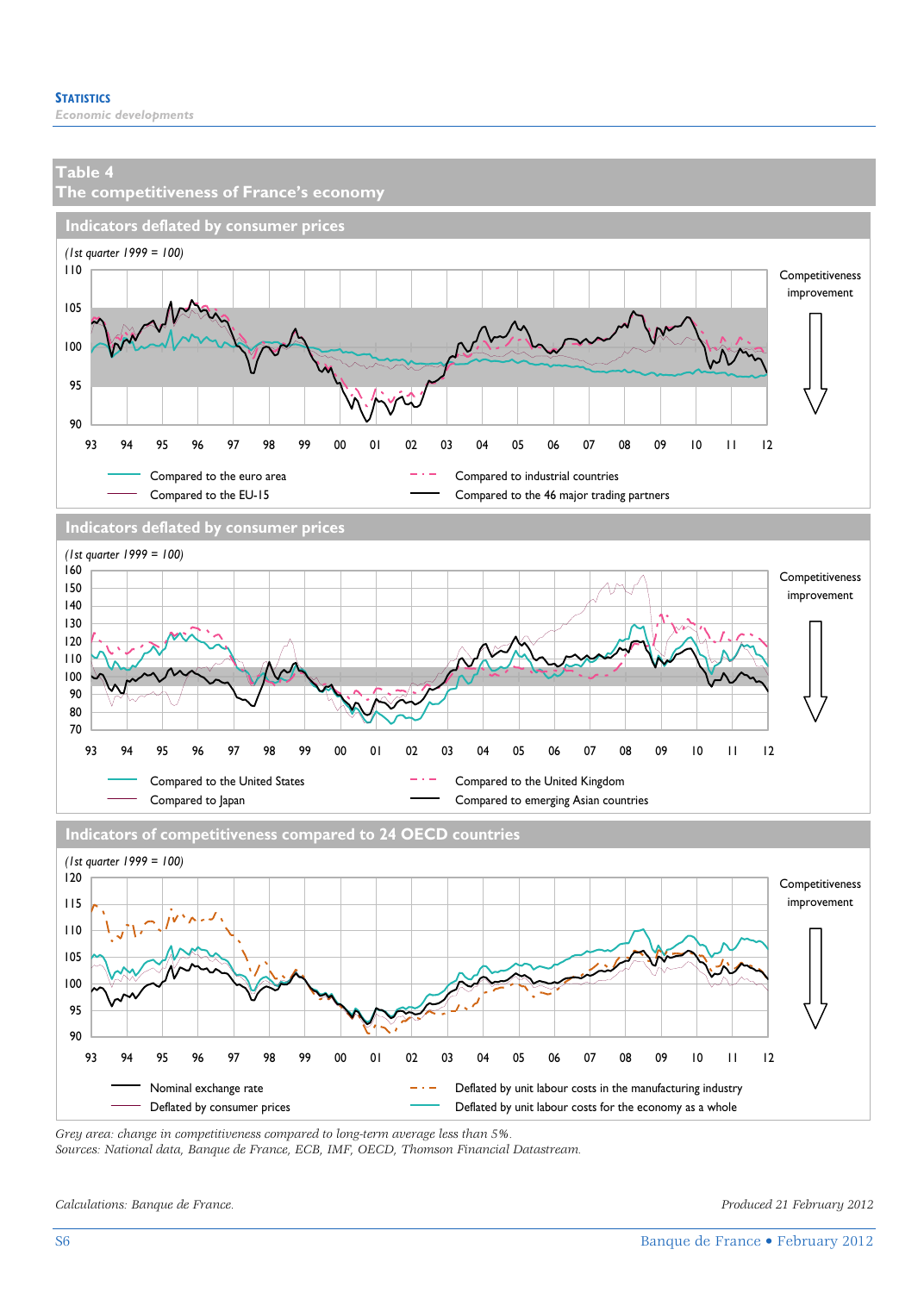**Balance of payments – Main components (quarterly data) – France** 

*(unadjusted data, EUR billions)*

|                                     | 2010    | 2011     | 2010    | 2011    |                |                |         |
|-------------------------------------|---------|----------|---------|---------|----------------|----------------|---------|
|                                     |         |          | Q4      | QI      | Q <sub>2</sub> | Q <sub>3</sub> | Q4      |
| <b>Current account</b>              | $-33.7$ | $-44.6$  | $-15.8$ | $-9.4$  | $-14.3$        | $-8.7$         | $-12.2$ |
| Goods                               | $-53.7$ | $-72.8$  | $-15.7$ | $-20.2$ | $-19.0$        | $-17.6$        | $-16.0$ |
| <b>Services</b>                     | 10.0    | 15.6     | $-1.6$  | 1.7     | 4.7            | 8.3            | 1.0     |
| Income                              | 36.5    | 39.6     | 8.8     | 13.0    | 7.2            | 8.8            | 10.7    |
| <b>Current transfers</b>            | $-26.5$ | $-27.0$  | $-7.3$  | $-3.8$  | $-7.2$         | $-8.1$         | -7.9    |
| Capital account                     | 0.0     | $-0.1$   | 0.2     | 0.0     | 0.1            | $-0.5$         | 0.3     |
| <b>Financial account</b>            | 18.2    | 30.0     | 11.3    | $-10.5$ | 31.0           | 20.9           | $-11.4$ |
| Direct investment                   | $-37.9$ | $-46.5$  | $-8.0$  | 1.3     | $-31.5$        | $-8.6$         | $-7.7$  |
| French direct investment abroad     | $-63.5$ | $-75.5$  | -8.9    | 1.5     | $-42.0$        | $-16.7$        | $-18.3$ |
| Foreign direct investment in France | 25.6    | 29.0     | 0.9     | $-0.2$  | 10.5           | 8.1            | 10.6    |
| Portfolio investment                | 119.9   | 237.7    | 28.5    | 29.7    | 70.3           | 69.5           | 68.3    |
| Assets                              | 23.2    | 144.4    | 32.7    | $-22.6$ | 7.9            | 89.7           | 69.3    |
| <b>Liabilities</b>                  | 96.7    | 93.3     | $-4.2$  | 52.3    | 62.3           | $-20.2$        | $-1.0$  |
| <b>Financial derivatives</b>        | 34.3    | 6.7      | 5.1     | 3.6     | $-0.2$         | $-2.9$         | 6.2     |
| Other investment                    | $-92.3$ | $-173.5$ | $-12.0$ | $-41.9$ | $-8.7$         | $-42.7$        | $-80.2$ |
| Reserve assets                      | $-5.8$  | 5.5      | $-2.2$  | $-3.2$  | $\mathsf{L}$   | 5.5            | 2.1     |
| Net errors and omissions            | 15.4    | 14.7     | 4.4     | 19.9    | $-16.8$        | -11.7          | 23.3    |

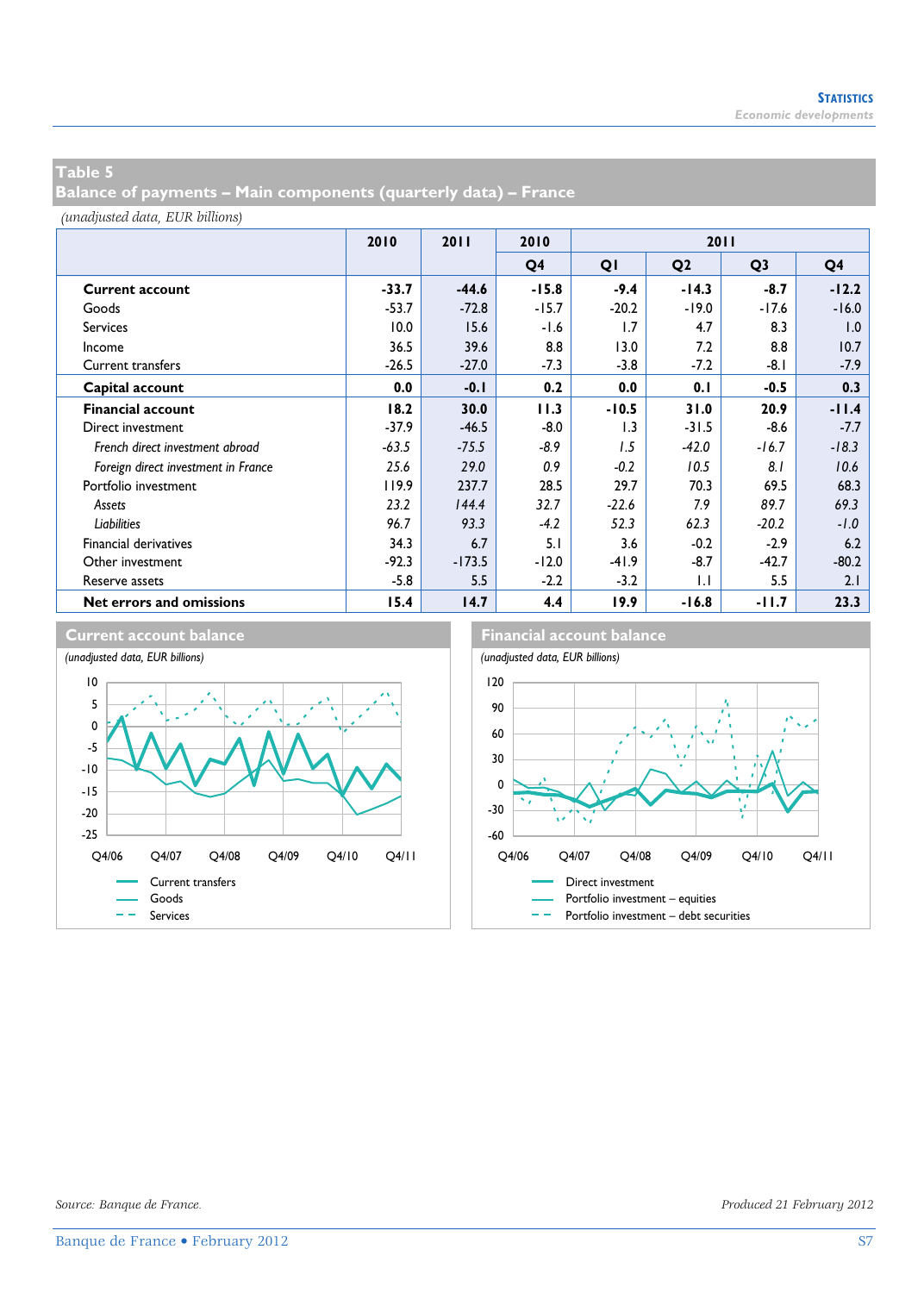*Economic developments* 

#### **Table 6**

**Balance of payments – Current and capital accounts (quarterly data) – France** 

*(unadjusted data, EUR billions)*

|                                              | 2010    | 2011    | 2010           | 2011    |                |                |                |
|----------------------------------------------|---------|---------|----------------|---------|----------------|----------------|----------------|
|                                              |         |         | Q <sub>4</sub> | QI      | Q <sub>2</sub> | Q <sub>3</sub> | Q <sub>4</sub> |
| <b>Current account</b>                       | $-33.7$ | $-44.6$ | $-15.8$        | $-9.4$  | $-14.3$        | $-8.7$         | $-12.2$        |
| Goods                                        | $-53.7$ | $-72.8$ | $-15.7$        | $-20.2$ | $-19.0$        | $-17.6$        | $-16.0$        |
| Exports                                      | 390.1   | 424.7   | 102.7          | 106.3   | 106.9          | 101.2          | 110.4          |
| <b>Imports</b>                               | 443.7   | 497.5   | 118.4          | 126.5   | 125.9          | 118.9          | 126.3          |
| General merchandise                          | $-53.5$ | $-71.6$ | $-15.6$        | $-19.7$ | $-18.6$        | $-17.3$        | $-16.0$        |
| Goods procured in ports by carriers          | $-2.1$  | $-2.5$  | $-0.7$         | $-0.6$  | $-0.6$         | $-0.6$         | $-0.7$         |
| Goods for processing and repairs on goods    | 1.9     | 1.3     | 0.5            | 0.1     | 0.2            | 0.2            | 0.7            |
| <b>Services</b>                              | 10.0    | 15.6    | $-1.6$         | 1.7     | 4.7            | 8.3            | 1.0            |
| Exports                                      | 109.9   | 119.1   | 24.7           | 25.8    | 30.4           | 35.8           | 27.0           |
| <b>Imports</b>                               | 99.8    | 103.4   | 26.3           | 24.1    | 25.7           | 27.6           | 26.0           |
| Transportation                               | 0.1     | $-1.7$  | 0.0            | $-0.6$  | $-0.6$         | $-0.2$         | $-0.3$         |
| Travel                                       | 6.1     | 7.1     | $-1.9$         | 0.1     | 2.5            | 6.4            | $-1.9$         |
| Communications services                      | 0.5     | 0.7     | 0.0            | 0.1     | 0.3            | 0.2            | 0.1            |
| <b>Construction services</b>                 | 2.5     | 2.6     | 0.7            | 0.6     | 0.8            | 0.5            | 0.6            |
| Insurance services                           | $-1.3$  | $-0.2$  | $-0.4$         | $-0.2$  | $-0.1$         | 0.1            | $-0.1$         |
| <b>Financial services</b>                    | 0.4     | 1.0     | 0.0            | 0.3     | 0.2            | 0.2            | 0.3            |
| Computer and information services            | $-0.2$  | $-0.6$  | $-0.1$         | $-0.2$  | $-0.1$         | $-0.2$         | $-0.1$         |
| Royalties and license fees                   | 3.7     | 4.9     | 1.0            | 1.4     | 1.1            | 0.9            | 1.5            |
| Other business services                      | $-0.5$  | 2.7     | $-0.5$         | 0.2     | 0.7            | 0.5            | 1.2            |
| Personal, cultural and recreational services | $-1.3$  | $-1.1$  | $-0.3$         | $-0.3$  | $-0.2$         | $-0.3$         | $-0.3$         |
| Government services                          | 0.2     | 0.2     | 0.0            | 0.1     | 0.1            | 0.1            | $-0.1$         |
| Income                                       | 36.5    | 39.6    | 8.8            | 13.0    | 7.2            | 8.8            | 10.7           |
| Compensation of employees                    | 9.9     | 10.6    | 2.5            | 2.5     | 2.5            | 2.5            | 3.0            |
| Investment income                            | 26.6    | 29.1    | 6.3            | 10.5    | 4.7            | 6.3            | 7.6            |
| Direct investment                            | 34.1    | 34.7    | 8.1            | 8.8     | 11.9           | 5.9            | 8.1            |
| Portfolio investment                         | $-5.1$  | $-5.7$  | $-1.1$         | 2.0     | $-7.1$         | $-0.1$         | $-0.6$         |
| Other investment                             | $-2.4$  | 0.1     | $-0.7$         | $-0.4$  | $-0.1$         | 0.5            | 0.1            |
| <b>Current transfers</b>                     | $-26.5$ | $-27.0$ | $-7.3$         | $-3.8$  | $-7.2$         | $-8.1$         | $-7.9$         |
| General government                           | $-18.0$ | $-17.6$ | $-5.0$         | $-1.9$  | $-4.3$         | $-5.5$         | $-5.8$         |
| Other sectors                                | $-8.5$  | $-9.5$  | $-2.3$         | $-1.9$  | $-2.9$         | $-2.6$         | $-2.1$         |
| of which workers' remittances                | $-2.1$  | $-1.5$  | $-0.5$         | $-0.4$  | $-0.3$         | $-0.4$         | $-0.4$         |
| Capital account                              | 0.0     | $-0.1$  | 0.2            | 0.0     | 0.1            | $-0.5$         | 0.3            |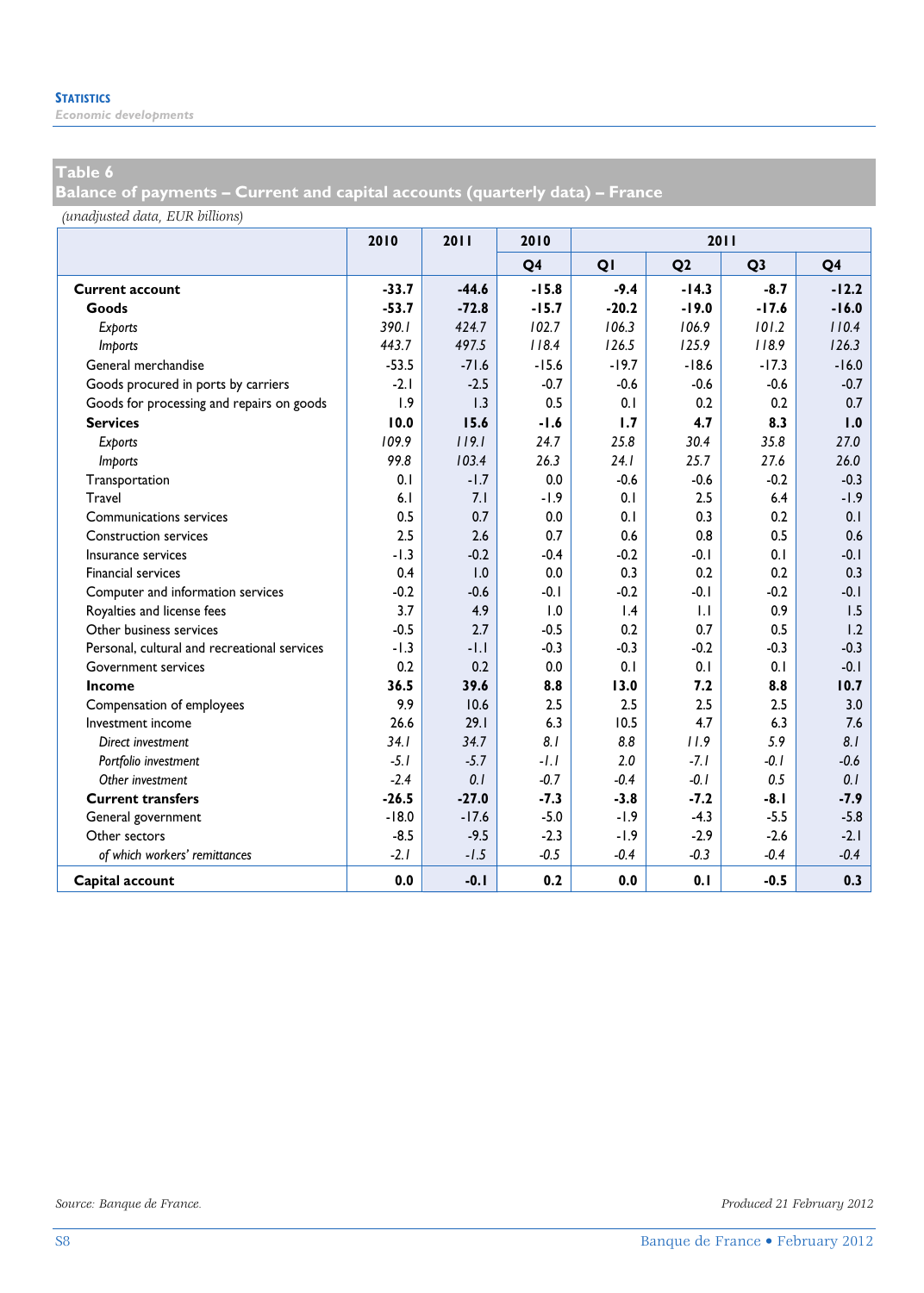**Balance of payments – Financial flows (quarterly data) – France** 

*(unadjusted data, EUR billions)*

|                                                 | 2010    | 2011<br>2010 |         | 2011    |                |                |         |  |
|-------------------------------------------------|---------|--------------|---------|---------|----------------|----------------|---------|--|
|                                                 |         |              | Q4      | QI      | Q <sub>2</sub> | Q <sub>3</sub> | Q4      |  |
| <b>Financial account</b>                        | 18.2    | 30.0         | 11.3    | $-10.5$ | 31.0           | 20.9           | $-11.4$ |  |
| Direct investment                               | $-37.9$ | $-46.5$      | $-8.0$  | 1.3     | $-31.5$        | $-8.6$         | $-7.7$  |  |
| French direct investment abroad                 | $-63.5$ | $-75.5$      | $-8.9$  | 1.5     | $-42.0$        | $-16.7$        | $-18.3$ |  |
| of which equity capital and reinvested earnings | $-44.4$ | $-51.2$      | $-4.7$  | 0.4     | $-33.0$        | $-8.0$         | $-10.5$ |  |
| Foreign direct investment in France             | 25.6    | 29.0         | 0.9     | $-0.2$  | 10.5           | 8.1            | 10.6    |  |
| of which equity capital and reinvested earnings | 23.8    | 20.6         | 5.5     | 3.6     | 5.0            | $-0.8$         | 12.9    |  |
| Portfolio investment                            | 119.9   | 237.7        | 28.5    | 29.7    | 70.3           | 69.5           | 68.3    |  |
| Assets                                          | 23.2    | 144.4        | 32.7    | $-22.6$ | 7.9            | 89.7           | 69.3    |  |
| <b>Equity securities</b>                        | $-17.0$ | 30.7         | $-12.0$ | 26.7    | $-15.0$        | 8.0            | 11.1    |  |
| Bonds and notes                                 | $-0.2$  | 51.8         | 33.9    | $-41.1$ | $-3.5$         | 61.4           | 35.1    |  |
| Short-term debt securities                      | 40.4    | 61.9         | 10.8    | $-8.1$  | 26.5           | 20.3           | 23.1    |  |
| Liabilities                                     | 96.7    | 93.3         | $-4.2$  | 52.3    | 62.3           | $-20.2$        | $-1.0$  |  |
| <b>Equity securities</b>                        | $-6.3$  | $-10.6$      | 5.5     | 13.4    | 2.1            | $-4.7$         | $-21.5$ |  |
| Bonds and notes                                 | 99.5    | 113.6        | 6.8     | 21.3    | 67.8           | $-5.1$         | 29.5    |  |
| Short-term debt securities                      | 3.5     | $-9.6$       | $-16.5$ | 17.6    | $-7.6$         | $-10.5$        | $-9.1$  |  |
| Financial derivatives                           | 34.3    | 6.7          | 5.1     | 3.6     | $-0.2$         | $-2.9$         | 6.2     |  |
| Other investment                                | $-92.3$ | $-173.5$     | $-12.0$ | $-41.9$ | $-8.7$         | $-42.7$        | $-80.2$ |  |
| Reserve assets                                  | $-5.8$  | 5.5          | $-2.2$  | $-3.2$  | $\mathsf{L}$   | 5.5            | 2.1     |  |
| Net errors and omissions                        | 15.4    | 14.7         | 4.4     | 19.9    | $-16.8$        | $-11.7$        | 23.3    |  |





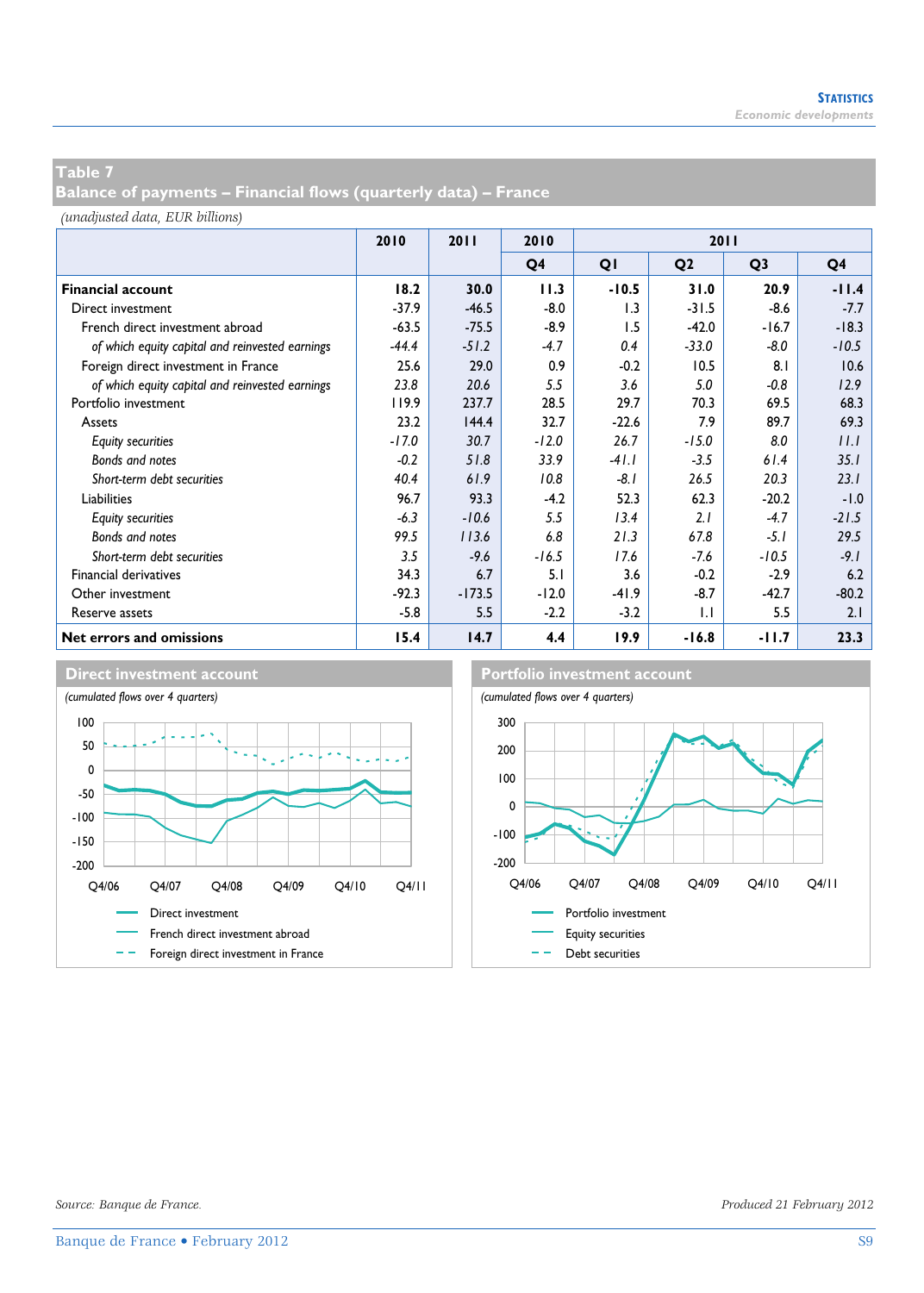*Economic developments* 

#### **Table 8**

**Balance of payments – Geographical breakdown (quarterly data) – France** 

*(unadjusted data, EUR billions)*

|                                     | 3rd quarter 2011  |                                            |            |        |                    |        |  |  |  |  |
|-------------------------------------|-------------------|--------------------------------------------|------------|--------|--------------------|--------|--|--|--|--|
|                                     | <b>EMU</b><br>(a) | <b>EU-27</b><br>excl.<br><b>EMU</b><br>(b) | <b>USA</b> | Japan  | <b>Switzerland</b> | China  |  |  |  |  |
| <b>Current account</b>              | 4.4               | $-1.0$                                     | $-0.7$     | $-0.9$ | 0.9                | na     |  |  |  |  |
| Receipts                            | 86.6              | 23.3                                       | 10.4       | 2.7    | 6.7                | 4.9    |  |  |  |  |
| Expenditure                         | 82.2              | 24.3                                       | 11.1       | 3.6    | 5.8                | na     |  |  |  |  |
| Goods                               | $-7.8$            | 0.8                                        | $-0.7$     | $-0.5$ | 0.3                | $-6.7$ |  |  |  |  |
| Receipts                            | 48.1              | 12.8                                       | 5.2        | 1.5    | 3.0                | 3.1    |  |  |  |  |
| Expenditure                         | 55.9              | 12.0                                       | 5.9        | 2.0    | 2.8                | 9.9    |  |  |  |  |
| <b>Services</b>                     | 4.2               | 1.4                                        | 0.4        | 0.2    | 0.5                | 0.5    |  |  |  |  |
| Receipts                            | 15.3              | 4.7                                        | 2.6        | 0.5    | 1.5                | 1.3    |  |  |  |  |
| Expenditure                         | 11.1              | 3.3                                        | 2.2        | 0.3    | 1.1                | 0.7    |  |  |  |  |
| Income                              | 8.7               | 1.0                                        | $-0.3$     | $-0.5$ | 0.7                | na     |  |  |  |  |
| Receipts                            | 22.6              | 4.8                                        | 2.5        | 0.7    | 1.9                | 0.4    |  |  |  |  |
| Expenditure (c)                     | 13.9              | 3.8                                        | 2.8        | 1.2    | 1.3                | na     |  |  |  |  |
| <b>Current Transfers</b>            | $-0.8$            | $-4.1$                                     | $-0.1$     | 0.0    | $-0.5$             | 0.0    |  |  |  |  |
| <b>Financial account</b>            |                   |                                            |            |        |                    |        |  |  |  |  |
| Direct investment                   | $-8.7$            | $-2.8$                                     | 0.6        | 0.0    | 2.6                | $-0.6$ |  |  |  |  |
| French direct investment abroad     | $-10.1$           | $-5.0$                                     | $-0.3$     | $-0.1$ | 1.2                | $-0.6$ |  |  |  |  |
| Foreign direct investment in France | 1.4               | 2.3                                        | 0.9        | 0.1    | 1.5                | 0.0    |  |  |  |  |
| Portfolio investment - Assets (d)   | 67.2              | 4.9                                        | 4.5        | 0.2    | $-0.5$             | 1.3    |  |  |  |  |
| <b>Equity securities</b>            | $-7.0$            | 3.3                                        | 6.0        | 1.5    | 0.9                | 1.4    |  |  |  |  |
| Bonds and notes                     | 51.6              | 2.0                                        | $-1.4$     | 2.2    | $-0.4$             | $-0.1$ |  |  |  |  |
| Short-term debt securities          | 22.6              | $-0.3$                                     | $-0.1$     | $-3.5$ | $-1.0$             | $-0.1$ |  |  |  |  |
| Other investment                    | 97.8              | 8.3                                        | $-87.4$    | $-3.4$ | $-8.1$             | $-6.0$ |  |  |  |  |

*(a) 17 Member States (including Estonia as of 1 January 2011).* 

*(b) Denmark, United Kingdom, Sweden, European Institutions and New Member States (Czech Republic, Hungary, Latvia, Lithuania, Poland, Bulgaria, Romania).* 

*(c) Geographical breakdown of portfolio investment income based on data compiled by the IMF (Coordinated Portfolio Investment Survey); data not available for China.* 

*(d) The geographical breakdown is not available for liabilities.*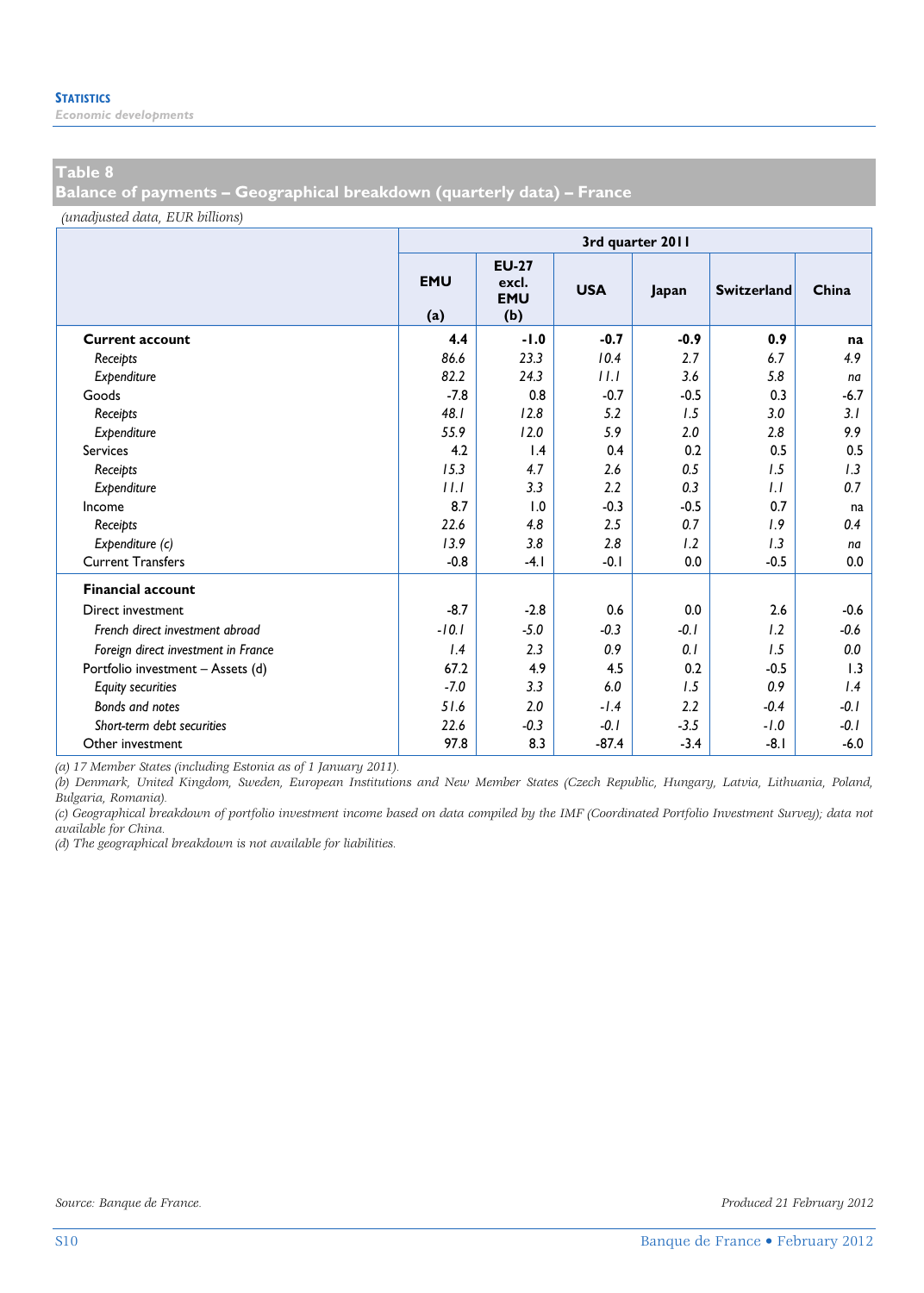**Balance of payments (monthly data) – France** 

*(unadjusted data, EUR billions)*

|                                     |         |         |         | 12-month total |         |          |
|-------------------------------------|---------|---------|---------|----------------|---------|----------|
|                                     | 2010    |         | 2011    |                | 2010    | 2011     |
|                                     | Dec.    | Oct.    | Nov.    | Dec.           | Dec.    | Dec.     |
| <b>Current account</b>              | $-2.8$  | $-6.9$  | $-4.7$  | $-0.6$         | $-33.7$ | $-44.6$  |
| Goods                               | $-5.8$  | $-6.1$  | $-5.3$  | $-4.6$         | $-53.7$ | $-72.8$  |
| <b>Services</b>                     | 0.1     | $-0.9$  | 0.3     | 1.5            | 10.0    | 15.6     |
| Income                              | 4.9     | 2.8     | 2.6     | 5.3            | 36.5    | 39.6     |
| <b>Current transfers</b>            | $-2.0$  | $-2.8$  | $-2.3$  | $-2.8$         | $-26.5$ | $-27.0$  |
| Capital account                     | 0.1     | 0.2     | 0.1     | 0.0            | 0.0     | $-0.1$   |
| <b>Financial account</b>            | $-24.8$ | $-4.1$  | $-8.9$  | 1.6            | 18.2    | 30.0     |
| Direct investment                   | $-4.3$  | $-4.7$  | $-0.9$  | $-2.2$         | $-37.9$ | $-46.5$  |
| French direct investment abroad     | $-4.7$  | $-7.9$  | $-5.5$  | $-5.0$         | $-63.5$ | $-75.5$  |
| Equity capital                      | 1.7     | $-1.9$  | $-1.0$  | $-1.4$         | $-20.3$ | $-22.8$  |
| Reinvested earnings                 | $-2.0$  | $-2.1$  | $-2.1$  | $-2.1$         | $-24.1$ | $-28.4$  |
| Other capital                       | $-4.4$  | $-3.9$  | $-2.4$  | $-1.5$         | $-19.1$ | $-24.3$  |
| Foreign direct investment in France | 0.4     | 3.2     | 4.6     | 2.8            | 25.6    | 29.0     |
| Equity capital                      | 2.6     | 0.8     | 1.3     | 8.4            | 11.0    | 11.3     |
| Reinvested earnings                 | 1.1     | 0.8     | 0.8     | 0.8            | 12.8    | 9.3      |
| Other capital                       | $-3.3$  | 1.6     | 2.5     | $-6.4$         | 1.8     | 8.3      |
| Portfolio investment                | 19.4    | 28.0    | 6.1     | 34.2           | 119.9   | 237.7    |
| Assets                              | 47.1    | 30.0    | 3.6     | 35.7           | 23.2    | 144.4    |
| <b>Equity securities</b>            | $-1.2$  | 5.1     | 0.2     | 5.7            | $-17.0$ | 30.7     |
| <b>Bonds and notes</b>              | 26.6    | 10.1    | 2.1     | 22.9           | $-0.2$  | 51.8     |
| Short-term debt securities          | 21.7    | 14.7    | 1.4     | 7.1            | 404     | 61.9     |
| <b>Liabilities</b>                  | $-27.7$ | $-1.9$  | 2.4     | $-1.5$         | 96.7    | 93.3     |
| <b>Equity securities</b>            | 0.4     | $-6.1$  | $-10.5$ | $-4.9$         | $-6.3$  | $-10.6$  |
| Bonds and notes                     | $-9.1$  | 3.8     | 17.1    | 8.7            | 99.5    | 113.6    |
| Short-term debt securities          | $-19.1$ | 0.4     | $-4.2$  | $-5.3$         | 3.5     | $-9.6$   |
| <b>Financial derivatives</b>        | $-0.3$  | 4.6     | 1.6     | 0.0            | 34.3    | 6.7      |
| Other investment                    | $-37.8$ | $-32.1$ | $-18.1$ | $-30.0$        | $-92.3$ | $-173.5$ |
| Reserve assets                      | $-1.7$  | 0.0     | 2.4     | $-0.3$         | $-5.8$  | 5.5      |
| Net errors and omissions            | 27.5    | 10.9    | 13.4    | $-1.0$         | 15.4    | 14.7     |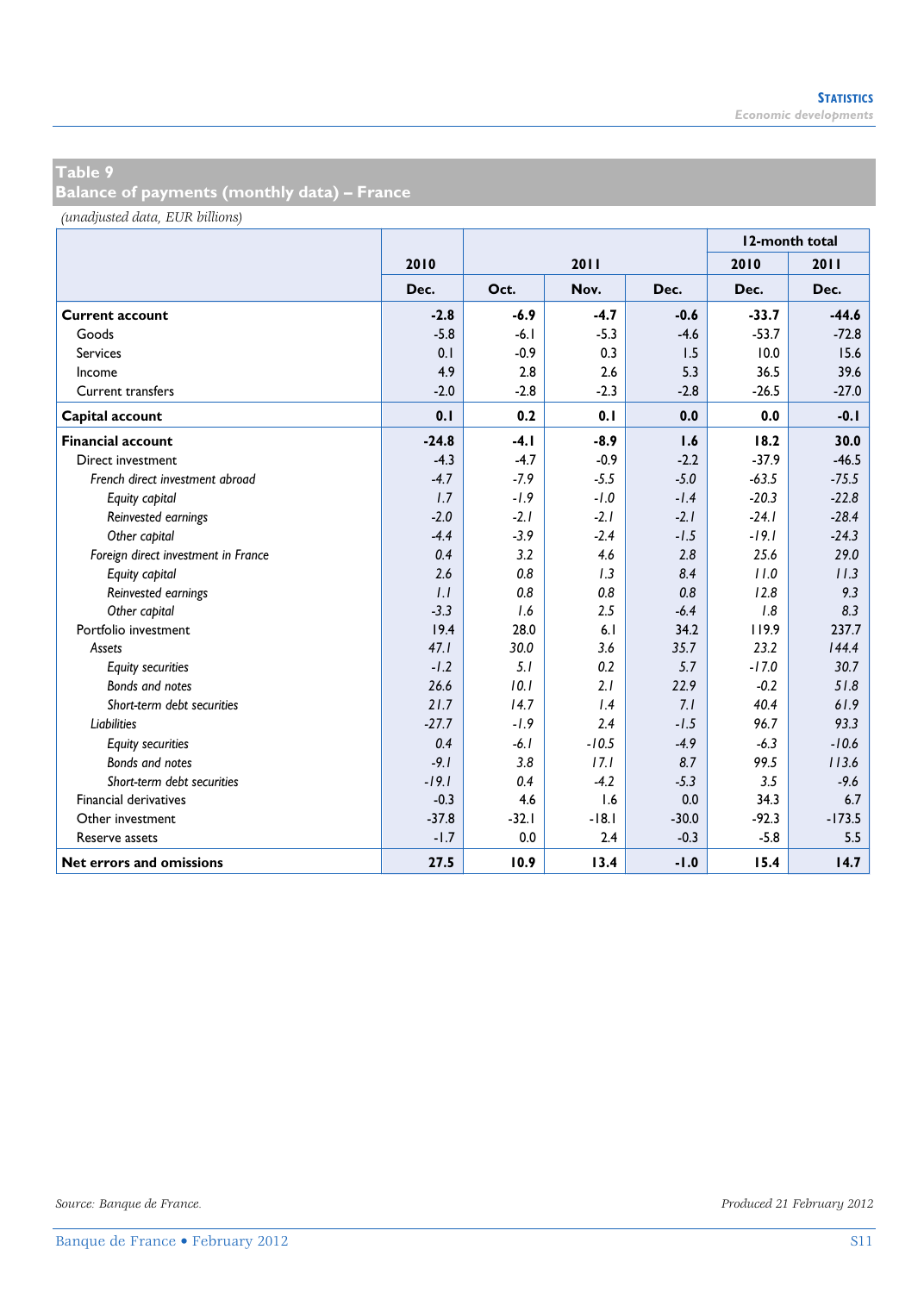*Economic developments* 

#### **Table 10**

**France's international investment position (direct investment measured at book value)** 

*(EUR billions)*

|                                           | 2006        | 2007       | 2008       | 2009       | 2010       | 2011           |
|-------------------------------------------|-------------|------------|------------|------------|------------|----------------|
|                                           | Dec.        | Dec.       | Dec.       | Dec.       | Dec.       | Q <sub>3</sub> |
| <b>Assets</b>                             | 4,041.2     | 4,533.5    | 4,414.1    | 4,673.2    | 5,061.7    | 5,129.6        |
| French direct investment abroad           | 793.1       | 874.2      | 975.3      | 1,041.9    | 1,144.8    | 1,190.4        |
| Equity capital and reinvested earnings    | 548.8       | 598.2      | 658.6      | 700.0      | 775.8      | 806.8          |
| Other capital                             | 244.3       | 276.0      | 316.7      | 341.9      | 369.0      | 383.5          |
| Portfolio investment                      | 1,851.0     | 2,014.1    | 1,857.4    | 2,056.3    | 2,099.7    | 1,937.2        |
| (foreign securities held by residents)    |             |            |            |            |            |                |
| Financial derivatives                     | 159.2       | 241.0      | 234.0      | 273.5      | 324.5      | 361.2          |
| Other investment                          | 1,163.3     | 1,325.7    | 1,273.5    | 1,209.1    | 1,368.2    | 1,507.9        |
| Reserve assets                            | 74.6        | 78.6       | 74.0       | 92.4       | 124.5      | 132.9          |
| <b>Liabilities</b>                        | $-4, 188.3$ | $-4,708.2$ | $-4,633.3$ | $-4,884.9$ | $-5,216.8$ | $-5,341.8$     |
| Foreign direct investment in France       | $-578.7$    | $-649.1$   | $-684.5$   | $-690.7$   | $-722.2$   | $-739.8$       |
| Equity capital and reinvested earnings    | $-348.7$    | $-386.2$   | $-395.3$   | $-394.2$   | $-418.0$   | $-425.8$       |
| Other capital                             | $-230.0$    | $-262.9$   | $-289.2$   | $-296.5$   | $-304.2$   | $-313.9$       |
| Portfolio investment                      | $-1,963.0$  | $-1,987.9$ | $-1,872.5$ | $-2,315.3$ | $-2,450.1$ | $-2,476.8$     |
| (French securities held by non-residents) |             |            |            |            |            |                |
| Financial derivatives                     | $-188.9$    | $-312.6$   | $-289.3$   | $-311.8$   | $-397.2$   | $-442.9$       |
| Other investment                          | -1,457.7    | $-1,758.7$ | -1,787.0   | $-1,567.0$ | $-1,647.3$ | $-1,682.3$     |
| <b>Net position</b>                       | $-147.1$    | $-174.7$   | $-219.2$   | $-211.7$   | $-155.1$   | $-212.2$       |



**and government negotiable debt securities**



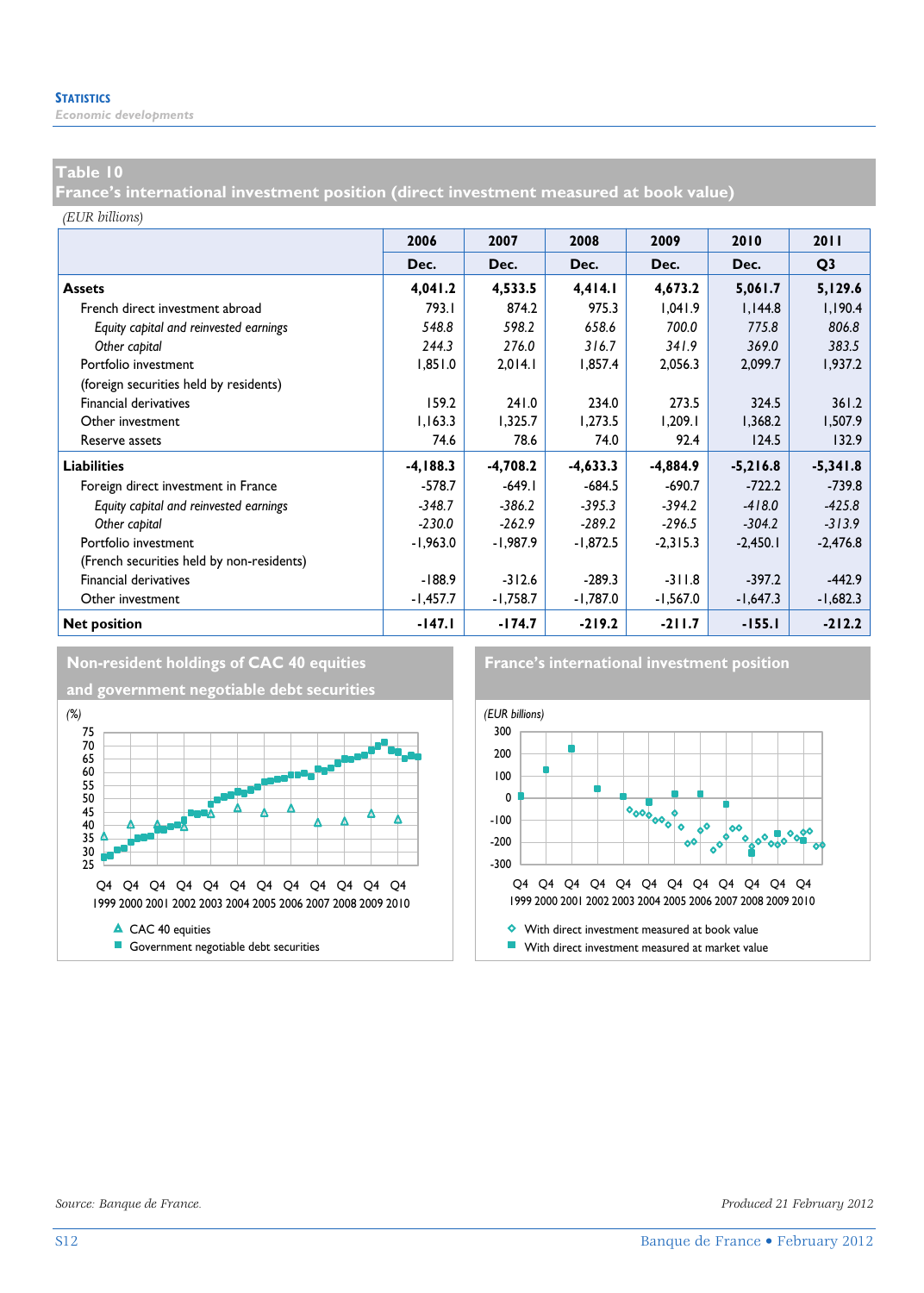**Main monetary and financial aggregates – France and the euro area** 

| (annual percentage growth rate) |  |
|---------------------------------|--|
|---------------------------------|--|

|                             | 2009   | 2010 | 2011 | 2010 | 2011 |      |      |       |      |      |      |
|-----------------------------|--------|------|------|------|------|------|------|-------|------|------|------|
|                             | Dec.   | Dec. | Dec. | Dec. | lune | July | Aug. | Sept. | Oct. | Nov. | Dec. |
| M <sub>1</sub>              |        |      |      |      |      |      |      |       |      |      |      |
| Euro area (a)               | 12.2   | 4.3  | 1.6  | 4.3  | 1.3  | 1.0  | 1.7  | 2.0   | 1.7  | 2.1  | 1.6  |
| France (contribution)       | 6.5    | 7.2  | 3.8  | 7.2  | 5.5  | 4.2  | 3.2  | 4.0   | 3.7  | 4.0  | 3.8  |
| M <sub>2</sub>              |        |      |      |      |      |      |      |       |      |      |      |
| Euro area (a)               | 1.5    | 2.2  | 1.8  | 2.2  | 2.3  | 2.2  | 2.4  | 2.5   | 1.9  | 2.1  | 1.8  |
| France (contribution)       | 0.0    | 7.4  | 3.6  | 7.4  | 6.4  | 5.9  | 5.6  | 5.6   | 4.1  | 4.2  | 3.6  |
| M <sub>3</sub>              |        |      |      |      |      |      |      |       |      |      |      |
| Euro area (a)               | $-0.4$ | 1.7  | 1.6  | 1.7  | 2.0  | 2.0  | 2.8  | 2.9   | 2.6  | 2.0  | 1.6  |
| France (contribution)       | $-4.2$ | 6.6  | 2.9  | 6.6  | 5.1  | 4.9  | 5.3  | 4.5   | 3.1  | 2.9  | 2.9  |
| Loans to the private sector |        |      |      |      |      |      |      |       |      |      |      |
| Euro area (a)               | $-0.1$ | 1.9  | 1.0  | 1.9  | 2.5  | 2.4  | 2.5  | 2.5   | 2.7  | 1.7  | 1.0  |
| France (b)                  | $-0.6$ | 5.0  | 2.4  | 5.0  | 6.1  | 6.4  | 6.1  | 5.7   | 5.6  | 3.4  | 2.4  |









*(a) Seasonal and calendar effect adjusted data.* 

*(b) Loans extended by MFIs resident in France to euro area residents excluding MFIs and central government.* 

*Sources: Banque de France, European Central Bank. Produced 21 February 2012*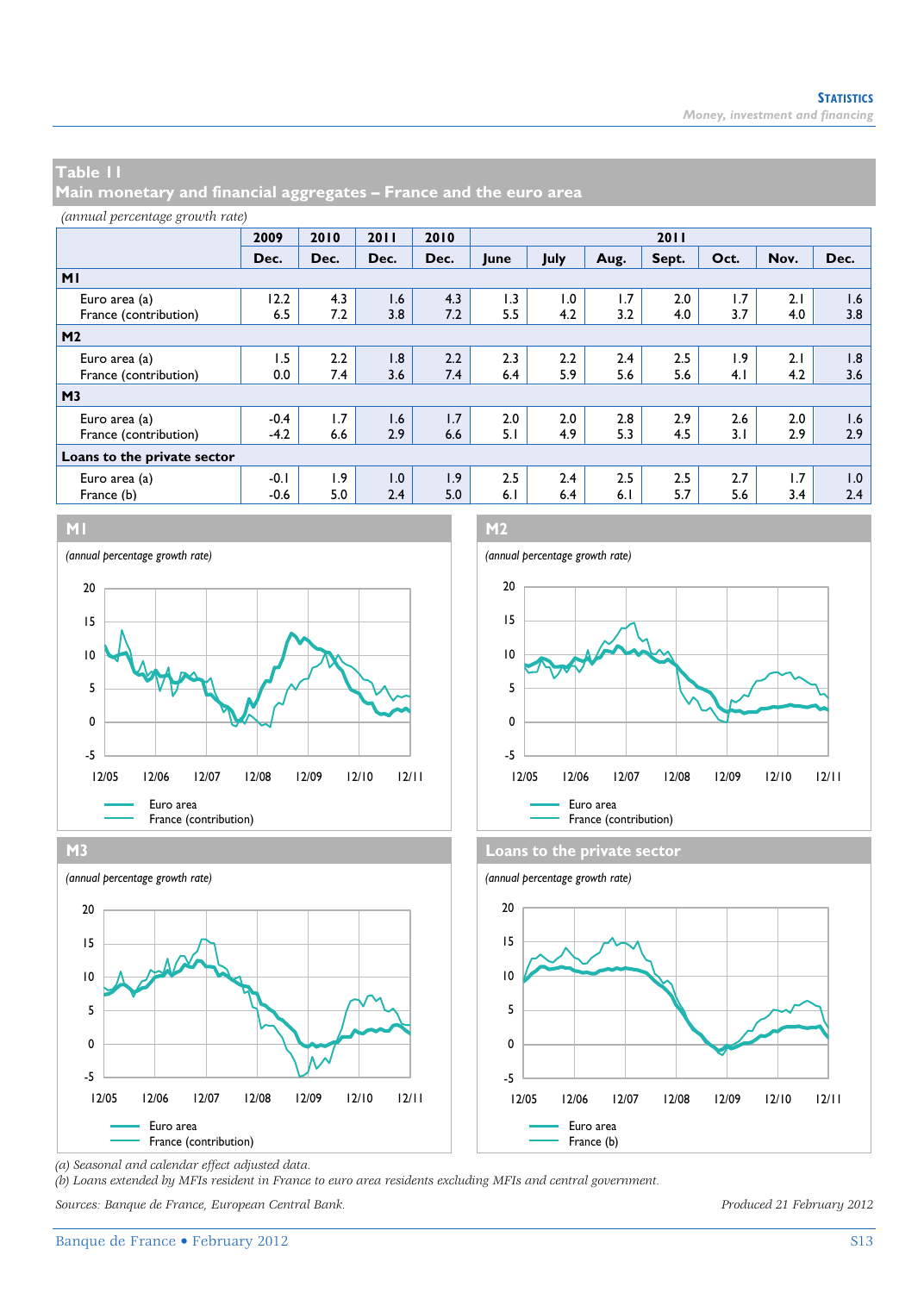*Money, investment and financing* 

#### **Table 12**

**Balance sheet of the Banque de France** 

*(outstanding amounts at the end of the period, EUR billions)*

|                                          | 2009  | 2010  | 2011  | 2010  |       | 2011            |       |       |
|------------------------------------------|-------|-------|-------|-------|-------|-----------------|-------|-------|
|                                          | Dec.  | Dec.  | Dec.  | Dec.  | Sept. | Oct.            | Nov.  | Dec.  |
| <b>Assets</b>                            |       |       |       |       |       |                 |       |       |
| National territory                       | 179.5 | 103.7 | 294.9 | 103.7 | 208.3 | 220.4           | 233.7 | 294.9 |
| Loans                                    | 143.6 | 56.3  | 218.4 | 56.3  | 147.2 | 158.7           | 166.8 | 218.4 |
| <b>MFIs</b>                              | 143.5 | 56.1  | 218.2 | 56.1  | 147.0 | 158.5           | 166.6 | 218.2 |
| Central government                       | 0.0   | 0.0   | 0.0   | 0.0   | 0.0   | 0.0             | 0.0   | 0.0   |
| Private sector                           | 0.1   | 0.2   | 0.2   | 0.2   | 0.2   | 0.2             | 0.2   | 0.2   |
| Securities other than shares             | 35.9  | 47.4  | 76.6  | 47.4  | 61.1  | 61.7            | 66.9  | 76.6  |
| <b>MFIs</b>                              | 0.0   | 0.0   | 0.0   | 0.0   | 0.0   | 0.0             | 0.0   | 0.0   |
| Central government                       | 35.9  | 47.4  | 76.6  | 47.4  | 61.1  | 61.7            | 66.9  | 76.6  |
| Private sector                           | 0.0   | 0.0   | 0.0   | 0.0   | 0.0   | 0.0             | 0.0   | 0.0   |
| Money market instruments                 | 0.0   | 0.0   | 0.0   | 0.0   | 0.0   | 0.0             | 0.0   | 0.0   |
| Shares and other equity                  | 0.0   | 0.0   | 0.0   | 0.0   | 0.0   | 0.0             | 0.0   | 0.0   |
| Other euro area countries                | 77.1  | 86.7  | 106.8 | 86.7  | 103.4 | 101.9           | 105.2 | 106.8 |
| Rest of the world                        | 96.3  | 99.I  | 110.5 | 99.I  | 118.4 | 106.6           | 105.2 | 110.5 |
| Gold                                     | 60.0  | 82.6  | 95.3  | 82.6  | 94.5  | 96.5            | 102.1 | 95.3  |
| Not broken down by geographical area (a) | 97.2  | 113.2 | 106.1 | 113.2 | 107.3 | 105.3           | 101.7 | 106.1 |
| <b>Total</b>                             | 510.1 | 485.3 | 713.6 | 485.3 | 631.8 | 630.6           | 647.8 | 713.6 |
| <b>Liabilities</b>                       |       |       |       |       |       |                 |       |       |
| National territory - Deposits            | 88.6  | 51.6  | 185.6 | 51.6  | 80.8  | 86.9            | 112.9 | 185.6 |
| <b>MFIs</b>                              | 68.0  | 49.6  | 176.2 | 49.6  | 79.6  | 85.1            | 94.2  | 176.2 |
| Central government                       | 19.0  | 1.5   | 8.9   | 1.5   | 0.8   | $\mathsf{I}$ .4 | 18.2  | 8.9   |
| Other sectors (overnight deposits)       | 1.6   | 0.4   | 0.5   | 0.4   | 0.5   | 0.4             | 0.5   | 0.5   |
| Other euro area countries - Deposits     | 62.0  | 28.3  | 79.6  | 28.3  | 97.7  | 98.5            | 90.4  | 79.6  |
| <b>MFIs</b>                              | 62.0  | 28.3  | 79.6  | 28.3  | 97.7  | 98.5            | 90.4  | 79.6  |
| Other sectors                            | 0.0   | 0.0   | 0.0   | 0.0   | 0.0   | 0.0             | 0.0   | 0.0   |
| Rest of the world - Deposits             | 112.7 | 122.9 | 145.8 | 122.9 | 150.9 | 138.7           | 136.5 | 145.8 |
| Not broken down by geographical area     | 246.8 | 282.5 | 302.6 | 282.5 | 302.4 | 306.4           | 307.9 | 302.6 |
| Currency in circulation (b)              | 153.7 | 160.1 | 169.0 | 160.1 | 163.1 | 164.4           | 165.0 | 169.0 |
| Debt securities issued                   | 0.0   | 0.0   | 0.0   | 0.0   | 0.0   | 0.0             | 0.0   | 0.0   |
| Money market instruments                 | 0.0   | 0.0   | 0.0   | 0.0   | 0.0   | 0.0             | 0.0   | 0.0   |
| Capital and reserves                     | 70.6  | 97.6  | 112.4 | 97.6  | 110.0 | 111.9           | 117.7 | 112.4 |
| Other                                    | 22.5  | 24.8  | 21.2  | 24.8  | 29.3  | 30.1            | 25.2  | 21.2  |
| Total                                    | 510.1 | 485.3 | 713.6 | 485.3 | 631.8 | 630.6           | 647.8 | 713.6 |

*(a) Including adjustments for the new accounting method for banknotes on the liability side of the Banque de France balance sheet since January 2002. Moreover, part of this item has been reclassified under the item "Loans".* 

*(b) Since January 2002, banknotes in circulation have been treated according to specific euro area accounting conventions. 8% of the total value of euro banknotes in circulation is allocated to the European Central Bank. The remaining 92% is broken down between the NCBs in proportion to their share in the paid-up capital of the ECB.*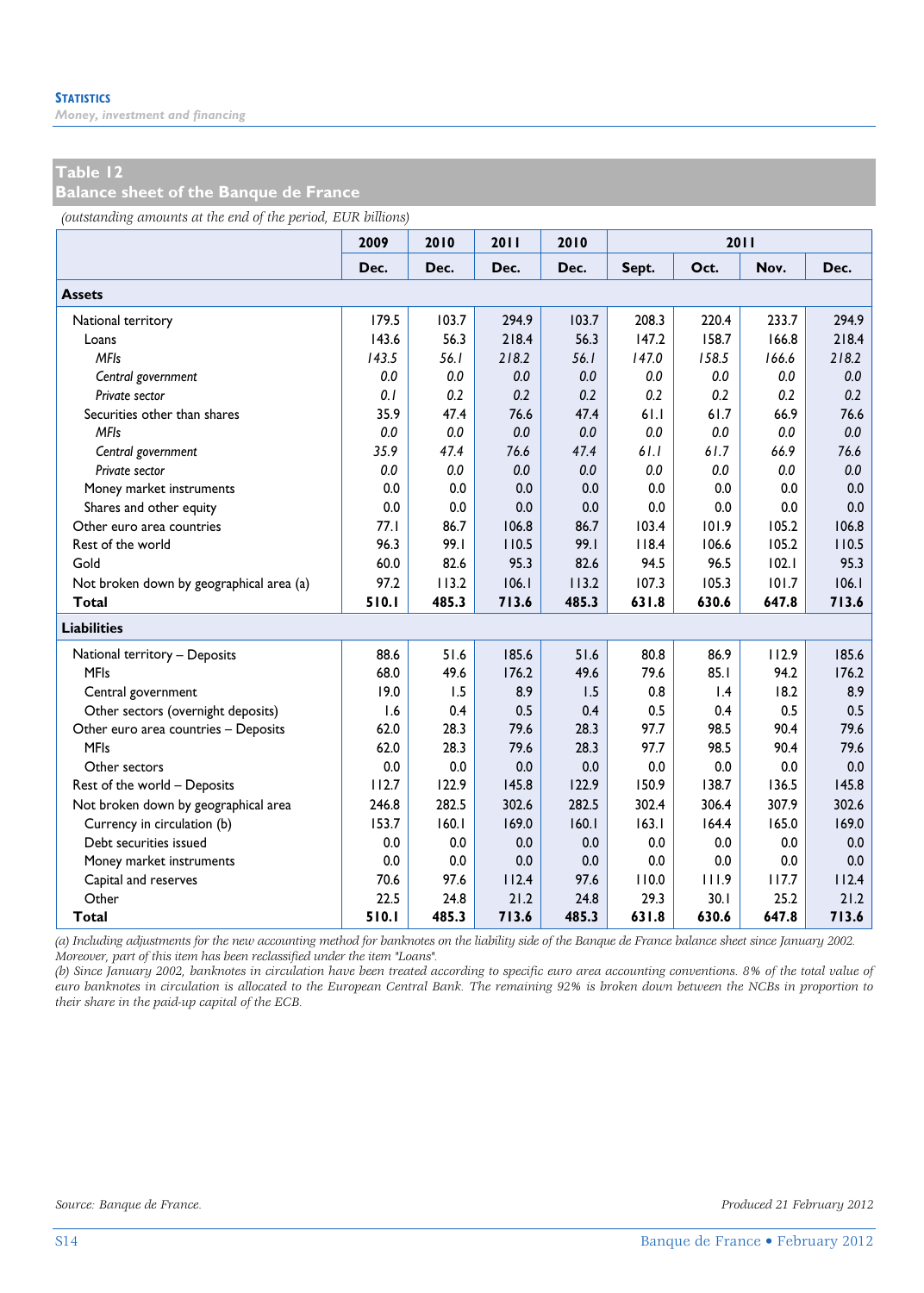**Balance sheet of monetary financial institutions (MFIs) excluding the Banque de France** 

*(outstanding amounts at the end of the period in EUR billions)*

|                                               | 2009    | 2010    | 2011    | 2010    |         | 2011    |         |         |
|-----------------------------------------------|---------|---------|---------|---------|---------|---------|---------|---------|
|                                               | Dec.    | Dec.    | Dec.    | Dec.    | Sept.   | Oct.    | Nov.    | Dec.    |
| <b>Assets</b>                                 |         |         |         |         |         |         |         |         |
| National territory                            | 4,527.2 | 4,568.2 | 4,978.0 | 4,568.2 | 4.829.6 | 4,876.0 | 4,909.4 | 4,978.0 |
| Loans                                         | 3.509.9 | 3,562.1 | 3,952.2 | 3,562.1 | 3.847.1 | 3.867.0 | 3.887.6 | 3,952.2 |
| <b>MFIs</b>                                   | 1,486.5 | 1,413.9 | 1,741.5 | 1,413.9 | 1,614.1 | 1,636.8 | 1,667.1 | 1,741.5 |
| General government                            | 196.1   | 217.8   | 194.7   | 217.8   | 188.6   | 189.8   | 190.4   | 194.7   |
| Private sector                                | 1,827.4 | 1,930.4 | 2,015.9 | 1,930.4 | 2,044.4 | 2,040.3 | 2,030.2 | 2,015.9 |
| Securities other than shares                  | 622.6   | 613.6   | 673.1   | 613.6   | 622.8   | 657.2   | 661.7   | 673.1   |
| MFIs $\leq$ 2 years                           | 229.8   | 208.5   | 223.0   | 208.5   | 218.5   | 225.9   | 230.1   | 223.0   |
| $MFIs > 2$ years                              | 113.4   | 134.8   | 131.8   | 134.8   | 124.2   | 124.1   | 116.9   | 131.8   |
| General government                            | 159.7   | 152.1   | 153.0   | 152.1   | 146.2   | 146.7   | 150.7   | 153.0   |
| Private sector                                | 119.8   | 118.3   | 165.2   | 118.3   | 133.8   | 160.5   | 164.1   | 165.2   |
| Money market fund shares/units                | 79.1    | 52.6    | 43.7    | 52.6    | 50.3    | 47.7    | 48.2    | 43.7    |
| Shares and other equity                       | 315.5   | 339.9   | 309.0   | 339.9   | 309.4   | 304.1   | 311.8   | 309.0   |
| Other euro area countries                     | 1,034.4 | 1,020.2 | 815.7   | 1,020.2 | 882.8   | 882.2   | 866.2   | 815.7   |
| Rest of the world                             | 848.2   | 962.9   | 975.6   | 962.9   | 1,007.3 | 976.5   | 963.7   | 975.6   |
| Not broken down by geographical area          | 1,247.1 | 1,278.7 | 1,622.2 | 1,278.7 | 1,725.7 | 1,701.2 | 1,622.7 | 1,622.2 |
| Total                                         | 7,656.7 | 7,830.1 | 8,391.5 | 7,830.1 | 8,445.3 | 8,435.8 | 8,361.9 | 8,391.5 |
| <b>Liabilities</b>                            |         |         |         |         |         |         |         |         |
| National territory - Deposits                 | 3,099.0 | 3,035.3 | 3,608.4 | 3,035.3 | 3,456.6 | 3,510.1 | 3,525.2 | 3,608.4 |
| <b>MFIs</b>                                   | 1,571.3 | 1,423.1 | 1,809.4 | 1,423.1 | 1,710.9 | 1,729.9 | 1,756.9 | 1,809.4 |
| Central government                            | 28.3    | 28.7    | 36.6    | 28.7    | 41.5    | 38.5    | 41.8    | 36.6    |
| Other sectors                                 | 1,499.4 | 1,583.5 | 1,762.4 | 1,583.5 | 1,704.2 | 1,741.6 | 1,726.4 | 1.762.4 |
| Overnight deposits                            | 463.1   | 502.1   | 527.5   | 502.1   | 504.8   | 507.6   | 501.1   | 527.5   |
| Deposits with agreed maturity $\leq 2$ years  | 131.3   | 133.4   | 156.2   | 133.4   | 156.0   | 160.0   | 159.8   | 156.2   |
| Deposits with agreed maturity > 2 years       | 362.4   | 377.0   | 483.8   | 377.0   | 451.5   | 477.9   | 472.3   | 483.8   |
| Deposits redeemable at notice $\leq$ 3 months | 501.1   | 518.8   | 559.3   | 518.8   | 547.6   | 550.2   | 549.5   | 559.3   |
| Repos                                         | 41.5    | 52.3    | 35.7    | 52.3    | 44.3    | 45.9    | 43.7    | 35.7    |
| Other euro area countries - Deposits          | 338.3   | 380.3   | 352.5   | 380.3   | 413.7   | 392.2   | 395.7   | 352.5   |
| <b>MFIs</b>                                   | 229.3   | 220.6   | 241.0   | 220.6   | 260.9   | 254.9   | 257.3   | 241.0   |
| Other sectors                                 | 109.0   | 159.7   | 111.5   | 159.7   | 152.8   | 137.2   | 138.4   | 111.5   |
| Rest of the world - Deposits                  | 880.9   | 968.9   | 790.0   | 968.9   | 818.9   | 808.0   | 776.5   | 790.0   |
| Not broken down by geographical area          | 3,338.6 | 3,445.6 | 3,640.5 | 3,445.6 | 3,756.1 | 3,725.6 | 3,664.5 | 3,640.5 |
| Debt securities issued $\leq 2$ years         | 381.4   | 409.8   | 420.3   | 409.8   | 410.9   | 416.0   | 414.6   | 420.3   |
| Debt securities issued > 2 years              | 715.2   | 754.9   | 817.4   | 754.9   | 823.3   | 816.5   | 818.4   | 817.4   |
| Money market fund shares/units                | 479.2   | 394.3   | 351.1   | 394.3   | 364.3   | 355.1   | 360.7   | 351.1   |
| Capital and reserves                          | 454.7   | 476.7   | 499.2   | 476.7   | 489.6   | 486.9   | 489.7   | 499.2   |
| Other                                         | 1,308.1 | 1,409.9 | 1,552.5 | 1,409.9 | 1,668.0 | 1,651.1 | 1,581.2 | 1,552.5 |
| Total                                         | 7,656.7 | 7,830.1 | 8,391.5 | 7,830.1 | 8,445.3 | 8,435.8 | 8,361.9 | 8,391.5 |

*NB: Since July 2003, financial transactions carried out by La Poste have been accounted for in the balance sheet of monetary financial institutions. This has resulted in an increase in the item "Shares and other equity" in Assets, and in "Overnight deposits" and "Capital and reserves" in Liabilities.*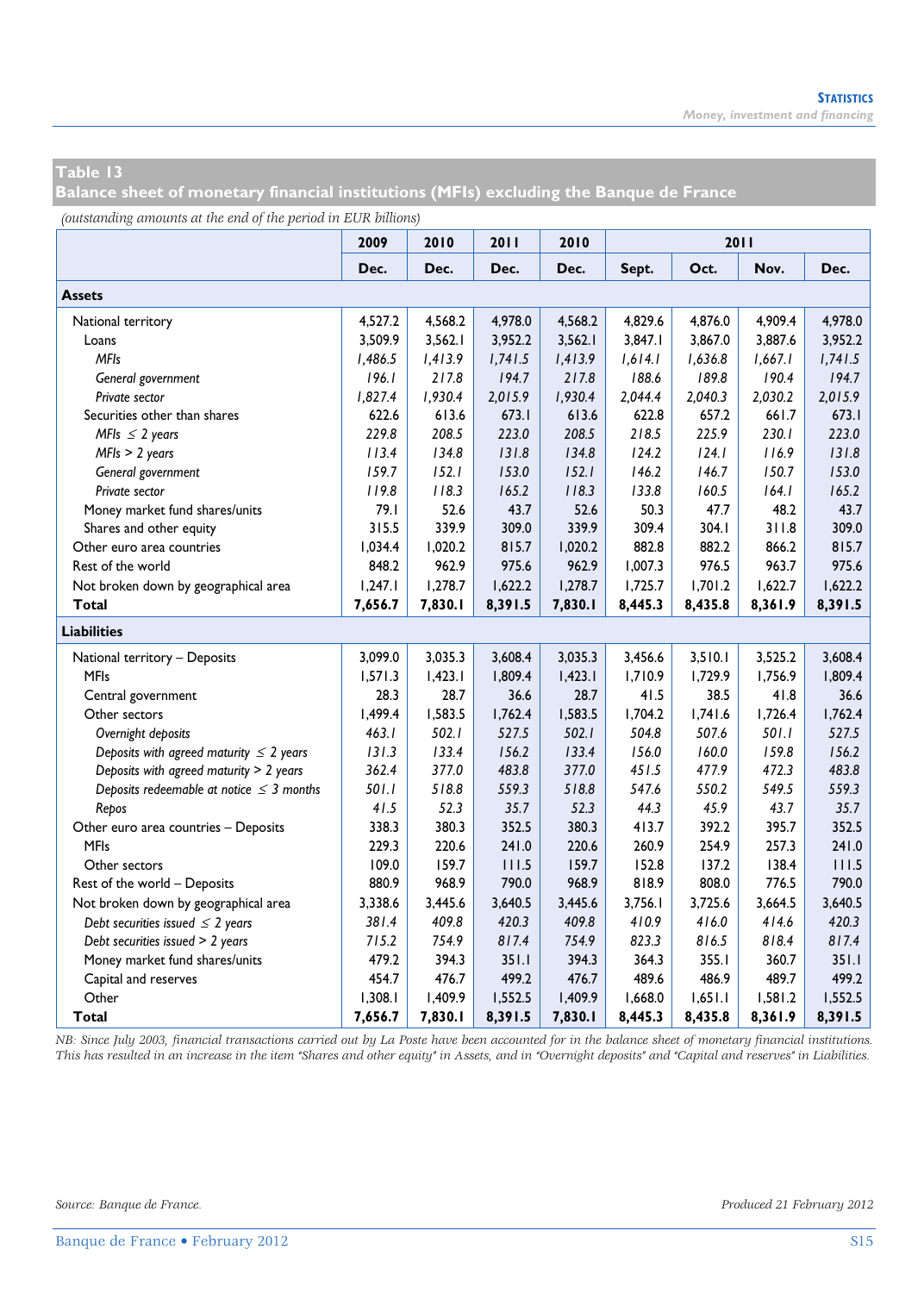*Money, investment and financing* 

#### **Table 14**

**Deposits – France** 

*(outstanding amounts at the end of the period in EUR billions – % growth)*

|                                               | 2009  | 2010  | 2011     | 2010  |       |       | 2011  |        |
|-----------------------------------------------|-------|-------|----------|-------|-------|-------|-------|--------|
|                                               | Dec.  | Dec.  | Dec.     | Dec.  | Sept. | Oct.  | Nov.  | Dec.   |
| <b>Overnight deposits</b>                     |       |       |          |       |       |       |       |        |
| Total non-financial sectors                   | 481.I | 516.3 | $54$ l.l | 516.3 | 511.6 | 509.4 | 506.2 | $54$ . |
| (excluding central government)                |       |       |          |       |       |       |       |        |
| Households and similar                        | 262.4 | 278.4 | 284.7    | 278.4 | 285.3 | 283.3 | 276.7 | 284.7  |
| Non-financial corporations                    | 167.0 | 182.5 | 197.9    | 182.5 | 175.8 | 176.7 | 180.1 | 197.9  |
| General government (excl. central government) | 51.7  | 55.4  | 58.6     | 55.4  | 50.5  | 49.4  | 49.4  | 58.6   |
| Other sectors                                 | 32.6  | 38.7  | 39.0     | 38.7  | 36.8  | 40.8  | 38.2  | 39.0   |
| <b>Total - Outstanding amounts</b>            | 513.7 | 555.I | 580.2    | 555.1 | 548.4 | 550.2 | 544.5 | 580.2  |
| Total - Growth rate                           | 6.8   | 7.6   | 4.4      | 7.6   | 5.0   | 4.2   | 4.5   | 4.4    |
| Passbook savings accounts                     |       |       |          |       |       |       |       |        |
| "A" and "Blue" passbooks                      | 183.4 | 193.5 | 214.6    | 193.5 | 209.7 | 210.1 | 210.0 | 214.6  |
| Housing savings accounts                      | 36.6  | 36.1  | 36.1     | 36.1  | 36.1  | 36.0  | 35.7  | 36.1   |
| Sustainable development passbook accounts     | 69.1  | 68.0  | 69.4     | 68.0  | 68.6  | 68.6  | 68.1  | 69.4   |
| People's savings passbooks                    | 58.3  | 54.4  | 52.4     | 54.4  | 53.0  | 53.0  | 52.7  | 52.4   |
| Youth passbooks                               | 7.2   | 7.0   | 7.0      | 7.0   | 7.0   | 7.0   | 7.0   | 7.0    |
| Taxable passbooks                             | 146.5 | 159.8 | 179.7    | 159.8 | 173.1 | 175.6 | 175.9 | 179.7  |
| <b>Total - Outstanding amounts</b>            | 501.I | 518.8 | 559.3    | 518.8 | 547.6 | 550.2 | 549.5 | 559.3  |
| Total - Growth rate                           | 3.1   | 3.5   | 7.3      | 3.5   | 6.8   | 7.2   | 7. I  | 7.3    |



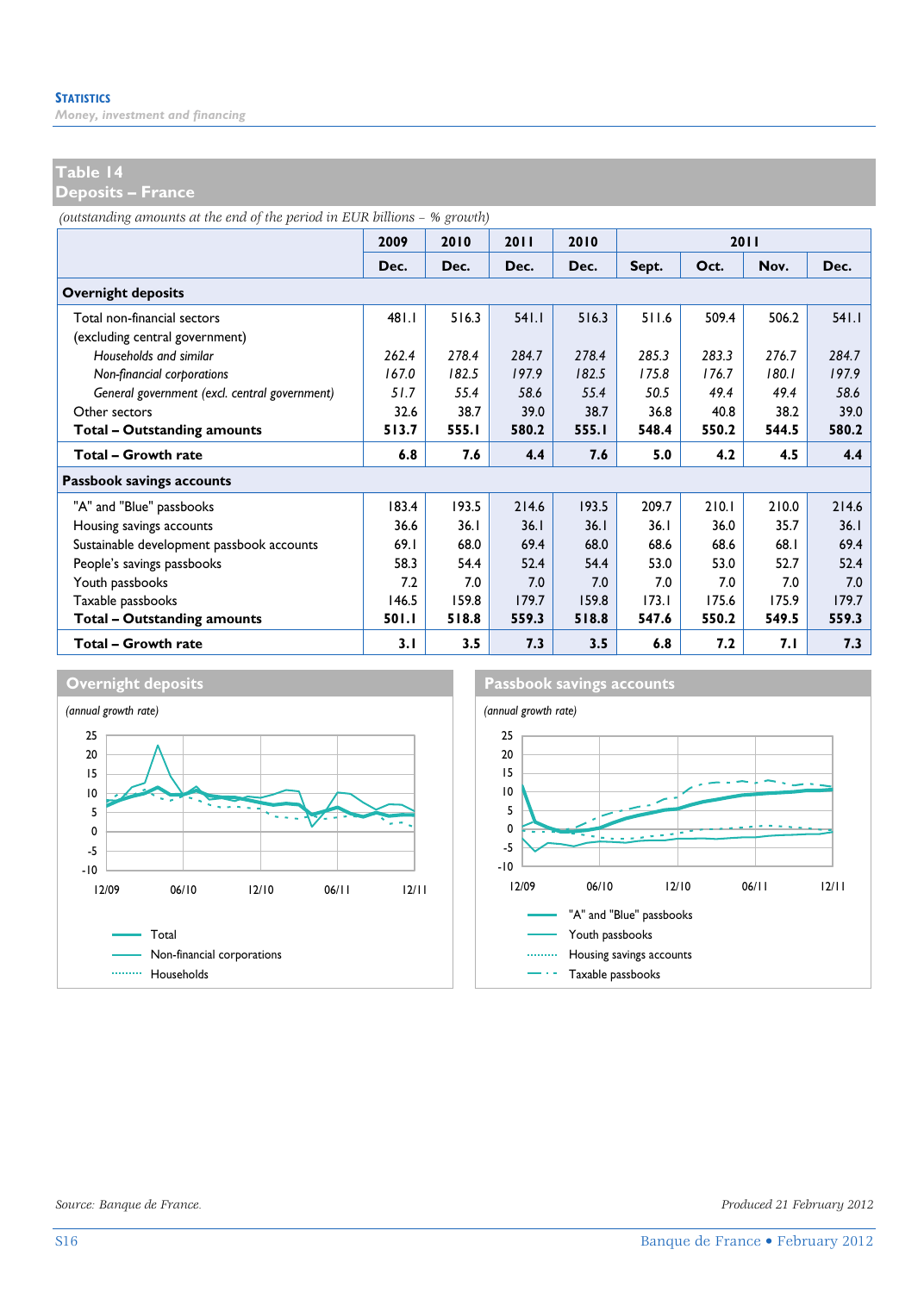**Time deposits – France** 

*(outstanding amounts at the end of the period in EUR billions – % growth)*

|                                                        | 2009    | 2010  | 2011  | 2010  |       | <b>2011</b> |       |       |
|--------------------------------------------------------|---------|-------|-------|-------|-------|-------------|-------|-------|
|                                                        | Dec.    | Dec.  | Dec.  | Dec.  | Sept. | Oct.        | Nov.  | Dec.  |
| Deposits with agreed maturity up to two years          |         |       |       |       |       |             |       |       |
| Total non-financial sectors (excl. central government) | 86.1    | 89.1  | 112.7 | 89.1  | 109.3 | 111.7       | 111.6 | 112.7 |
| Households and similar                                 | 30.4    | 24.5  | 31.5  | 24.5  | 30.6  | 30.8        | 31.2  | 31.5  |
| Non-financial corporations                             | 55.1    | 63.9  | 80.2  | 63.9  | 77.7  | 79.9        | 79.5  | 80.2  |
| General government (excl. central government)          | 0.6     | 0.7   | 1.0   | 0.7   | 1.0   | 1.0         | 1.0   | 1.0   |
| Other sectors                                          | 45.1    | 44.2  | 43.4  | 44.2  | 46.7  | 48.4        | 48.2  | 43.4  |
| Total - Outstanding amounts                            | 131.3   | 133.4 | 156.2 | 133.4 | 156.0 | 160.0       | 159.8 | 156.2 |
| Total - Growth rate                                    | $-27.4$ | 0.5   | 14.8  | 0.5   | 16.6  | 13.4        | 13.7  | 14.8  |
| Deposits with agreed maturity of over two years        |         |       |       |       |       |             |       |       |
| Total non-financial sectors (excl. central government) | 264.3   | 282.6 | 306.8 | 282.6 | 298.3 | 300.0       | 300.9 | 306.8 |
| Households and similar                                 | 241.4   | 248.0 | 259.0 | 248.0 | 253.0 | 253.7       | 253.9 | 259.0 |
| PEL                                                    | 173.8   | 182.3 | 186.6 | 182.3 | 182.9 | 182.9       | 182.6 | 186.6 |
| <b>PFP</b>                                             | 29.0    | 26.6  | 24.4  | 26.6  | 24.5  | 24.3        | 24.1  | 24.4  |
| Other                                                  | 38.6    | 39.1  | 48.0  | 39.1  | 45.7  | 46.5        | 47.2  | 48.0  |
| Non-financial corporations                             | 22.5    | 34.0  | 46.7  | 34.0  | 44.4  | 45.4        | 46.1  | 46.7  |
| General government (excl. central government)          | 0.4     | 0.6   | 1.1   | 0.6   | 0.9   | 0.9         | 1.0   | 1.1   |
| Other sectors                                          | 98.I    | 94.4  | 177.0 | 94.4  | 153.3 | 178.0       | 171.4 | 177.0 |
| Total - Outstanding amounts                            | 362.4   | 377.0 | 483.8 | 377.0 | 451.5 | 477.9       | 472.3 | 483.8 |
| Total - Growth rate                                    | 38.1    | 3.5   | 18.8  | 3.5   | 12.9  | 20.9        | 19.1  | 18.8  |



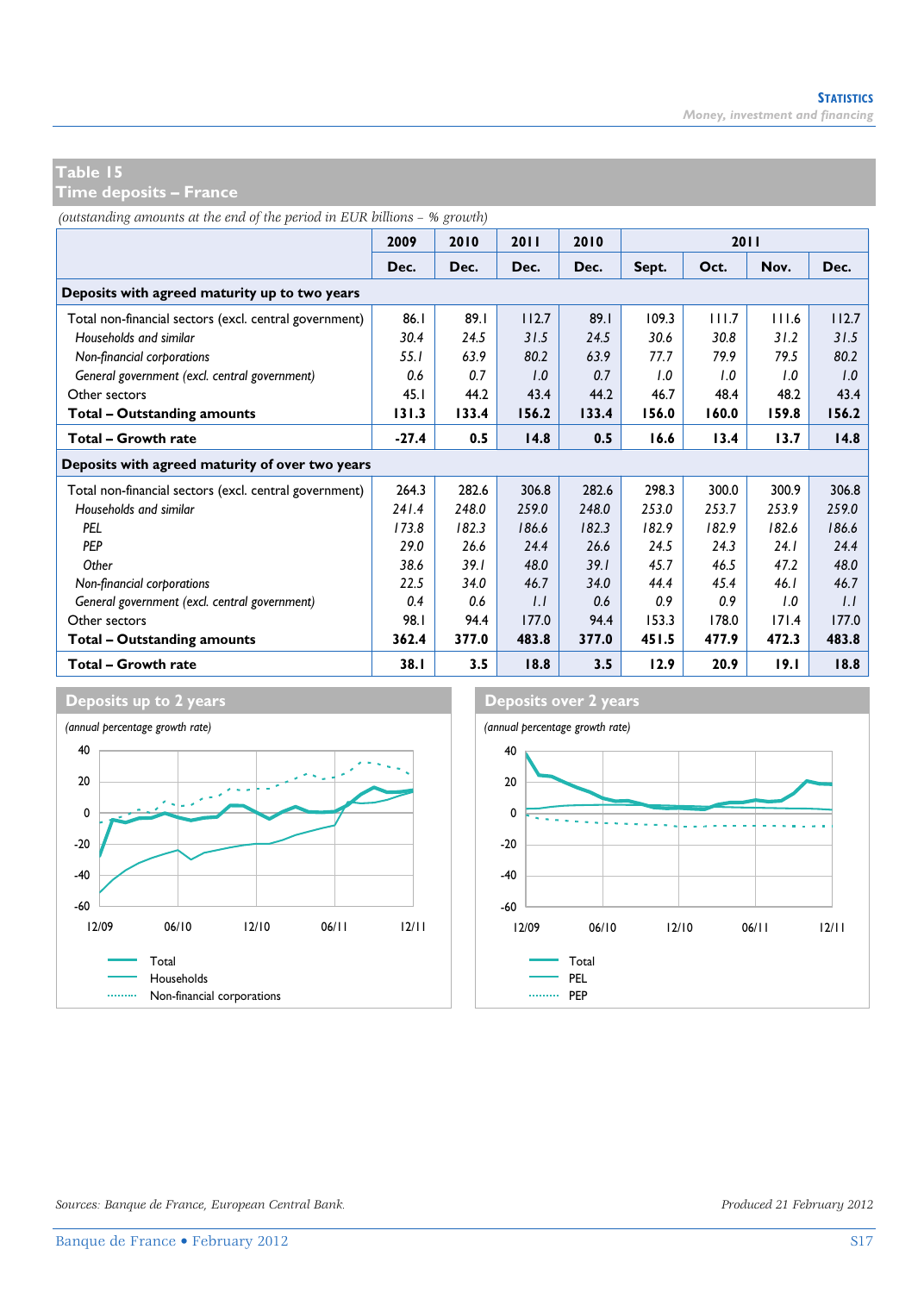*Money, investment and financing* 

#### **Table 16**

**Loans extended by credit institutions established in France to French residents – France** 

*(outstanding amounts at the end of the period in EUR billions – % growth)*

|                                                              | 2009    | 2010    | 2011    | 2010    |         |         | 2011    |         |         |
|--------------------------------------------------------------|---------|---------|---------|---------|---------|---------|---------|---------|---------|
|                                                              | Dec.    | Dec.    | Dec.    | Dec.    | Aug.    | Sept.   | Oct.    | Nov.    | Dec.    |
| Loans from monetary financial institutions                   |         |         |         |         |         |         |         |         |         |
| Private sector                                               | 1.827.5 | 1,930.6 | 2.016.1 | 1,930.6 | 2.031.8 | 2.044.6 | 2.040.5 | 2,030.4 | 2,016.1 |
| General government                                           | 196.1   | 217.8   | 194.7   | 217.8   | 189.8   | 188.6   | 189.8   | 190.4   | 194.7   |
| <b>Total - Outstanding amounts</b>                           | 2,023.6 | 2,148.4 | 2,210.9 | 2,148.4 | 2,221.6 | 2,233.1 | 2,230.4 | 2,220.8 | 2,210.9 |
| Private sector                                               | $-0.6$  | 4.7     | 2.7     | 4.7     | 6.0     | 5.8     | 5.2     | 3.6     | 2.7     |
| General government                                           | 12.8    | 11.0    | $-8.2$  | 11.0    | $-5.1$  | $-4.5$  | $-3.4$  | $-4.5$  | $-8.2$  |
| <b>Total - Growth rate</b>                                   | 0.5     | 5.3     | 1.7     | 5.3     | 5.0     | 4.9     | 4.4     | 2.9     | 1.7     |
| Loans from credit institutions to non-financial corporations |         |         |         |         |         |         |         |         |         |
| <b>Fixed investment</b>                                      | 500.1   | 525.0   | 547.0   | 525.0   | 537.3   | 541.5   | 542.7   | 544.8   | 547.0   |
| Inventories and working capital                              | 185.7   | 179.7   | 186.5   | 179.7   | 191.5   | 195.0   | 198.9   | 195.7   | 186.5   |
| Other lending                                                | 83.5    | 76.1    | 81.4    | 76.1    | 77.8    | 79.4    | 78.7    | 76.7    | 81.4    |
| <b>Total - Outstanding amounts</b>                           | 769.3   | 780.8   | 814.8   | 780.8   | 806.7   | 815.9   | 820.4   | 817.1   | 814.8   |
| Total - Growth rate                                          | $-1.2$  | 1.2     | 4.4     | 1.2     | 4.5     | 5.4     | 5.4     | 4.5     | 4.4     |
| Loans from credit institutions to households                 |         |         |         |         |         |         |         |         |         |
| Loans for house purchase                                     | 737.6   | 796.6   | 847.2   | 796.6   | 831.8   | 835.9   | 836.9   | 839.4   | 847.2   |
| Consumer loans                                               | 152.9   | 154.7   | 151.0   | 154.7   | 150.1   | 149.8   | 149.5   | 150.0   | 151.0   |
| Other lending                                                | 84.2    | 87.1    | 90.7    | 87.1    | 90.6    | 90.0    | 91.4    | 91.1    | 90.7    |
| <b>Total - Outstanding amounts</b>                           | 974.7   | 1,038.4 | 1,089.0 | 1,038.4 | 1,072.4 | 1,075.7 | 1,077.7 | 1,080.6 | 1,089.0 |
| Total - Growth rate                                          | 4.0     | 6.6     | 5.5     | 6.6     | 6.7     | 6.4     | 6.7     | 6.3     | 5.5     |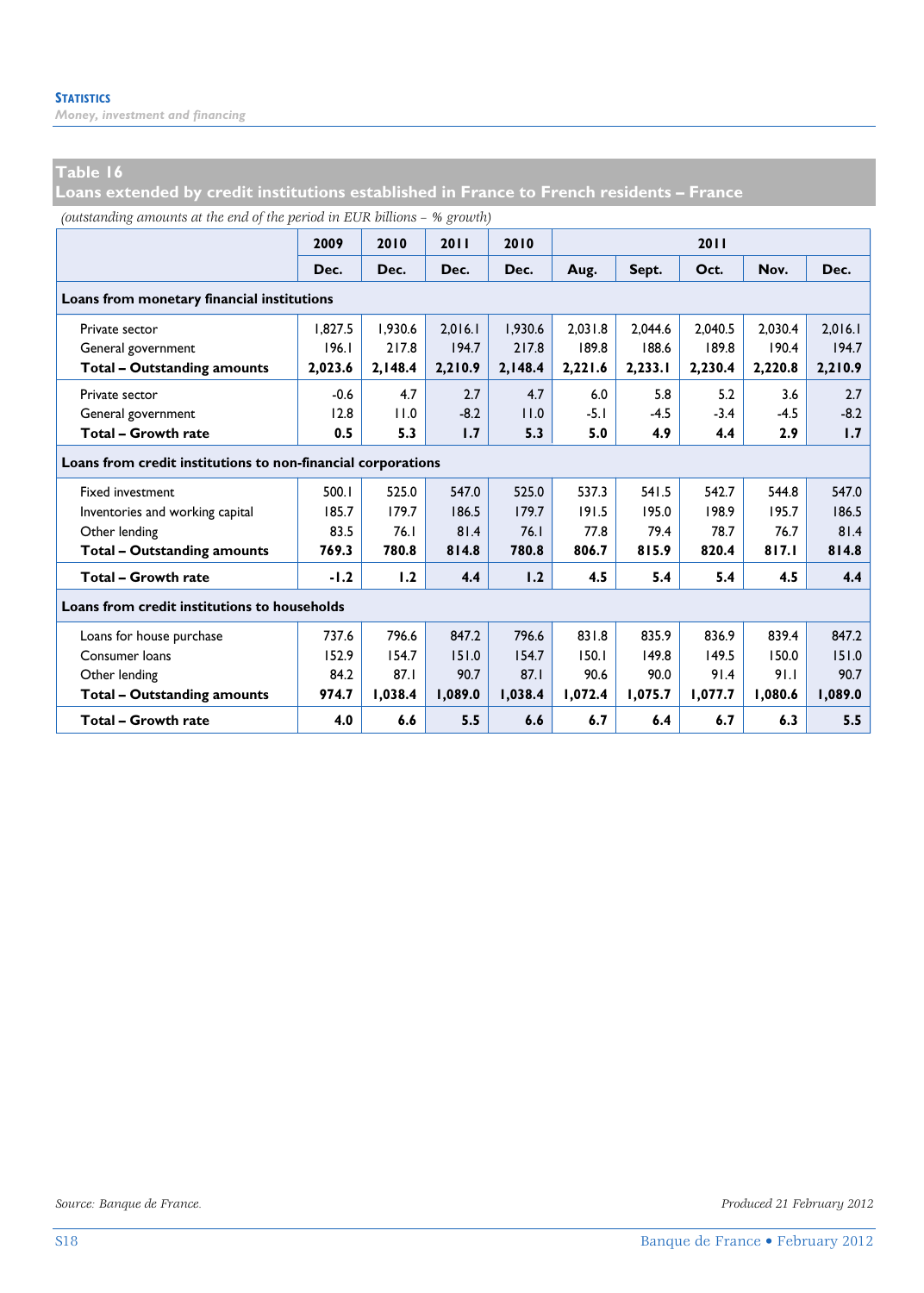**Loans from credit institutions broken down by counterpart and by financing purpose – France (a) and euro area** 



*<sup>(</sup>a) Loans extended by credit institutions established in France to French residents.*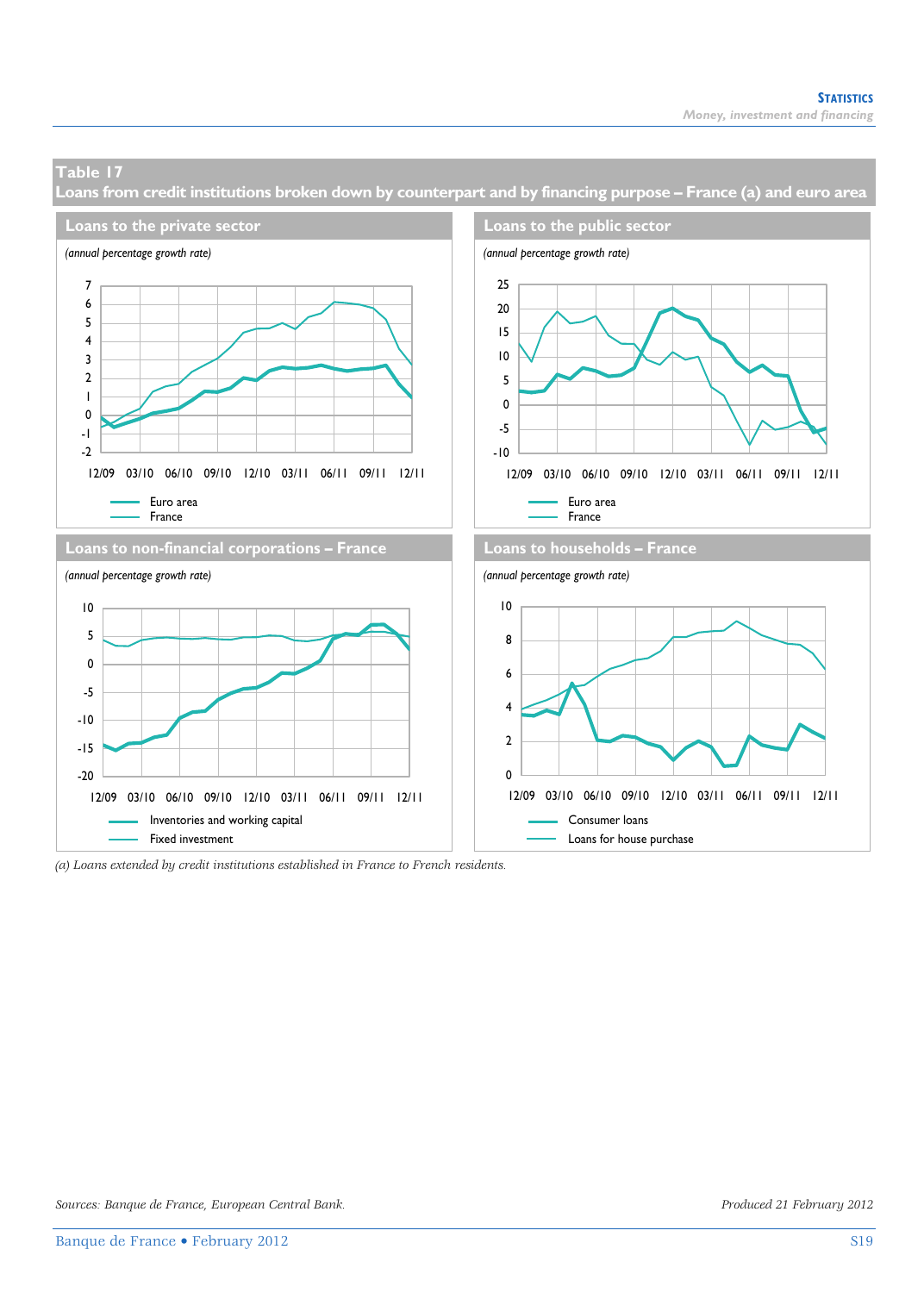*Money, investment and financing* 

#### **Table 18**

**New loans to residents, (excl. overdrafts) – France** 

*(monthly flows - seasonally adjusted - in euro billions)*

| 2010 |      |      | 2011 |      |      |  |
|------|------|------|------|------|------|--|
| Oct. | Nov. | Dec. | Oct. | Nov. | Dec. |  |
|      |      |      |      |      |      |  |
| 6.6  | 6.9  | 6.9  | 5.7  | 6.0  | 5.8  |  |
| 13.1 | 12.3 | 14.7 | 15.0 | 15.4 | 15.2 |  |
|      |      |      |      |      |      |  |
| 3.6  | 4.0  | 4.4  | 3.9  | 4.3  | 4.1  |  |
|      |      |      |      |      |      |  |
| 13.7 | 16.6 | 21.5 | 9.9  | 10.7 | 12.2 |  |
|      |      |      |      |      |      |  |







 *(a) All initial rate fixation periods.* 

**Non-financial corporations – Loans ≤ 1 million euro Non-financial corporations – Loans > 1 million euro** 





#### **Households - Cash loans Households - Households - Housing loans**

*(monthly flows - seasonally adjusted - in euro billions) (monthly flows - seasonally adjusted - in euro billions)*



*Sources: Banque de France, European Central Bank. Produced 29 February 2012*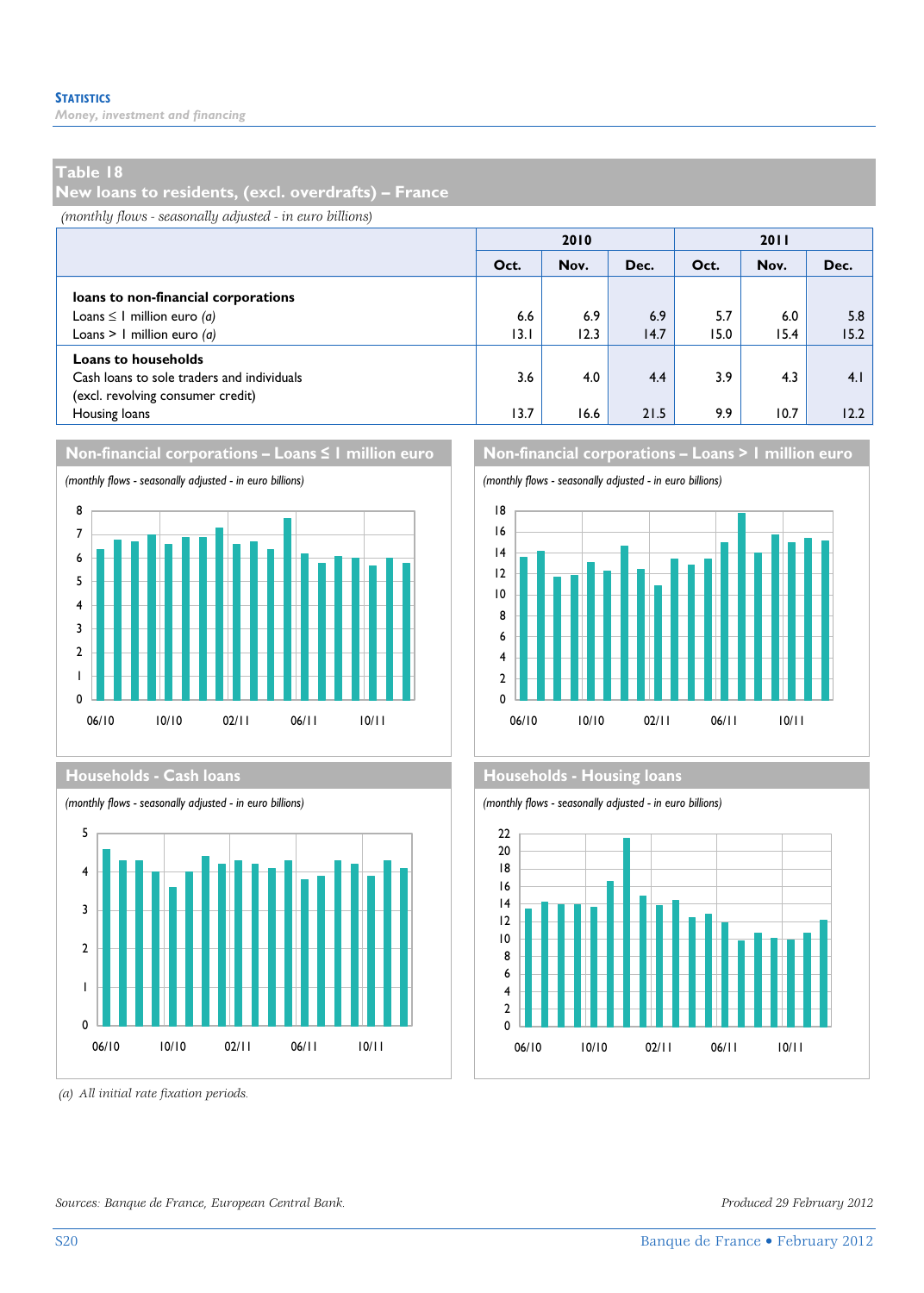**Investment and financing – Insurance corporations and pension funds – Euro area and France**  *(EUR billions)*

**Euro area**

|                                      |                | <b>Cumulated transaction flows over 4 quarters</b> |         | Outstanding<br>amounts |                |         |
|--------------------------------------|----------------|----------------------------------------------------|---------|------------------------|----------------|---------|
|                                      | 2010<br>2011   |                                                    |         |                        |                | 2011    |
|                                      | Q <sub>3</sub> | Q <sub>4</sub>                                     | QI      | Q <sub>2</sub>         | Q <sub>3</sub> | Sept.   |
| <b>Financial assets</b>              |                |                                                    |         |                        |                |         |
| Currency and deposits                | $-5.6$         | $-17.6$                                            | $-1.4$  | $-4.7$                 | 25.1           | 833.3   |
| of which deposits included in M3 (a) | 5.8            | $-9.7$                                             | $-9.3$  | $-15.1$                | 4.9            | 197.8   |
| Short-term debt securities           | $-3.4$         | 4.8                                                | 7.5     | 2.6                    | 8.1            | 53.6    |
| Long-term debt securities            | 156.0          | 142.6                                              | 112.1   | 105.2                  | 52.0           | 2,665.7 |
| Loans                                | 11.9           | 28.4                                               | 22.5    | 25.1                   | 17.1           | 467.7   |
| Shares and other equity              | 98.0           | 61.2                                               | 49.8    | 67.5                   | 99.8           | 2,375.3 |
| of which quoted shares               | 14.0           | 14.3                                               | 16.8    | 15.4                   | 10.3           | 523.3   |
| Remaining net assets                 | 38.0           | 20.7                                               | $-0.4$  | $-42.3$                | $-34.7$        | 278.7   |
| <b>Financing</b>                     |                |                                                    |         |                        |                |         |
| Debt securities                      | 1.6            | 0.3                                                | 0.1     | 2.4                    | 3.2            | 32.7    |
| Loans                                | 4.9            | 3.3                                                | 9.6     | 6.4                    | $-0.5$         | 275.5   |
| Shares and other equity              | 4.1            | 3.9                                                | 3.8     | 0.1                    | 0.7            | 377.7   |
| Insurance technical reserves         | 278.6          | 256.3                                              | 208.5   | 175.7                  | 139.7          | 6,038.2 |
| Life insurance                       | 269.0          | 244.4                                              | 199.7   | 175.8                  | 143.7          | 5,200.9 |
| Non-life insurance                   | 9.6            | 11.9                                               | 8.8     | $-0.2$                 | $-4.0$         | 837.3   |
| Net lending/net borrowing (B9B)      | 5.7            | $-23.8$                                            | $-31.9$ | $-31.2$                | 24.2           |         |

#### *(EUR billions)*

| France                           |                |                                                    |              |                |                |         |  |  |
|----------------------------------|----------------|----------------------------------------------------|--------------|----------------|----------------|---------|--|--|
|                                  |                | <b>Cumulated transaction flows over 4 quarters</b> |              |                |                |         |  |  |
|                                  |                | 2010                                               |              | <b>2011</b>    |                | 2011    |  |  |
|                                  | Q <sub>3</sub> | Q4                                                 | QI           | Q <sub>2</sub> | Q <sub>3</sub> | Sept.   |  |  |
| <b>Financial assets</b>          |                |                                                    |              |                |                |         |  |  |
| Currency and deposits            | 2.1            | 2.2                                                | 3.7          | 2.0            | 7.0            | 26.4    |  |  |
| Short-term debt securities       | $-0.8$         | 6.2                                                | 4.0          | 2.0            | 6.1            | 25.7    |  |  |
| Long-term debt securities        | 91.2           | 97.5                                               | 89.2         | 73.3           | 42.9           | 1,146.7 |  |  |
| Loans                            | $-3.9$         | $-2.4$                                             | $-2.2$       | $-2.0$         | 2.0            | 35.0    |  |  |
| Shares and other equity          | 7.0            | $-18.7$                                            | $-21.2$      | $-28.7$        | 2.4            | 574.5   |  |  |
| of which quoted shares           | 5.2            | $-5.9$                                             | $-2.1$       | $-2.7$         | $-1.6$         | 65.7    |  |  |
| Remaining net assets             | 2.0            | 0.1                                                | 0.1          | 7.0            | 9.4            | 7.3     |  |  |
| <b>Financing</b>                 |                |                                                    |              |                |                |         |  |  |
| Debt securities                  | 1.4            | 0.6                                                | $\mathsf{L}$ | 2.4            | 1.5            | 8.0     |  |  |
| Loans                            | 3.5            | 12.0                                               | 11.6         | 11.7           | 12.9           | 96.3    |  |  |
| Shares and other equity          | 1.3            | 0.3                                                | 0.0          | 0.4            | 0.6            | 96.3    |  |  |
| Insurance technical reserves     | 94.I           | 89.0                                               | 75.7         | 68.5           | 52.1           | 1,655.4 |  |  |
| Life insurance and pension funds | 83.0           | 77.8                                               | 68.7         | 61.8           | 47.7           | 1,380.2 |  |  |
| Non-life insurance               | 11.1           | 11.2                                               | 7.0          | 6.7            | 4.3            | 275.2   |  |  |
| Net lending/net borrowing (B9B)  | 6.9            | $-7.2$                                             | $-8.8$       | $-22.3$        | 8.4            |         |  |  |

*(a) Deposits with agreed maturity up to 2 years and redeemable at notice up to 3 months of insurance corporations held with MFIs and central government.* 

*Sources: Banque de France, European Central Bank. Produced 21 February 2012*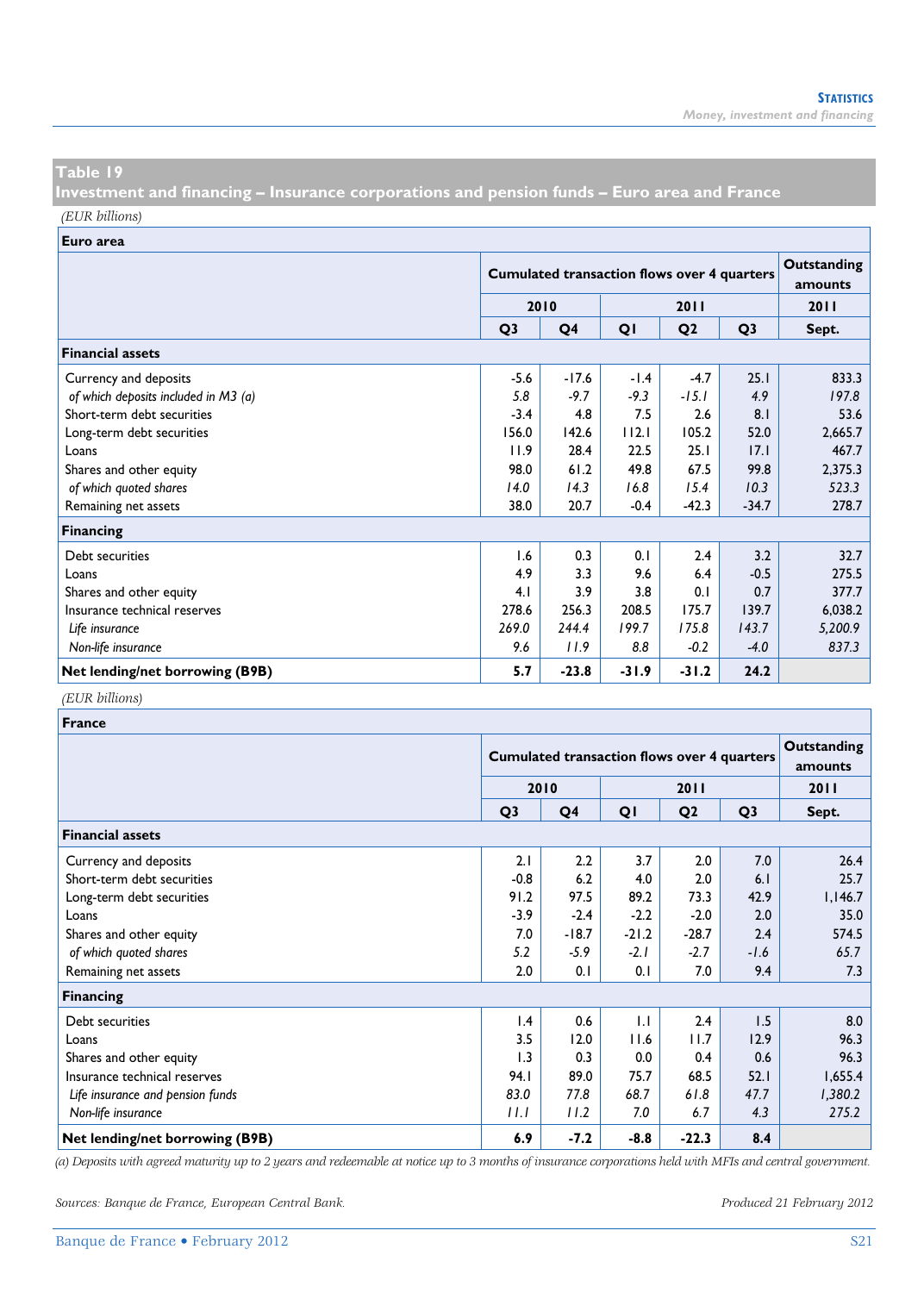*Money, investment and financing* 

#### **Table 20**

**Investment and financing – Households – Euro area** 

*(EUR billions)*

|                                        |                | <b>Cumulated transaction flows over 4 quarters</b> | Outstanding<br>amounts |                |                |         |
|----------------------------------------|----------------|----------------------------------------------------|------------------------|----------------|----------------|---------|
|                                        | 2010           |                                                    |                        | 2011           |                | 2011    |
|                                        | Q <sub>3</sub> | Q4                                                 | QI                     | Q <sub>2</sub> | Q <sub>3</sub> | Sept.   |
| <b>Financial assets</b>                |                |                                                    |                        |                |                |         |
| Currency and deposits                  | 168.8          | 175.9                                              | 181.3                  | 189.4          | 199.9          | 6,728.1 |
| of which deposits included in M3 (a)   | 55.5           | 85.4                                               | 111.2                  | 107.8          | 114.1          | 5,067.9 |
| Short-term debt securities             | $-20.5$        | $-9.2$                                             | 10.9                   | 16.0           | 6.3            | 51.8    |
| Long-term debt securities              | $-18.3$        | $-10.3$                                            | 37.7                   | 40.2           | 54.5           | 1.318.3 |
| Shares and other equity                | 85.4           | 79.2                                               | 6.5                    | $-20.7$        | $-44.0$        | 3,973.7 |
| Ouoted shares                          | 29.8           | 20.0                                               | 11.3                   | 0.6            | 1.9            | 652.2   |
| Unquoted shares and other equity       | 79.0           | 86.6                                               | 43.6                   | 20.9           | 20.0           | 2.066.4 |
| Mutual fund shares                     | $-23.4$        | $-27.4$                                            | $-48.4$                | $-42.2$        | $-65.9$        | 1,255.1 |
| of which money market fund shares      | $-82.0$        | $-50.6$                                            | $-37.9$                | $-32.9$        | $-23.2$        | 187.3   |
| Insurance technical reserves           | 251.0          | 232.4                                              | 201.3                  | 181.5          | 154.3          | 5,826.5 |
| Remaining net assets                   | $-2.5$         | $-8.1$                                             | 5.2                    | 41.1           | 12.2           | 45.8    |
| <b>Financing</b>                       |                |                                                    |                        |                |                |         |
| Loans                                  | 111.4          | 124.7                                              | 124.8                  | 141.5          | 125.9          | 6,169.4 |
| of which from euro area MFIs           | 134.7          | 147.5                                              | 169.7                  | 167.7          | 148.6          | 5,313.3 |
| <b>Revaluation of financial assets</b> |                |                                                    |                        |                |                |         |
| Shares and other equity                | $-42.9$        | 41.3                                               | 32.0                   | 171.6          | $-353.6$       |         |
| Insurance technical reserves           | 139.4          | 82.7                                               | 26.1                   | 47.2           | $-30.3$        |         |
| Other flows                            | $-40.4$        | $-95.4$                                            | $-113.5$               | 7.3            | $-46.7$        |         |
| Change in net financial worth          | 408.5          | 363.8                                              | 262.7                  | 532.1          | $-173.4$       |         |







*(a) Deposits with agreed maturity up to 2 years and redeemable at notice up to 3 months of households held with MFIs and central government.*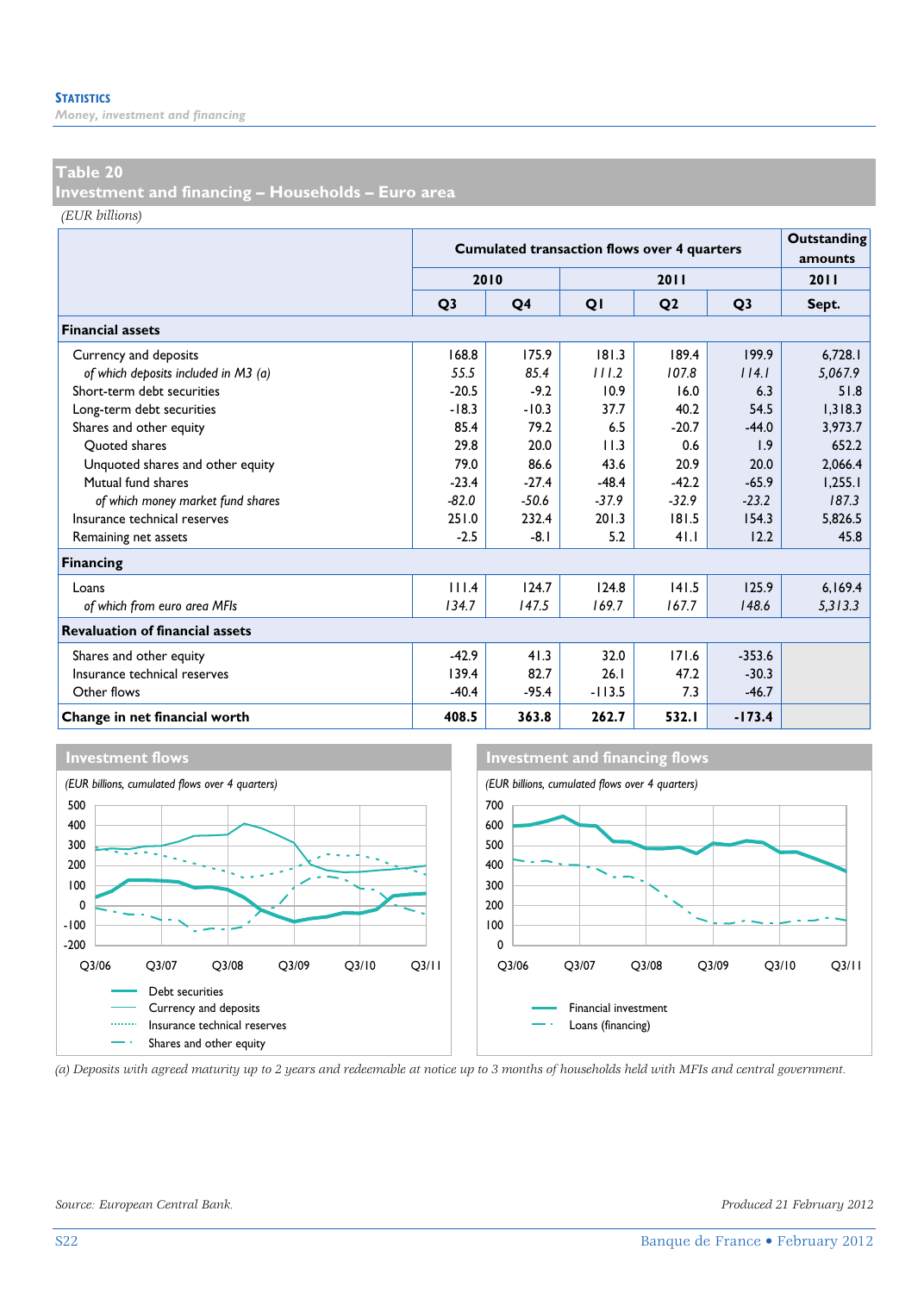**Investment and financing – Households – France** 

*(EUR billions)*

|                                        |                | <b>Cumulated transaction flows over 4 quarters</b> | Outstanding<br>amounts |                |                |         |
|----------------------------------------|----------------|----------------------------------------------------|------------------------|----------------|----------------|---------|
|                                        |                | 2010                                               |                        | 2011           |                | 2011    |
|                                        | Q <sub>3</sub> | Q <sub>4</sub>                                     | QI                     | Q <sub>2</sub> | Q <sub>3</sub> | Sept.   |
| <b>Financial assets</b>                |                |                                                    |                        |                |                |         |
| Currency and deposits                  | 24.9           | 47.6                                               | 53.2                   | 64.9           | 76.0           | 1,208.9 |
| Short-term debt securities             | 0.1            | $-1.2$                                             | $-0.7$                 | $-3.2$         | $-1.8$         | 1.6     |
| Long-term debt securities              | 0.1            | $-0.5$                                             | 1.5                    | 0.4            | 3.1            | 61.8    |
| Shares and other equity                | 3.8            | 5.9                                                | $-0.7$                 | 14.3           | 2.7            | 909.1   |
| Ouoted shares                          | 8.6            | 5.9                                                | 3.4                    | 1.5            | $-0.3$         | 137.7   |
| Unquoted shares and other equity       | 15.5           | 15.3                                               | 13.6                   | 17.0           | 15.6           | 497.1   |
| Mutual fund shares                     | $-20.4$        | $-15.3$                                            | $-17.7$                | $-4.3$         | $-12.5$        | 274.3   |
| of which money market fund shares      | $-18.7$        | $-12.5$                                            | $-12.4$                | $-10.8$        | $-7.7$         | 41.2    |
| Insurance technical reserves           | 83.6           | 78.5                                               | 67.0                   | 58.5           | 42.8           | 1,492.0 |
| Remaining net assets                   | 35.8           | 23.5                                               | 21.1                   | 30.0           | 10.8           | 83.9    |
| <b>Financing</b>                       |                |                                                    |                        |                |                |         |
| Loans                                  | 53.1           | 61.5                                               | 63.3                   | 73.5           | 73.1           | 1,109.1 |
| <b>Revaluation of financial assets</b> |                |                                                    |                        |                |                |         |
| Shares and other equity                | 40.8           | 48.5                                               | 40.8                   | 87.0           | $-91.2$        |         |
| Insurance technical reserves           | 1.3            | $-2.9$                                             | $-2.8$                 | 12.2           | $-19.5$        |         |
| Other flows                            | 14.5           | 5.1                                                | 5.6                    | 6.6            | 8.7            |         |
| Change in net financial worth          | 151.7          | 142.9                                              | 121.7                  | 197.3          | $-41.5$        |         |





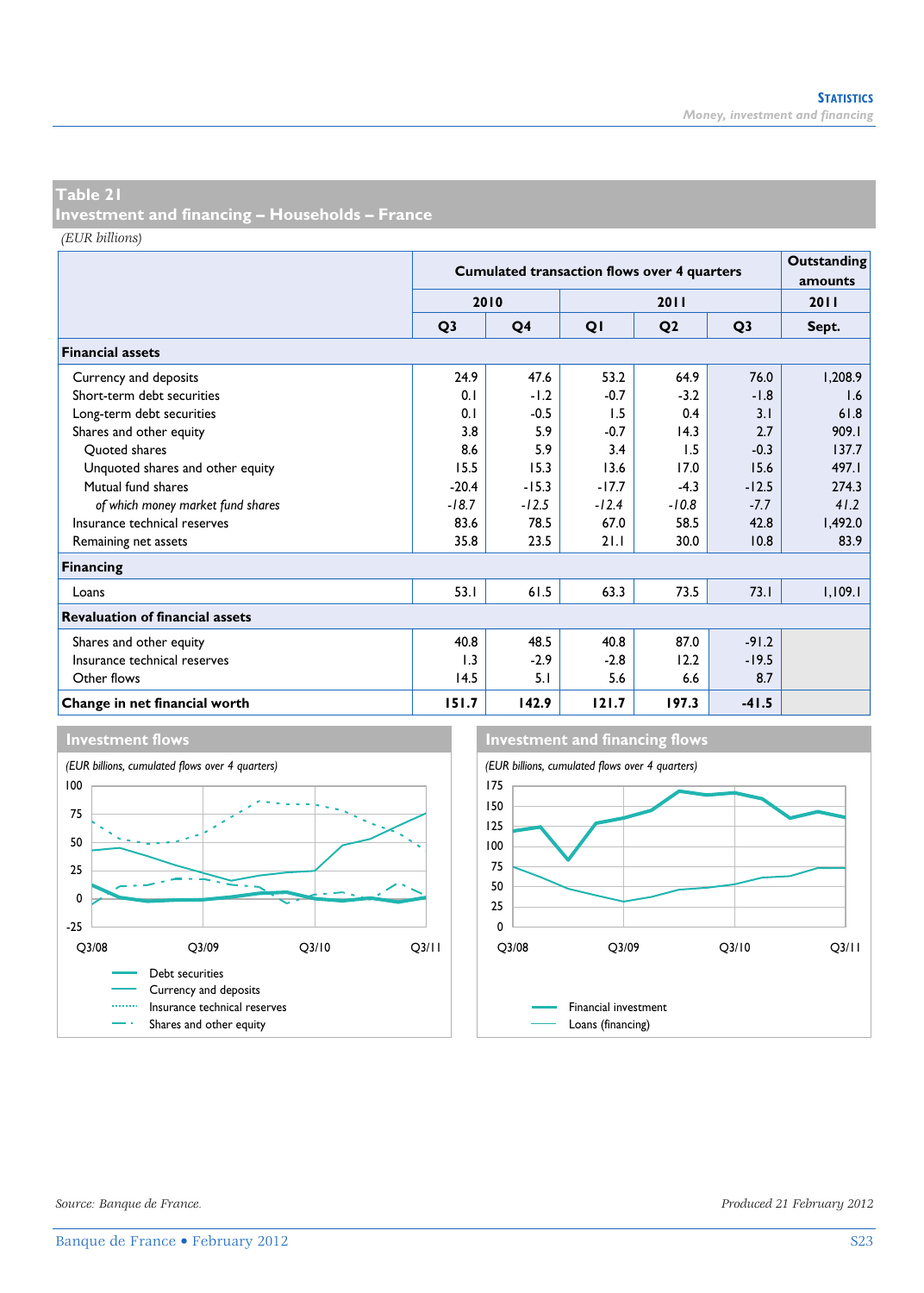*Money, investment and financing* 

#### **Table 22**

**Investment and financing – Non-financial corporations – Euro area** 

*(EUR billions)*

|                                      |                | <b>Cumulated transaction flows over 4 quarters</b> | Outstanding<br>amounts |                |                |          |
|--------------------------------------|----------------|----------------------------------------------------|------------------------|----------------|----------------|----------|
|                                      |                | 2010                                               |                        | 2011           |                | 2011     |
|                                      | Q <sub>3</sub> | Q <sub>4</sub>                                     | QI                     | Q <sub>2</sub> | Q <sub>3</sub> | Sept.    |
| <b>Financial assets</b>              |                |                                                    |                        |                |                |          |
| Currency and deposits                | 44.5           | 66.5                                               | 75.8                   | 85.1           | 72.8           | 1,925.3  |
| of which deposits included in M3 (a) | 46.1           | 67.1                                               | 62.3                   | 64.7           | 41.0           | 1,568.6  |
| Debt securities                      | $-7.7$         | $-12.4$                                            | $-4.0$                 | 17.9           | 14.8           | 317.7    |
| Loans                                | 264.7          | 270.2                                              | 236.0                  | 226.0          | 235.1          | 3,236.6  |
| Shares and other equity              | 101.6          | 131.4                                              | 149.5                  | 219.6          | 234.5          | 7,146.5  |
| Insurance technical reserves         | 1.5            | 1.2                                                | 0.9                    | 0.6            | 1.6            | 177.4    |
| Remaining net assets                 | 43.0           | $-38.2$                                            | $-28.4$                | $-16.4$        | $-64.8$        | $-188.2$ |
| <b>Financing</b>                     |                |                                                    |                        |                |                |          |
| Debt                                 | 214.6          | 208.9                                              | 242.7                  | 306.0          | 259.1          | 9,874.8  |
| Loans                                | 141.8          | 138.4                                              | 195.0                  | 259.3          | 211.0          | 8,617.3  |
| of which from euro area MFIs         | $-25.7$        | $-2.3$                                             | 41.9                   | 66.6           | 74.5           | 4,754.9  |
| Debt securities                      | 71.4           | 66.7                                               | 44.5                   | 43.7           | 45.7           | 922.4    |
| Pension fund reserves                | 1.3            | 3.7                                                | 3.2                    | 2.9            | 2.4            | 335.0    |
| Shares and other equity              | 226.4          | 224.2                                              | 235.4                  | 257.0          | 241.6          | 11,957.6 |
| Quoted shares                        | 36.4           | 29.6                                               | 29.5                   | 28.5           | 29.4           | 3,142.0  |
| Unquoted shares and other equity     | 190.0          | 194.6                                              | 205.9                  | 228.6          | 212.2          | 8,815.6  |
| Net lending/net borrowing (B9B)      | 6.5            | $-14.3$                                            | $-48.3$                | $-30.2$        | $-6.8$         |          |



*(a) Deposits with agreed maturity up to 2 years and redeemable at notice up to 3 months of non-financial corporations held with MFIs and central government.*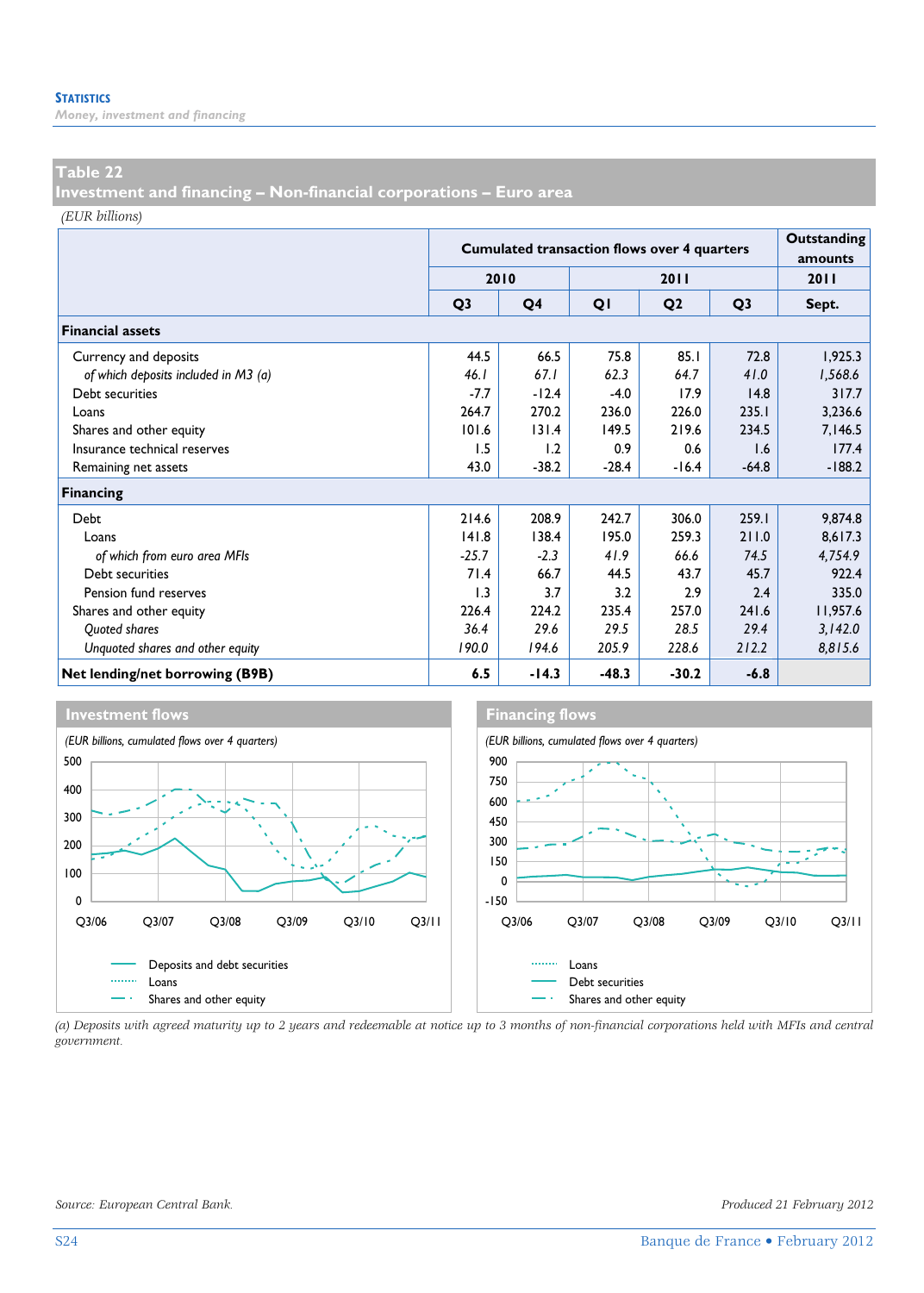**Investment and financing – Non-financial corporations – France** 

*(EUR billions)*

|                                  |                | <b>Cumulated transaction flows over 4 quarters</b> |         |                |                |         |  |  |  |
|----------------------------------|----------------|----------------------------------------------------|---------|----------------|----------------|---------|--|--|--|
|                                  | 2010           |                                                    |         | 2011           |                | 2011    |  |  |  |
|                                  | Q <sub>3</sub> | Q <sub>4</sub>                                     | QI      | Q <sub>2</sub> | Q <sub>3</sub> | Sept.   |  |  |  |
| <b>Financial assets</b>          |                |                                                    |         |                |                |         |  |  |  |
| Currency and deposits            | 26.3           | 34.8                                               | 53.2    | 62.3           | 52.6           | 377.7   |  |  |  |
| Debt securities                  | 3.2            | 1.5                                                | $-0.7$  | 3.6            | 5.9            | 73.8    |  |  |  |
| Loans                            | 35.6           | 39.1                                               | 35.4    | 40.3           | 36.2           | 822.6   |  |  |  |
| Shares and other equity          | 46.7           | 54.0                                               | 28.1    | 76.1           | 77.4           | 2,436.4 |  |  |  |
| Insurance technical reserves     | 0.3            | 0.4                                                | $-0.1$  | $-0.1$         | 0.2            | 52.4    |  |  |  |
| Remaining net assets             | 1.3            | 1.1                                                | 4.0     | $-15.7$        | $-37.8$        | 4.2     |  |  |  |
| <b>Financing</b>                 |                |                                                    |         |                |                |         |  |  |  |
| Debt                             | 48.8           | 47.1                                               | 46.2    | 72.1           | 80.7           | 2,095.1 |  |  |  |
| Loans                            | 19.0           | 21.4                                               | 25.9    | 51.7           | 59.8           | 1,675.1 |  |  |  |
| Debt securities                  | 29.8           | 25.7                                               | 20.3    | 20.4           | 20.9           | 420.0   |  |  |  |
| Shares and other equity          | 103.5          | 108.3                                              | 97.8    | 11 I.T         | 98.3           | 3,688.7 |  |  |  |
| Quoted shares                    | 10.9           | 7.5                                                | 6.6     | 9.0            | 10.4           | 957.9   |  |  |  |
| Unquoted shares and other equity | 92.6           | 100.7                                              | 91.2    | 102.1          | 88.0           | 2,730.9 |  |  |  |
| Net lending/net borrowing (B9B)  | $-38.9$        | $-24.4$                                            | $-24.2$ | $-16.7$        | $-44.6$        |         |  |  |  |





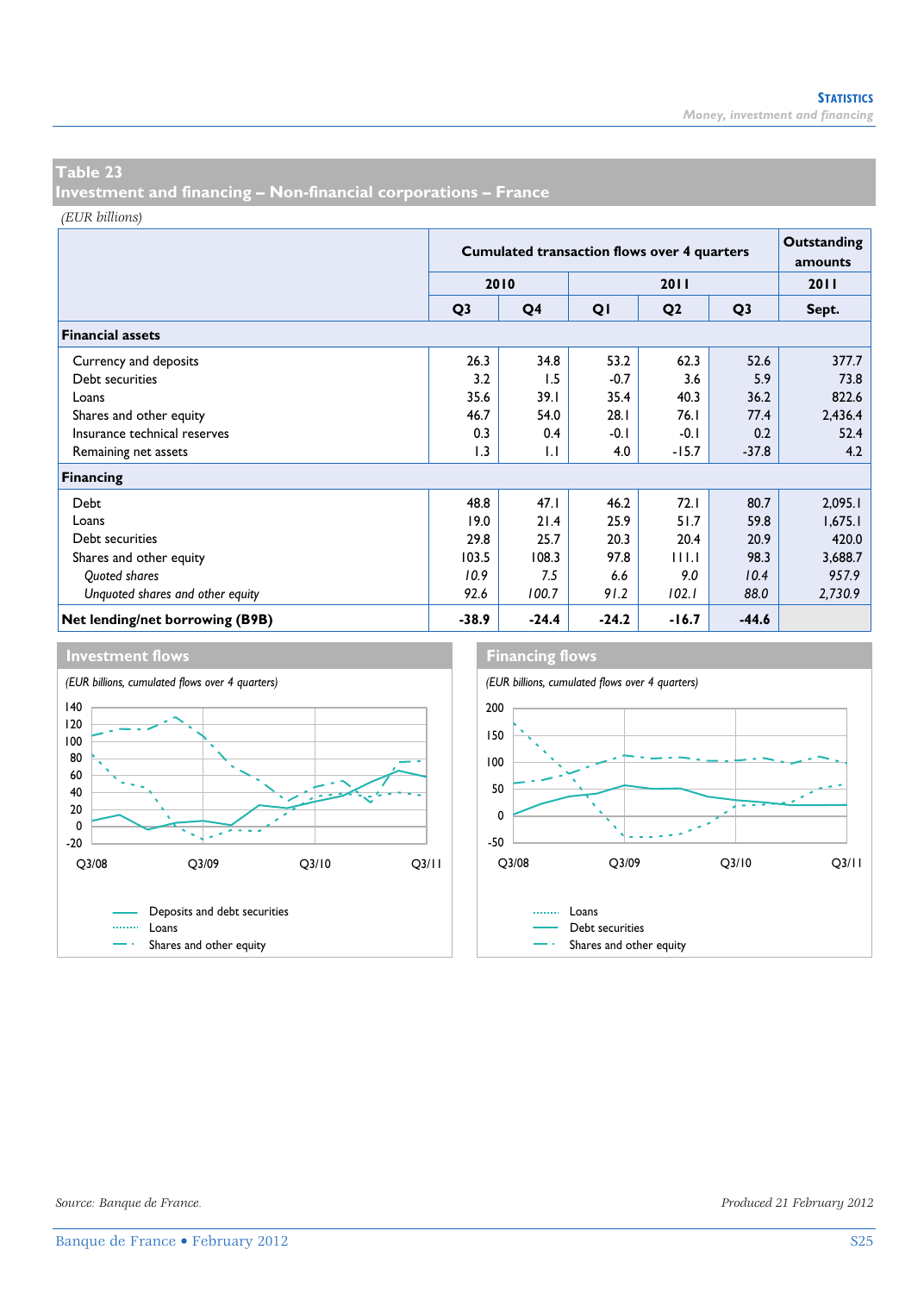*Money, investment and financing* 

#### **Table 24**

**Interest rates on deposits – France and the euro area** 

*(average monthly rates – %)*

|                                                           | 2010 | 2011 | 2010 |      |       | 2011 |      |      |
|-----------------------------------------------------------|------|------|------|------|-------|------|------|------|
|                                                           | Dec. | Dec. | Dec. | Aug. | Sept. | Oct. | Nov. | Dec. |
| Euro area                                                 |      |      |      |      |       |      |      |      |
| Overnight deposits - households                           | 0.43 | 0.54 | 0.43 | 0.54 | 0.55  | 0.55 | 0.55 | 0.54 |
| Deposits redeemable at notice up to 3 months - households | 1.55 | 1.81 | 1.55 | 1.77 | 1.79  | 1.80 | 1.80 | .8   |
| Time deposits with agreed maturity over 2 years -         |      |      |      |      |       |      |      |      |
| non-financial corporations                                | 2.60 | 2.90 | 2.60 | 2.99 | 2.79  | 3.23 | 2.84 | 2.90 |
| <b>France</b>                                             |      |      |      |      |       |      |      |      |
| "A" passbooks (end of period)                             | 1.75 | 2.25 | 1.75 | 2.25 | 2.25  | 2.25 | 2.25 | 2.25 |
| Regulated savings deposits                                | I.78 | 2.25 | 1.78 | 2.25 | 2.25  | 2.25 | 2.25 | 2.25 |
| Market rate savings deposits                              | 1.66 | 2.09 | 1.66 | 1.84 | 1.95  | 1.98 | 2.07 | 2.09 |
| Deposits with agreed maturity up to 2 years               | 2.18 | 2.28 | 2.18 | 2.30 | 2.35  | 2.42 | 2.36 | 2.28 |
| Deposits with agreed maturity over 2 years                | 3.09 | 3.12 | 3.09 | 3.13 | 3.18  | 3.13 | 3.17 | 3.12 |



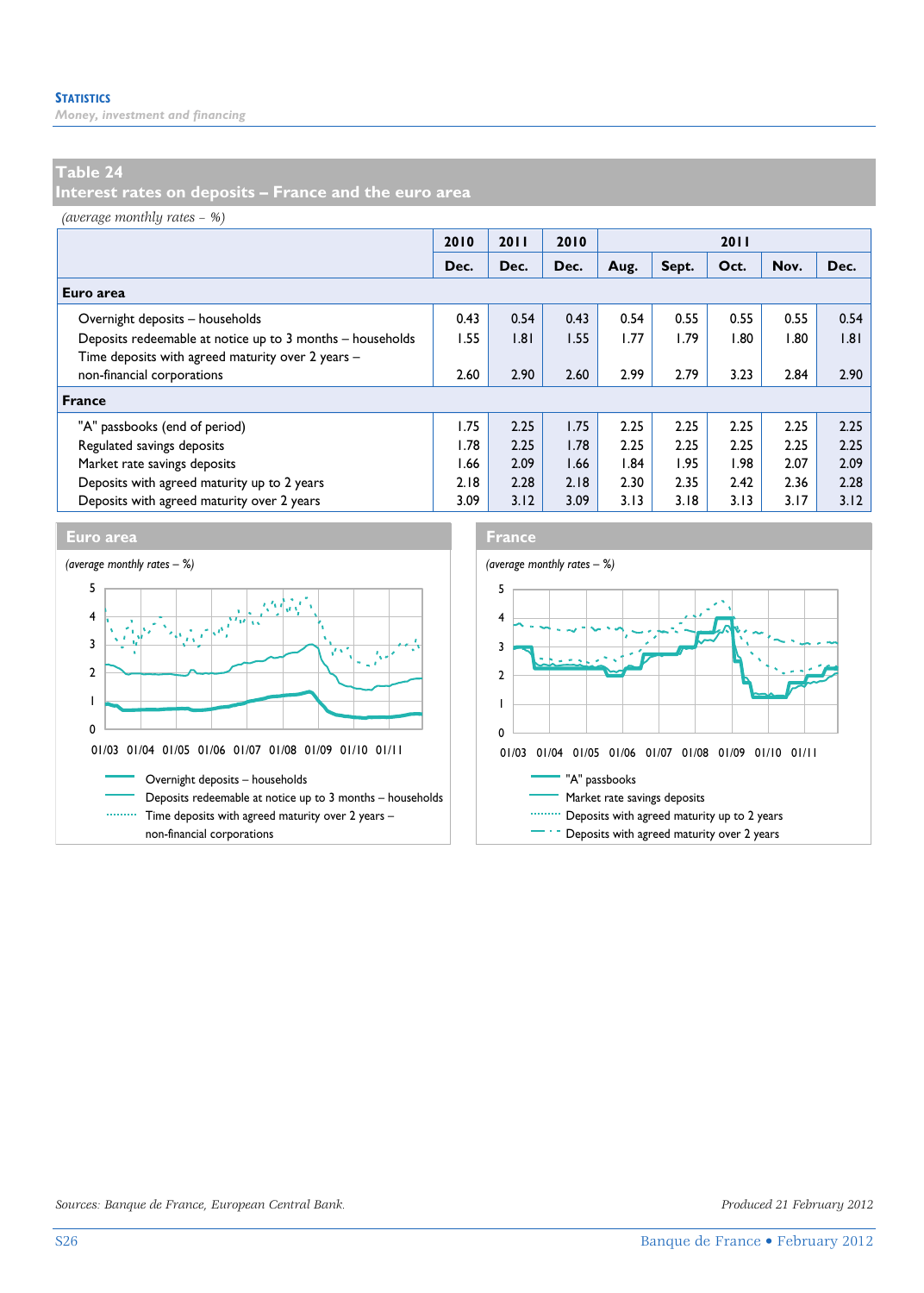**Cost of credit – France and the euro area** 

*(average monthly rate – %)*

|                                            |      |      |                  |      |      | 2011 |      |      |       |      |      |      |
|--------------------------------------------|------|------|------------------|------|------|------|------|------|-------|------|------|------|
|                                            | Jan. |      | Feb. March April |      | May  | June | July | Aug. | Sept. | Oct. | Nov. | Dec. |
| Euro area                                  |      |      |                  |      |      |      |      |      |       |      |      |      |
| <b>Consumer loans</b>                      |      |      |                  |      |      |      |      |      |       |      |      |      |
| Floating rate and IRFP of up to 1 year (a) | 5.09 | 5.38 | 5.44             | 5.17 | 5.35 | 5.37 | 5.13 | 5.34 | 5.77  | 5.60 | 5.56 | 5.27 |
| Loans for house purchase                   |      |      |                  |      |      |      |      |      |       |      |      |      |
| Floating rate and IRFP of between          |      |      |                  |      |      |      |      |      |       |      |      |      |
| I and 5 years                              | 3.69 | 3.83 | 3.82             | 3.95 | 4.01 | 4.04 | 4.02 | 3.96 | 3.86  | 3.79 | 3.74 | 3.74 |
| Non financial corporations                 |      |      |                  |      |      |      |      |      |       |      |      |      |
| of over EUR 1 million                      |      |      |                  |      |      |      |      |      |       |      |      |      |
| IRFP of up to $I$ year (a)                 | 2.45 | 2.62 | 2.63             | 2.80 | 2.75 | 2.92 | 3.00 | 2.90 | 2.92  | 3.05 | 2.92 | 3.15 |
| <b>France</b>                              |      |      |                  |      |      |      |      |      |       |      |      |      |
| <b>Consumer loans</b>                      | 5.95 | 6.05 | 6.08             | 6.14 | 6.19 | 6.21 | 6.23 | 6.27 | 6.16  | 6.22 | 6.29 | 6.35 |
| Loans for house purchase                   |      |      |                  |      |      |      |      |      |       |      |      |      |
| IRFP of up to $\vert$ year (a)             | 3.07 | 3.21 | 3.34             | 3.43 | 3.61 | 3.64 | 3.65 | 3.69 | 3.65  | 3.73 | 3.66 | 3.73 |
| IRFP of over 1 year (a)                    | 3.50 | 3.57 | 3.68             | 3.74 | 3.82 | 3.89 | 3.92 | 3.99 | 3.97  | 3.96 | 3.98 | 3.97 |
| Non-financial corporations                 |      |      |                  |      |      |      |      |      |       |      |      |      |
| IRFP of up to $\overline{I}$ year (a)      | 2.28 | 2.40 | 2.50             | 2.58 | 2.70 | 2.65 | 2.93 | 2.83 | 2.84  | 2.84 | 2.84 | 2.94 |
| IRFP of over 1 year (a)                    | 3.45 | 3.56 | 3.65             | 3.81 | 3.88 | 3.89 | 3.92 | 3.97 | 3.97  | 3.98 | 4.01 | 4.01 |



*(a) IRFP: initial rate fixation period i.e. the period for which the rate of a loan is fixed.* 

*IRFP* ≤ *1 year: loans for which the rate is adjusted at least once a year + fixed-rate loans with an initial maturity of up to 1 year.*

*IRFP > 1 year: loans for which the rate is adjusted less than once a year + fixed-rate loans with an initial maturity of over 1 year.*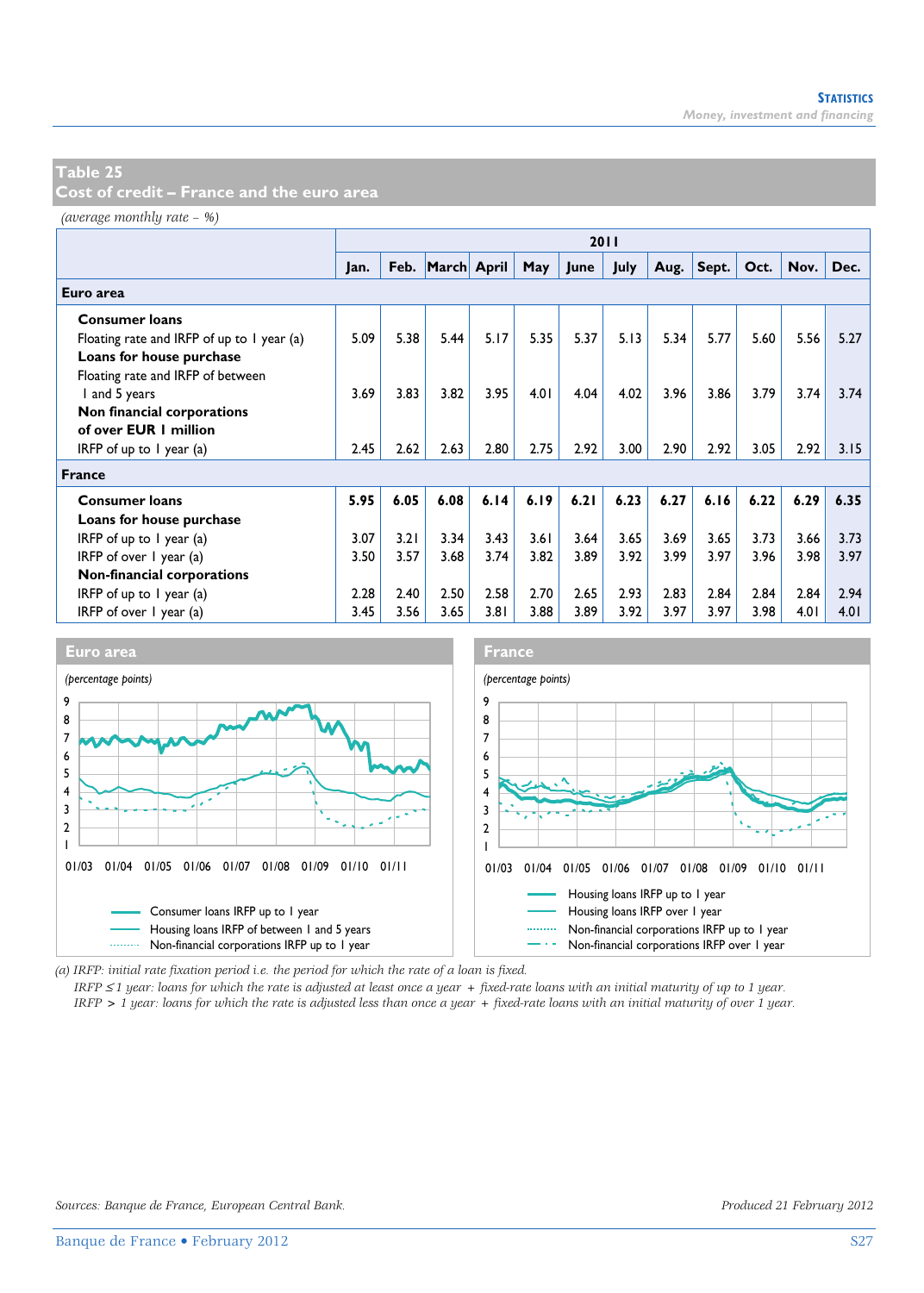*Money, investment and financing* 

#### **Table 26**

**Cost of credit – France** 

*(%)*

|                                                                                                                                                      |       | 2011  |       | 2012  |
|------------------------------------------------------------------------------------------------------------------------------------------------------|-------|-------|-------|-------|
| Usury ceiling with effect from the 1st day of the reference period                                                                                   | April | July  | Oct.  | Jan.  |
| Loans to households (under Articles L312-1 to L312-36 of the French Consumer Code)                                                                   |       |       |       |       |
| <b>Housing loans</b>                                                                                                                                 |       |       |       |       |
| Fixed-rate loans                                                                                                                                     | 5.61  | 5.97  | 6.23  | 6.24  |
| Floating-rate loans                                                                                                                                  | 5.01  | 5.33  | 5.61  | 5.83  |
| Bridge loans                                                                                                                                         | 5.99  | 6.07  | 6.28  | 6.43  |
| <b>Consumer loans</b>                                                                                                                                |       |       |       |       |
| Loans up to and including EUR 1.524                                                                                                                  | 21.47 | 21.41 | 21.03 | 20.65 |
| Overdraft facilities, revolving loans, and instalment credit loans of over<br>EUR 1.524 and loans up to EUR 3.000 and reverse annuity mortgage loans | 19.53 | 19.37 | 19.27 | 19.15 |
| Personal loans and other loans of over EUR 1.524 and loans up to EUR 3.000                                                                           | 8.03  | 11.22 | 12.76 | 13.98 |
| Overdraft facilities, revolving loans, and instalment credit loans of over<br>EUR 3.000 and loans up to EUR 6.000 and reverse annuity mortgage loans | 19.53 | 18.61 | 18.16 | 17.69 |
| Personal loans and other loans of over EUR 3.000 and loans up to EUR 6.000                                                                           | 8.03  | 10.46 | 11.65 | 12.51 |
| Overdraft facilities, revolving loans, and instalment credit loans of over<br>EUR 6.000 and reverse annuity mortgage loans                           | 19.53 | 17.49 | 16.62 | 15.78 |
| Personal loans and other loans or over EUR 6.000                                                                                                     | 8.03  | 9.34  | 10.10 | 10.60 |

|                              | 2010  |       | 2011           |                |       |
|------------------------------|-------|-------|----------------|----------------|-------|
|                              | Q4    | QI    | Q <sub>2</sub> | Q <sub>3</sub> | Q4    |
| Loans to enterprises         |       |       |                |                |       |
| <b>Discount</b>              |       |       |                |                |       |
| up to EUR 15.245             | 2.64  | 2.85  | 3.07           | 3.38           | 3.53  |
| EUR 15,245 to EUR 45,735     | 2.62  | 2.93  | 3.15           | 3.53           | 3.64  |
| EUR 45,735 to EUR 76,225     | 2.58  | 2.80  | 2.99           | 3.21           | 3.36  |
| EUR 76.225 to EUR 304.898    | 2.50  | 2.80  | 3.03           | 3.27           | 3.16  |
| EUR 304,898 to EUR 1,524,490 | 2.21  | 2.32  | 2.48           | 2.69           | 2.50  |
| over EUR 1,524,490           | 1.86  | 1.86  | 2.24           | 2.35           | 2.28  |
| <b>Overdrafts</b>            |       |       |                |                |       |
| up to EUR 15.245             | 10.14 | 10.49 | 10.56          | 10.63          | 10.22 |
| EUR 15.245 to EUR 45.735     | 7.47  | 7.71  | 7.82           | 7.84           | 7.59  |
| EUR 45,735 to EUR 76,225     | 4.79  | 5.10  | 5.28           | 5.60           | 5.61  |
| EUR 76,225 to EUR 304,898    | 2.87  | 3.14  | 3.37           | 3.84           | 3.93  |
| EUR 304,898 to EUR 1,524,490 | 1.83  | 2.11  | 2.29           | 2.66           | 2.80  |
| over EUR 1,524,490           | 1.37  | 1.69  | 1.89           | 2.27           | 2.15  |
| Other short-term loans       |       |       |                |                |       |
| up to EUR 15,245             | 3.70  | 3.73  | 3.95           | 4.14           | 4.23  |
| EUR 15.245 to EUR 45.735     | 3.45  | 3.48  | 3.72           | 3.98           | 4.10  |
| EUR 45,735 to EUR 76,225     | 3.09  | 3.29  | 3.49           | 3.77           | 3.66  |
| EUR 76.225 to EUR 304.898    | 2.67  | 2.69  | 2.91           | 3.27           | 3.18  |
| EUR 304,898 to EUR 1,524,490 | 2.02  | 2.07  | 2.32           | 2.57           | 2.69  |
| over EUR 1.524.490           | 1.74  | 1.82  | 2.05           | 2.30           | 2.41  |
| Medium and long-term loans   |       |       |                |                |       |
| up to EUR 15,245             | 3.49  | 3.58  | 3.70           | 4.11           | 4.06  |
| EUR 15,245 to EUR 45,735     | 3.41  | 3.47  | 3.57           | 3.91           | 3.85  |
| EUR 45.735 to EUR 76.225     | 3.31  | 3.34  | 3.50           | 3.86           | 3.86  |
| EUR 76,225 to EUR 304,898    | 3.38  | 3.39  | 3.65           | 3.92           | 3.90  |
| EUR 304,898 to EUR 1,524,490 | 3.18  | 3.20  | 3.53           | 3.77           | 3.81  |
| over EUR 1,524,490           | 2.69  | 2.80  | 3.10           | 3.47           | 3.47  |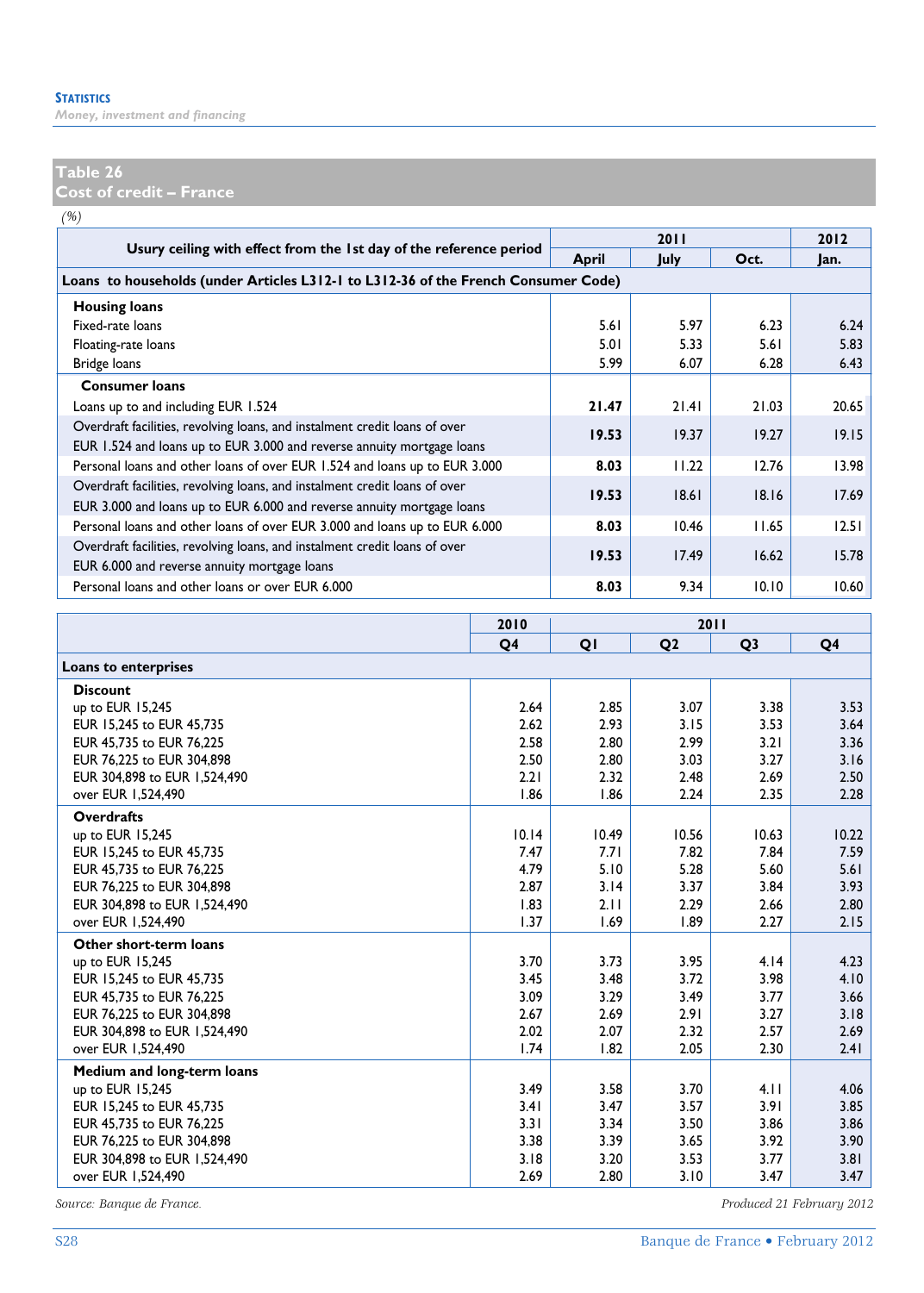#### **Table 27 Interest rates**

*(%)*

|                                          | Monthly average (a) |      |      |      |      |       |      |      |      | Key  |          |
|------------------------------------------|---------------------|------|------|------|------|-------|------|------|------|------|----------|
|                                          |                     |      |      |      | 2011 |       |      |      |      | 2012 | interest |
|                                          | <b>April</b>        | May  | June | July | Aug. | Sept. | Oct. | Nov. | Dec. | Jan. | rates at |
| Short-term interbank interest rates      |                     |      |      |      |      |       |      |      |      |      | 17/02/12 |
| Euro                                     |                     |      |      |      |      |       |      |      |      |      | 1.00     |
| Overnight                                | 0.98                | 1.02 | 1.11 | 0.99 | 0.87 | 0.93  | 0.91 | 0.72 | 0.58 | 0.38 |          |
| 3-month                                  | 1.33                | .4   | 1.50 | 1.61 | 1.53 | 1.51  | 1.56 | 1.46 | 1.42 | 1.19 |          |
| I-year                                   | 2.12                | 2.13 | 2.10 | 2.15 | 1.97 | 2.02  | 2.10 | 1.99 | 2.01 | 1.79 |          |
| <b>Pound sterling</b>                    |                     |      |      |      |      |       |      |      |      |      | 0.50     |
| Overnight                                | 0.55                | 0.54 | 0.56 | 0.56 | 0.60 | 0.61  | 0.60 | 0.62 | 0.61 | 0.63 |          |
| 3-month                                  | 0.90                | 0.85 | 0.86 | 0.92 | 1.06 | 1.07  | 0.98 | 1.09 | 1.07 | 1.01 |          |
| l-year                                   | 1.59                | 1.53 | 1.53 | 1.54 | 1.89 | 1.80  | 1.71 | 1.80 | 1.74 | 1.75 |          |
| <b>Dollar</b>                            |                     |      |      |      |      |       |      |      |      |      | 0.25     |
| Overnight                                | 0.16                | 0.15 | 0.16 | 0.17 | 0.19 | 0.20  | 0.20 | 0.22 | 0.16 | 0.15 |          |
| 3-month                                  | 0.45                | 0.36 | 0.34 | 0.42 | 0.45 | 0.47  | 0.39 | 0.45 | 0.49 | 0.40 |          |
| I-year                                   | 0.92                | 0.85 | 0.84 | 0.90 | 0.85 | 1.00  | 1.02 | 1.11 | 1.16 | 1.15 |          |
| Yen                                      |                     |      |      |      |      |       |      |      |      |      | 0.10     |
| Overnight                                | 0.11                | 0.11 | 0.18 | 0.18 | 0.11 | 0.15  | 0.23 | 0.27 | 0.20 | 0.14 |          |
| 3-month                                  | 0.20                | 0.22 | 0.27 | 0.29 | 0.49 | 0.73  | 0.29 | 0.37 | 0.34 | 0.24 |          |
| l-year                                   | 0.45                | 0.50 | 0.58 | 0.64 | 0.92 | 1.26  | 0.73 | 0.82 | 0.86 | 0.63 |          |
| 10-year benchmark government bond yields |                     |      |      |      |      |       |      |      |      |      |          |
| France                                   | 3.69                | 3.49 | 3.43 | 3.40 | 2.98 | 2.64  | 2.99 | 3.41 | 3.16 | 3.18 |          |
| Germany                                  | 3.35                | 3.11 | 2.98 | 2.79 | 2.26 | 1.87  | 2.04 | 1.94 | 2.01 | 1.86 |          |
| Euro area                                | 4.66                | 4.37 | 4.37 | 4.59 | 4.21 | 4.04  | 4.09 | 4.41 | 4.11 | 3.92 |          |
| United Kingdom                           | 3.65                | 3.37 | 3.25 | 3.13 | 2.55 | 2.40  | 2.49 | 2.23 | 2.13 | 2.04 |          |
| <b>United States</b>                     | 3.46                | 3.19 | 3.01 | 3.02 | 2.31 | 1.99  | 2.14 | 2.02 | 1.99 | 1.95 |          |
| Japan                                    | 1.27                | 1.15 | 1.14 | 1.12 | 1.03 | 1.01  | 1.01 | 0.99 | 1.01 | 0.98 |          |



*(a) Short-term: the interbank average of rates situated in the middle of the range between bid and ask rates. Quotes taken from Reuters, posted at 4.30pm for the euro and 11.30am for other currencies. Benchmark bonds: rates posted by Reuters at 4.30pm.* 

*Sources: Banque de France, European Central Bank. Produced 21 February 2012*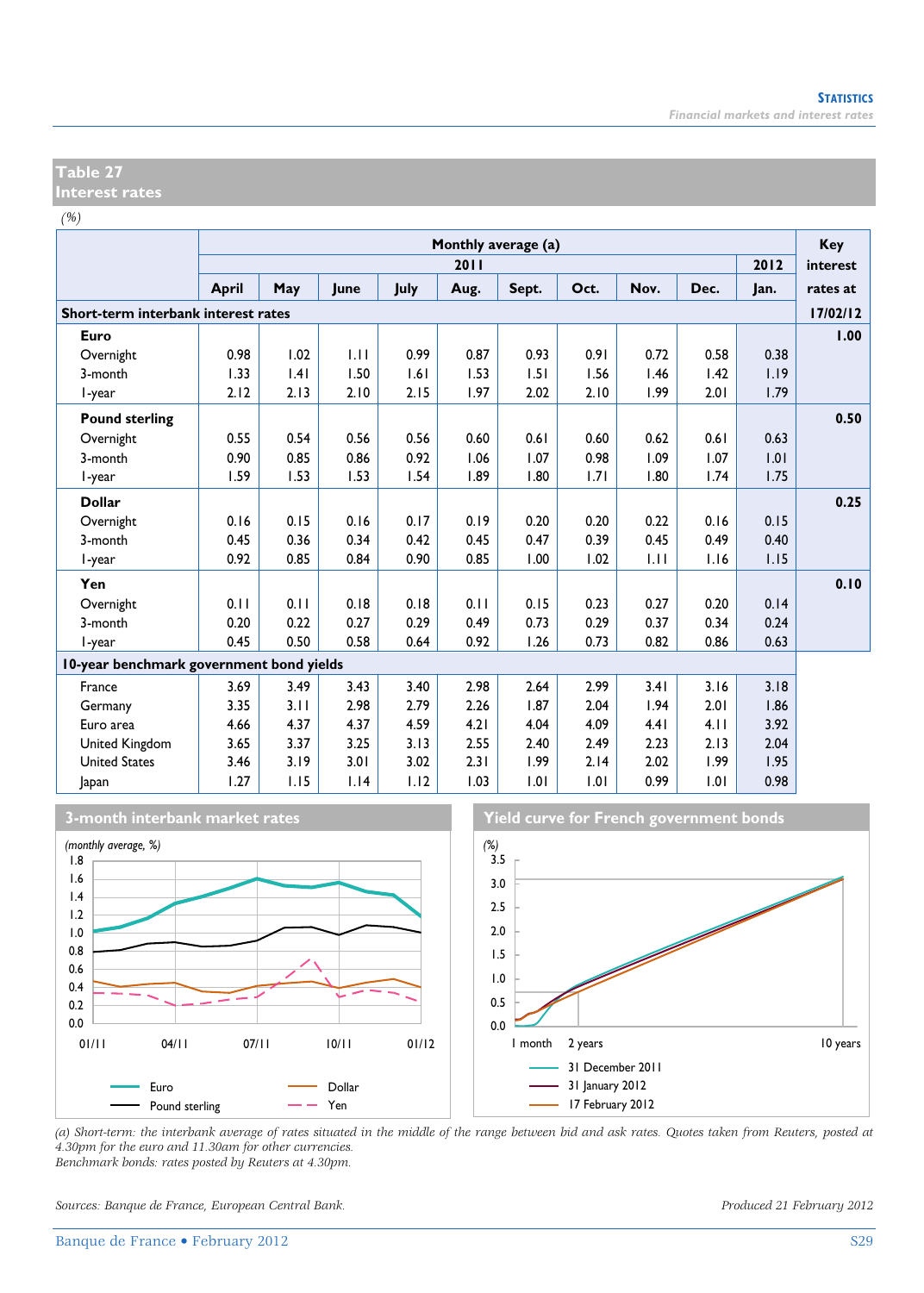*Financial markets and interest rates* 

#### **Table 28**

**Banking system liquidity and refinancing operations – Euro area** 

*(EUR billions, daily average for the reserve maintenance period from 14 December 2011 to 17 January 2012)*

|                                                            | Liquidity<br>providing | Liquidity<br>absorbing | <b>Net</b><br>contribution |
|------------------------------------------------------------|------------------------|------------------------|----------------------------|
| Contribution to banking system liquidity                   |                        |                        |                            |
| (a) Eurosystem monetary policy operations                  | 1,081.1                | 610.1                  | 471.0                      |
| Main refinancing operations                                | 169.4                  |                        | 169.4                      |
| Longer-term refinancing operations                         | 627.3                  |                        | 627.3                      |
| <b>Standing facilities</b>                                 | 6.0                    | 399.3                  | $-393.3$                   |
| Other                                                      | 278.5                  | 210.8                  | 67.7                       |
| (b) Other factors affecting banking system liquidity       | 692.7                  | 951.4                  | $-258.7$                   |
| Banknotes in circulation                                   |                        | 883.7                  | $-883.7$                   |
| Government deposits with the Eurosystem                    |                        | 67.7                   | $-67.7$                    |
| Net foreign assets (including gold)                        | 683.9                  |                        | 683.9                      |
| Other factors (net)                                        | 8.8                    |                        | 8.8                        |
| (c) Reserves maintained by credit institutions $(a) + (b)$ |                        |                        | 212.3                      |
| including reserve requirements                             |                        |                        | 207.0                      |

**Net contribution to banking system liquidity**

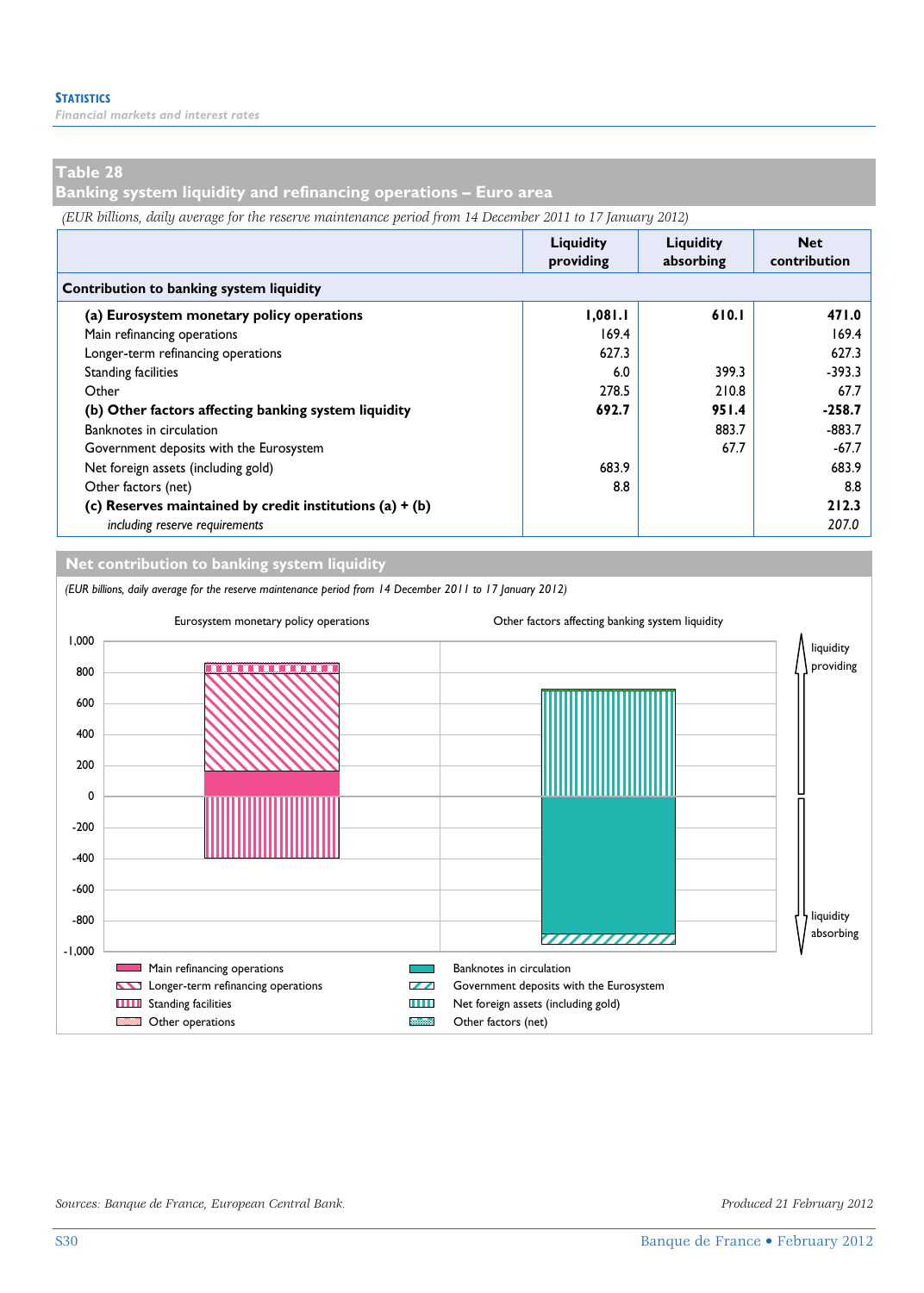**Eurosystem key rates; minimum reserves** 

#### *(%)*

|          | Key rates for the Eurosystem (latest changes) |                   |                            |            |                |          |  |  |  |  |  |  |
|----------|-----------------------------------------------|-------------------|----------------------------|------------|----------------|----------|--|--|--|--|--|--|
|          | Main refinancing operations                   |                   | <b>Standing facilities</b> |            |                |          |  |  |  |  |  |  |
|          | Date of                                       | <b>Fixed rate</b> | Date of                    |            |                | Marginal |  |  |  |  |  |  |
| decision | settlement                                    |                   | decision                   | settlement | <b>Deposit</b> | lending  |  |  |  |  |  |  |
| 07/07/11 | 13/07/11                                      | 50،،              | 07/07/11                   | 13/07/11   | 0.75           | 2.25     |  |  |  |  |  |  |
| 03/11/11 | 09/11/11                                      | 1.25              | 03/11/11                   | 09/11/11   | 0.50           | 2.00     |  |  |  |  |  |  |
| 08/12/11 | 14/12/11                                      | .00               | 08/12/11                   | 14/12/11   | 0.25           | 1.75     |  |  |  |  |  |  |
|          |                                               |                   |                            |            |                |          |  |  |  |  |  |  |

#### *(%)*

|      | Main refinancing operations |               |                       | Longer-term refinancing operations |             |               |  |  |
|------|-----------------------------|---------------|-----------------------|------------------------------------|-------------|---------------|--|--|
|      |                             | Marginal rate | Weighted average rate |                                    |             | Marginal rate |  |  |
| 2012 | II January (a)              | 1.00          | 00.۱                  | 2011                               | 9 November  | 1.25          |  |  |
|      | 18 January                  | 1.00          | 00.1                  |                                    | 1 December  | 1.25          |  |  |
|      | 25 January                  | 1.00          | 00.1                  |                                    | 22 December | .00           |  |  |
|      | I February                  | 1.00          | 1.00                  | 2012                               | 18 January  | 00.١          |  |  |
|      | 8 February                  | 1.00          | 00.1                  |                                    | 26 January  | .00           |  |  |
|      | 15 February                 | 00. ا         | 00. ا                 |                                    | 15 February | 00. ا         |  |  |

*(EUR billions – rates as a %)*

#### **Minimum reserves (daily averages)**

| Reserve maintenance<br>period ending on |             | <b>Required reserves</b> |               |           | <b>Current accounts</b> | <b>Excess reserves</b> | Interest rate |                        |  |  |  |
|-----------------------------------------|-------------|--------------------------|---------------|-----------|-------------------------|------------------------|---------------|------------------------|--|--|--|
|                                         |             | Euro area                | <b>France</b> | Euro area | <b>France</b>           | Euro area              | <b>France</b> | on minimum<br>reserves |  |  |  |
| 2011                                    | 9 August    | 208.79                   | 41.00         | 211.45    | 41.17                   | 2.66                   | 0.17          | 1.50                   |  |  |  |
|                                         | 3 September | 206.98                   | 40.60         | 209.49    | 40.80                   | 2.51                   | 0.20          | ا 50.                  |  |  |  |
|                                         | II October  | 206.10                   | 40.54         | 208.68    | 40.75                   | 2.58                   | 0.21          | ا 50.                  |  |  |  |
|                                         | 8 November  | 206.18                   | 39.93         | 208.93    | 40.55                   | 2.75                   | 0.62          | l.50                   |  |  |  |
|                                         | 13 December | 207.75                   | 38.87         | 212.23    | 41.30                   | 4.48                   | 2.43          | 1.25                   |  |  |  |
| 2012                                    | 17 January  | 207.03                   | 38.83         | 212.31    | 41.90                   | 5.28                   | 3.07          | .00 ا                  |  |  |  |



*(a) Fixed rate tender procedure.* 

*Sources: European Central Bank, ESCB. Produced 21 February 2012*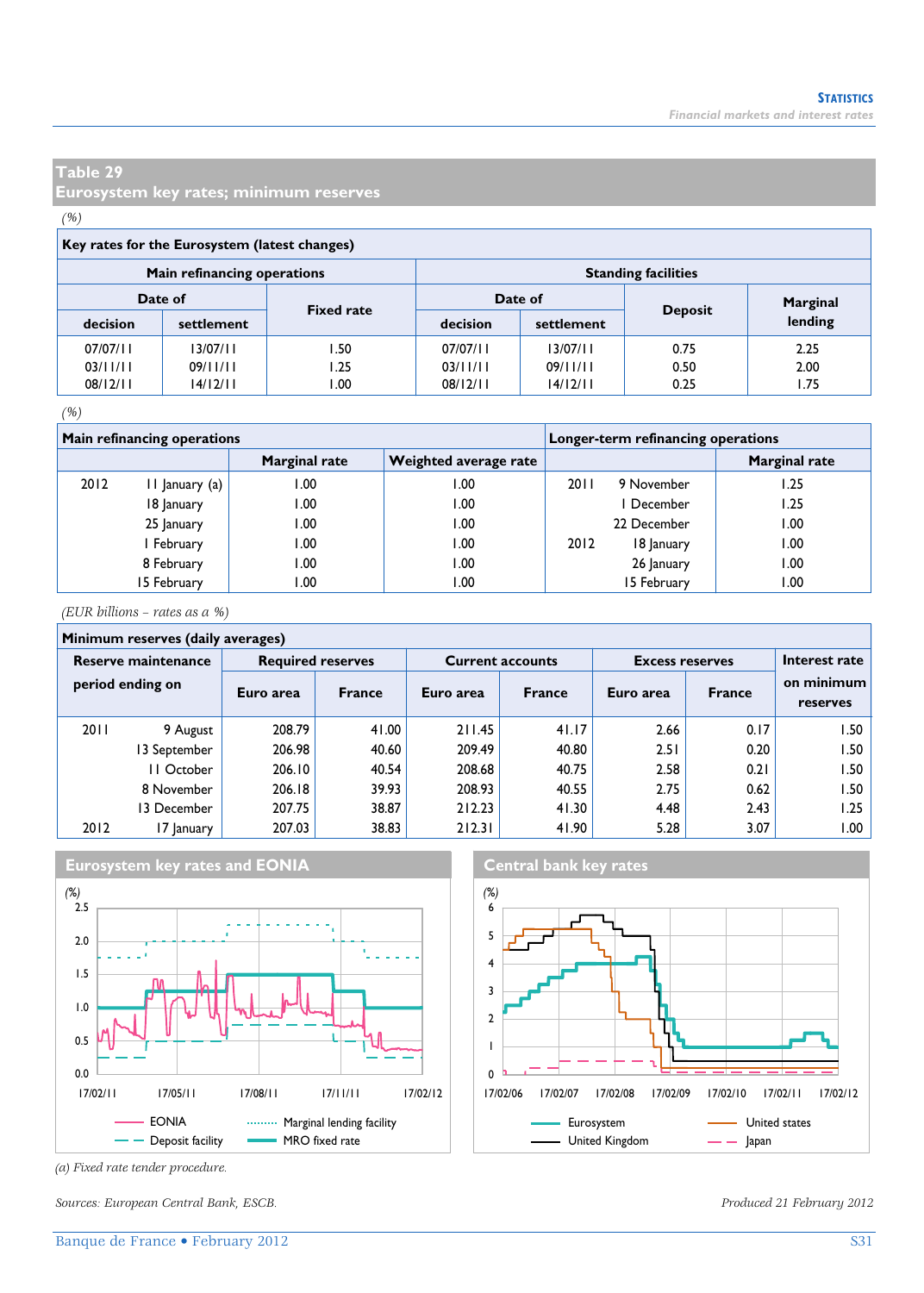**Negotiable debt securities – France** 

| <b>Certificates of deposit</b> |                         |               |               |  |  |  |  |  |  |  |
|--------------------------------|-------------------------|---------------|---------------|--|--|--|--|--|--|--|
|                                | <b>EUR</b> billions (a) |               | <b>Number</b> |  |  |  |  |  |  |  |
|                                | <b>Issues</b>           | <b>Stocks</b> | of issuers    |  |  |  |  |  |  |  |
| $19/11/11$ to $25/11/11$       | 142.98                  | 371.83        | 181           |  |  |  |  |  |  |  |
| 26/11/11 to 02/12/11           | 135.25                  | 368.37        | 181           |  |  |  |  |  |  |  |
| $03/12/11$ to $09/12/11$       | 118.05                  | 364.14        | 181           |  |  |  |  |  |  |  |
| $10/12/11$ to $16/12/11$       | 119.90                  | 363.07        | 180           |  |  |  |  |  |  |  |
| 17/12/11 to 23/12/11           | 123.17                  | 365.45        | 177           |  |  |  |  |  |  |  |
| 24/12/11 to 30/12/11           | 144.39                  | 389.57        | 177           |  |  |  |  |  |  |  |
| 31/12/11 to 06/01/12           | 136.91                  | 379.97        | 175           |  |  |  |  |  |  |  |
| 07/01/12 to 13/01/12           | 122.53                  | 377.68        | 175           |  |  |  |  |  |  |  |
| 14/01/12 to 20/01/12           | 133.50                  | 388.38        | 176           |  |  |  |  |  |  |  |
| 21/01/12 to 27/01/12           | 112.58                  | 395.21        | 174           |  |  |  |  |  |  |  |
| 28/01/12 to 03/02/12           | 114.87                  | 394.65        | 174           |  |  |  |  |  |  |  |
| 04/02/12 to 10/02/12           | 128.32                  | 398.00        | 173           |  |  |  |  |  |  |  |
| 11/02/12 to 17/02/12           | 118.49                  | 405.18        | 172           |  |  |  |  |  |  |  |

|                          | <b>EUR</b> billions (a) |               | <b>Number</b> |
|--------------------------|-------------------------|---------------|---------------|
|                          | <b>Issues</b>           | <b>Stocks</b> | of issuers    |
| $19/11/11$ to $25/11/11$ | 13.86                   | 61.81         | 85            |
| 26/11/11 to 02/12/11     | 16.39                   | 64.09         | 86            |
| $03/12/11$ to $09/12/11$ | 20.87                   | 63.42         | 86            |
| $10/12/11$ to $16/12/11$ | 17.47                   | 61.78         | 82            |
| $17/12/11$ to $23/12/11$ | 21.06                   | 62.16         | 81            |
| 24/12/11 to 30/12/11     | 14.23                   | 61.10         | 79            |
| 31/12/11 to 06/01/12     | 19.24                   | 61.13         | 81            |
| $07/01/12$ to $13/01/12$ | 18.22                   | 64.58         | 86            |
| 14/01/12 to 20/01/12     | 11.48                   | 62.10         | 89            |
| 21/01/12 to 27/01/12     | 10.51                   | 62.43         | 87            |
| 28/01/12 to 03/02/12     | 10.80                   | 62.57         | 88            |
| 04/02/12 to 10/02/12     | 11.60                   | 62.76         | 89            |
| 11/02/12 to 17/02/12     | 7.96                    | 62.64         | 87            |

|                          | <b>EUR billions (a)</b> |               | <b>Number</b> |  |  |  |  |  |  |  |
|--------------------------|-------------------------|---------------|---------------|--|--|--|--|--|--|--|
|                          | <b>Issues</b>           | <b>Stocks</b> | of issuers    |  |  |  |  |  |  |  |
| 19/11/11 to 25/11/11     | 1.91                    | 67.35         | 124           |  |  |  |  |  |  |  |
| 26/11/11 to 02/12/11     | 0.62                    | 66.70         | 124           |  |  |  |  |  |  |  |
| 03/12/11 to 09/12/11     | 0.11                    | 66.50         | 123           |  |  |  |  |  |  |  |
| $10/12/11$ to $16/12/11$ | 0.19                    | 66.42         | 123           |  |  |  |  |  |  |  |
| $17/12/11$ to $23/12/11$ | 0.18                    | 66.40         | 124           |  |  |  |  |  |  |  |
| 24/12/11 to 30/12/11     | 0.07                    | 65.44         | 122           |  |  |  |  |  |  |  |
| 31/12/11 to 06/01/12     | 0.05                    | 65.40         | 2             |  |  |  |  |  |  |  |
| 07/01/12 to 13/01/12     | 0.10                    | 65.31         | 2             |  |  |  |  |  |  |  |
| 14/01/12 to 20/01/12     | 0.10                    | 64.03         | 120           |  |  |  |  |  |  |  |
| 21/01/12 to 27/01/12     | 0.07                    | 64.00         | 120           |  |  |  |  |  |  |  |
| 28/01/12 to 03/02/12     | 0.05                    | 63.97         | 120           |  |  |  |  |  |  |  |
| 04/02/12 to 10/02/12     | 0.11                    | 63.59         | 2             |  |  |  |  |  |  |  |
| 11/02/12 to 17/02/12     | 0.66                    | 63.85         | 121           |  |  |  |  |  |  |  |



#### **Commercial paper Commercial paper**

*(unadjusted data, EUR billions)*



**Negotiable medium-term notes Negotiable medium-term notes** 





*(a) Issues in euro are cumulative over the reference period. Outstanding amounts are calculated from the cut-off date (the last day of the period under review).*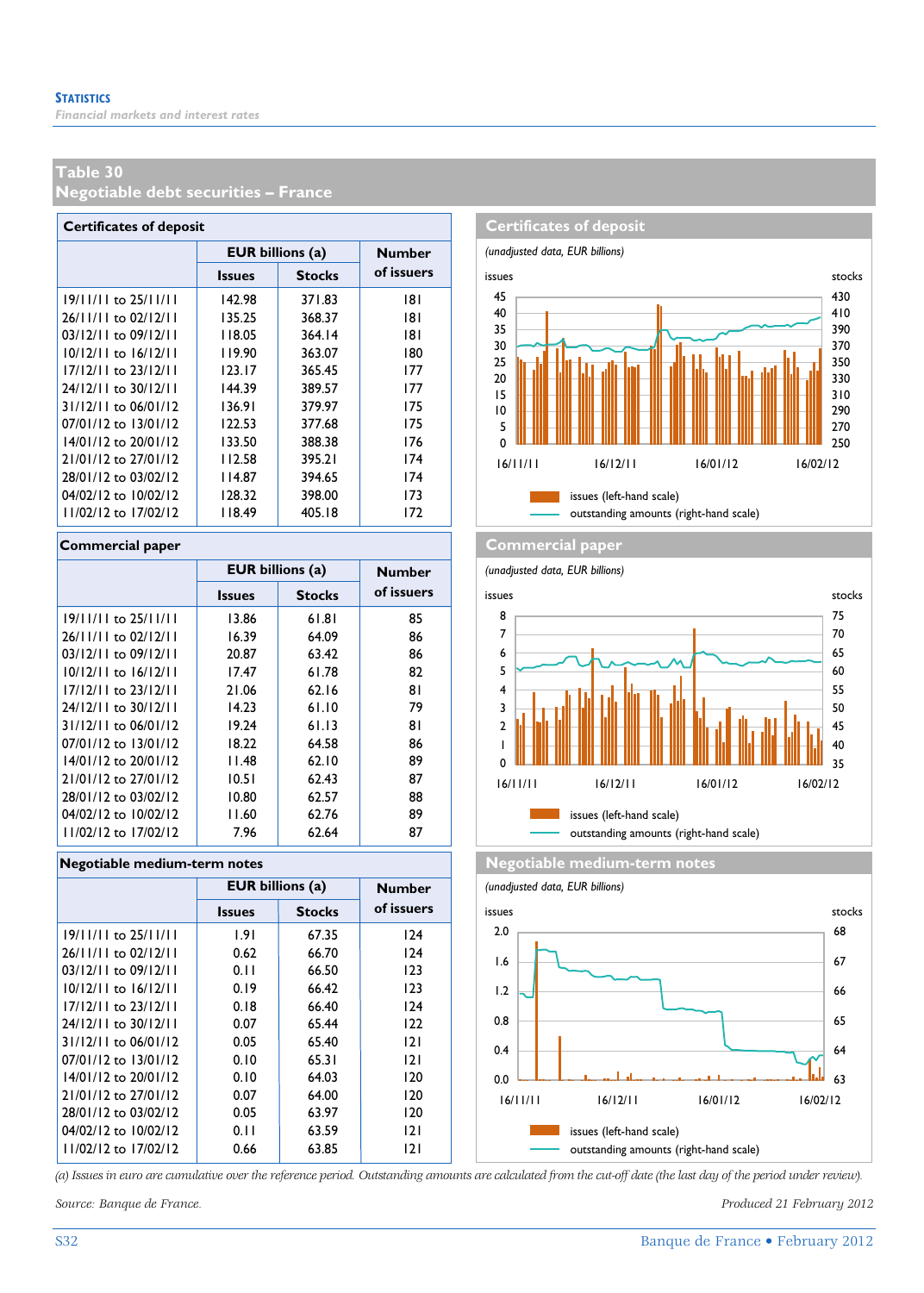

28/02/07 28/08/07 28/02/08 28/08/08 28/02/09 28/08/09 28/02/10 28/08/10 28/02/11 28/08/11 28/02/12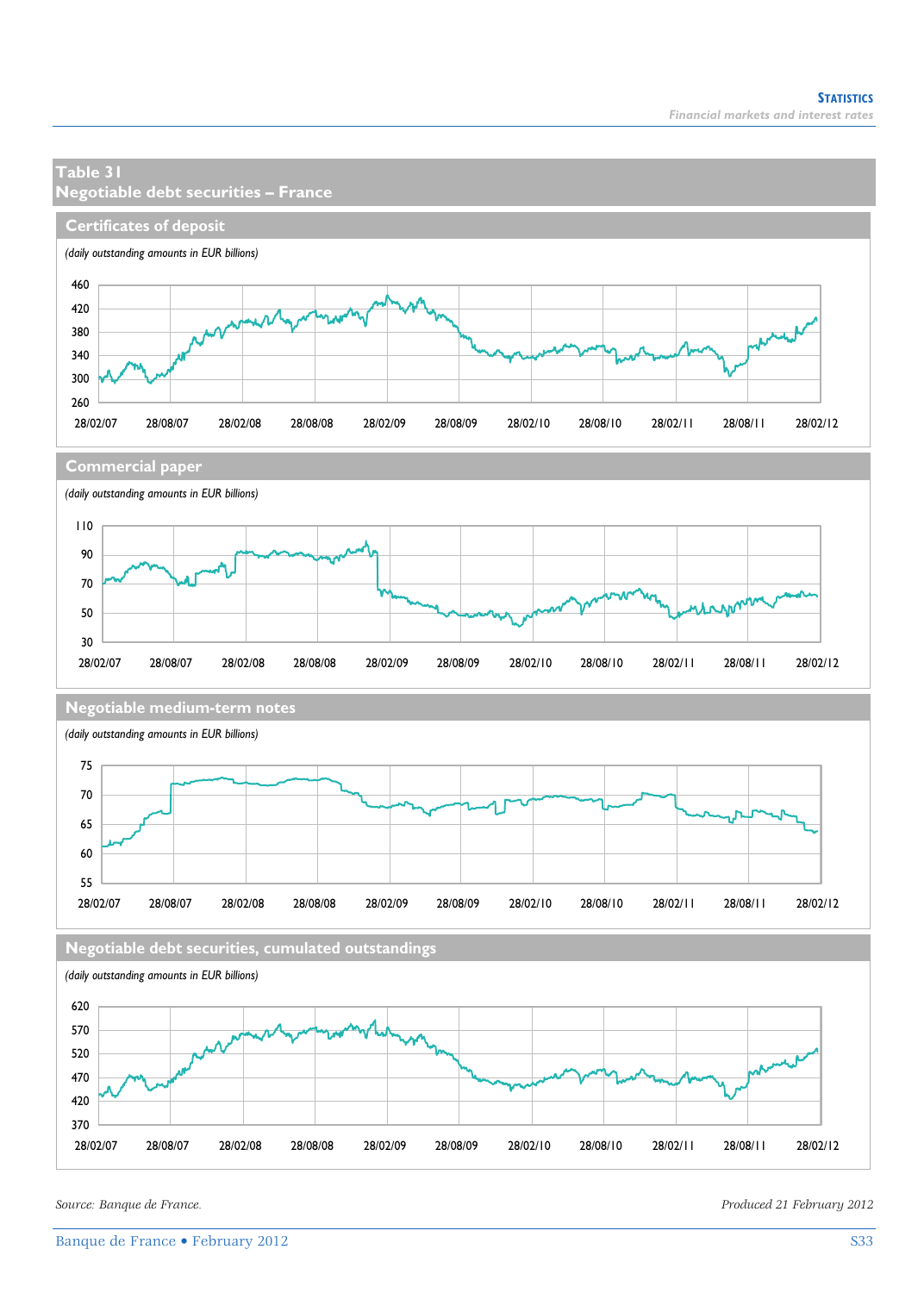*Financial markets and interest rates* 

#### **Table 32**

**Mutual fund shares/units – France** 

*(EUR billions)*

|                                                    |        | 2011   |        | 2011   |
|----------------------------------------------------|--------|--------|--------|--------|
|                                                    | March  | June   | Sept.  | Dec.   |
| Net assets of mutual fund shares/units by category |        |        |        |        |
| Money-market funds                                 | 387.78 | 369.03 | 364.35 | 351.07 |
| Bond mutual funds                                  | 201.18 | 197.82 | 189.28 |        |
| Equity mutual funds                                | 278.42 | 276.90 | 218.82 |        |
| Mixed funds                                        | 263.80 | 262.70 | 240.16 |        |
| Funds of alternative funds                         | 15.52  | 15.37  | 14.51  |        |
| Guaranteed-performance mutual funds                | 0.01   | 0.01   | 0.00   |        |
| Structured funds ("fonds à formule")               | 59.54  | 58.82  | 55.69  |        |



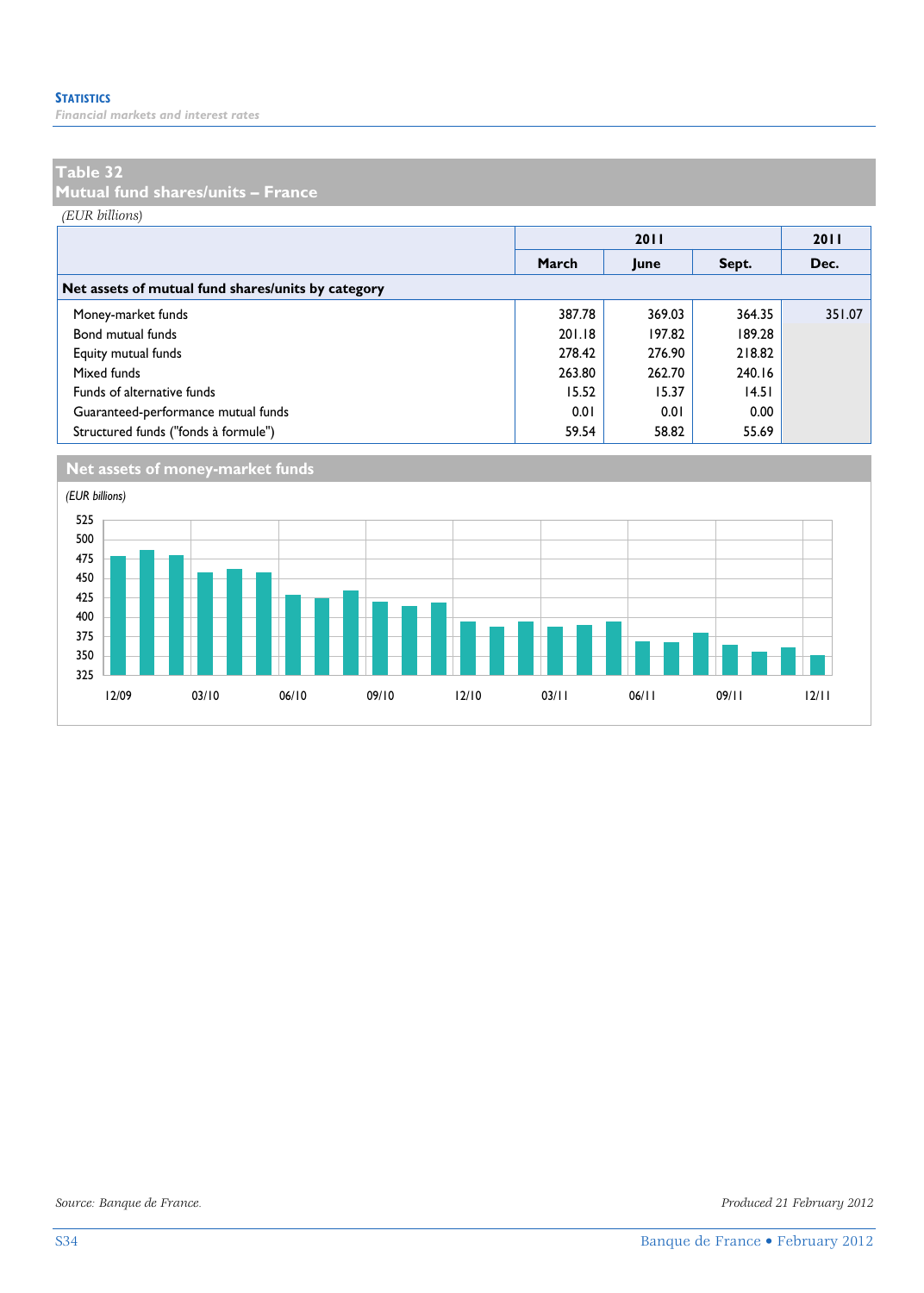**Debt securities and quoted shares issued by French residents** 

#### *(EUR billions)*

|                                            | (a)     | <b>Outstanding amounts</b> | <b>Net issues</b><br>(b) |        |        |        |  |  |  |  |  |
|--------------------------------------------|---------|----------------------------|--------------------------|--------|--------|--------|--|--|--|--|--|
|                                            | 2010    | 2011                       | 12-month                 |        | 2011   |        |  |  |  |  |  |
|                                            | Dec.    | Dec.                       | total                    | Oct.   | Nov.   | Dec.   |  |  |  |  |  |
|                                            | (c)     | (c)                        |                          | (c)    | (c)    | (c)    |  |  |  |  |  |
| Debt securities issued by French residents |         |                            |                          |        |        |        |  |  |  |  |  |
| Total                                      | 3,029.5 | 3,263.2                    | 233.7                    | 18.9   | 11.9   | 10.5   |  |  |  |  |  |
| Non-financial corporations                 | 399.5   | 428.1                      | 28.6                     | 1.9    | 7.5    | 1.6    |  |  |  |  |  |
| Short-term $( \leq l$ year)                | 25.7    | 29.3                       | 3.5                      | $-1.2$ | 0.4    | $-1.0$ |  |  |  |  |  |
| Long-term $(> 1$ year)                     | 373.8   | 398.9                      | 25.1                     | 3.1    | 7.1    | 2.6    |  |  |  |  |  |
| General government                         | 1,357.2 | 1,468.5                    | 111.3                    | 0.6    | 11.8   | $-1.3$ |  |  |  |  |  |
| Short-term $( \leq l$ year)                | 233.2   | 226.8                      | $-6.4$                   | $-6.1$ | $-5.0$ | $-8.6$ |  |  |  |  |  |
| Long-term $(> 1$ year)                     | 1,124.0 | 1,241.7                    | 117.6                    | 6.7    | 16.9   | 7.2    |  |  |  |  |  |
| Monetary financial institutions (d)        | 1,098.8 | 1,192.3                    | 93.6                     | 14.0   | $-4.1$ | 7.6    |  |  |  |  |  |
| Short-term $( \leq l$ year)                | 294.4   | 331.6                      | 37.2                     | 9.9    | $-6.4$ | 10.2   |  |  |  |  |  |
| Long-term $(> 1$ year) (d)                 | 804.3   | 860.7                      | 56.4                     | 4.0    | 2.4    | $-2.6$ |  |  |  |  |  |
| Non-monetary financial institutions (e)    | 174.0   | 174.2                      | 0.2                      | 2.4    | $-3.3$ | 2.6    |  |  |  |  |  |

#### *(EUR billions)*

|                                     | <b>Outstanding amounts</b><br>(f) |         |          | <b>Net issues</b><br>(b) | <b>Gross</b><br>issues<br>(g) | <b>Repurchases</b><br>(g) |                  |  |  |  |  |
|-------------------------------------|-----------------------------------|---------|----------|--------------------------|-------------------------------|---------------------------|------------------|--|--|--|--|
|                                     | 2010                              | 2011    | 12-month | 2011                     |                               | 12-month                  | l 2-month        |  |  |  |  |
|                                     | Dec.                              | Dec.    | total    | Nov.                     | Dec.                          | total                     | total            |  |  |  |  |
| <b>French quoted shares</b>         |                                   |         |          |                          |                               |                           |                  |  |  |  |  |
| Total                               | 1,318.5                           | 1,101.4 | 13.9     | 0.1                      | 0.7                           | 17.6                      | 3.7 <sub>1</sub> |  |  |  |  |
| Non-financial corporations          | 1,141.0                           | 988.6   | 10.4     | $-0.2$                   | 0.5                           | 14.0                      | 3.6              |  |  |  |  |
| Monetary financial institutions     | 129.9                             | 74.7    | 3.0      | 0.3                      | 0.2                           | 3.1                       | 0.0              |  |  |  |  |
| Non-monetary financial institutions | 47.6                              | 38.1    | 0.5      | 0.0                      | 0.0                           | 0.5                       | 0.0              |  |  |  |  |

*(a) Nominal values for outstanding amounts of debt securities.* 

*(b) Monthly data are seasonally adjusted. The 12-month total is unadjusted.* 

*(c) Data possibly revised.* 

*(d) Excluding the impact of intra-group transactions between banks.* 

*(e) Including units issued by SPVs.* 

*(f) Market values for outstanding amounts of quoted shares.* 

*(g) Non-seasonally adjusted data.*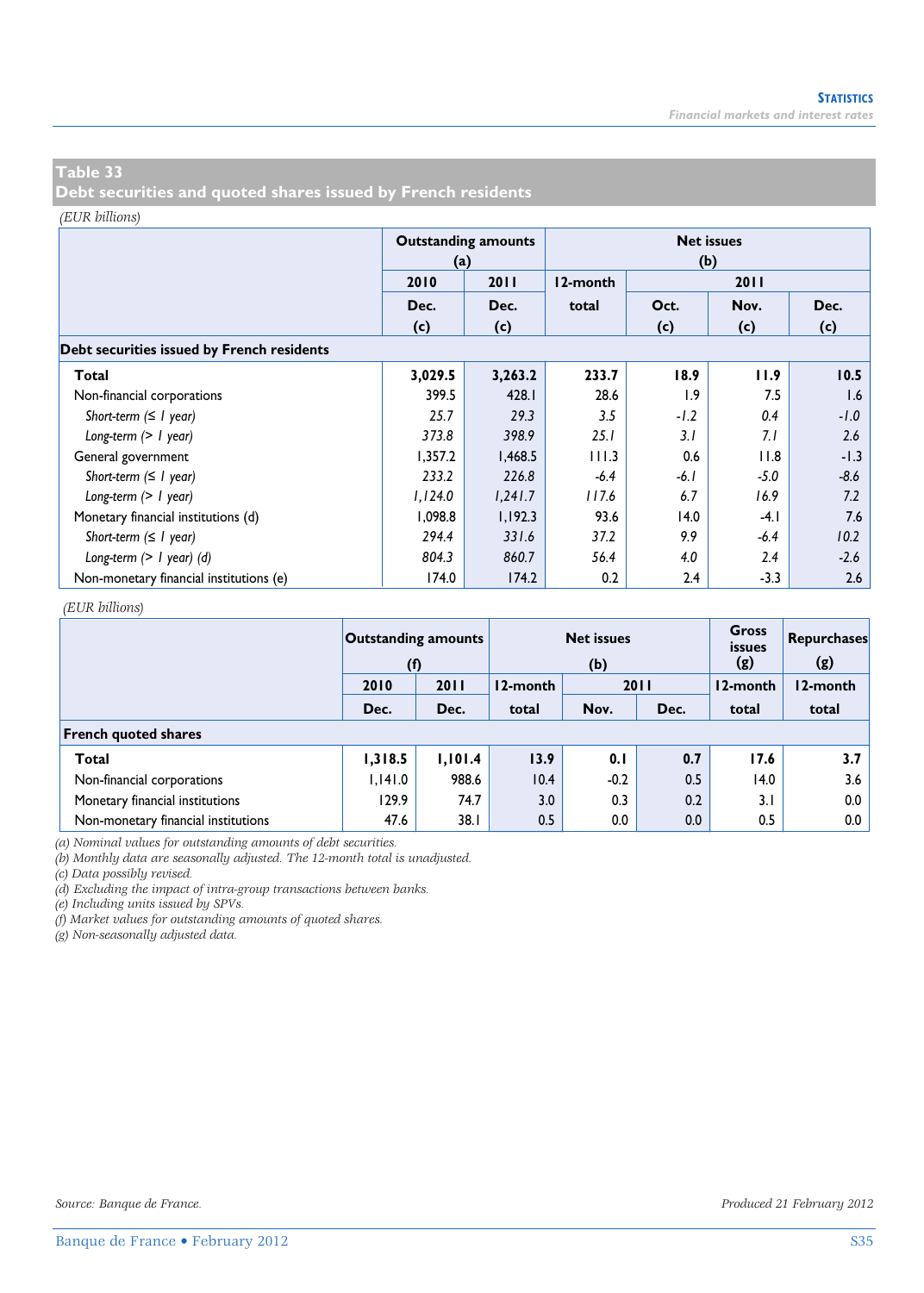**Debt securities and quoted shares issued by French residents, by sector** 







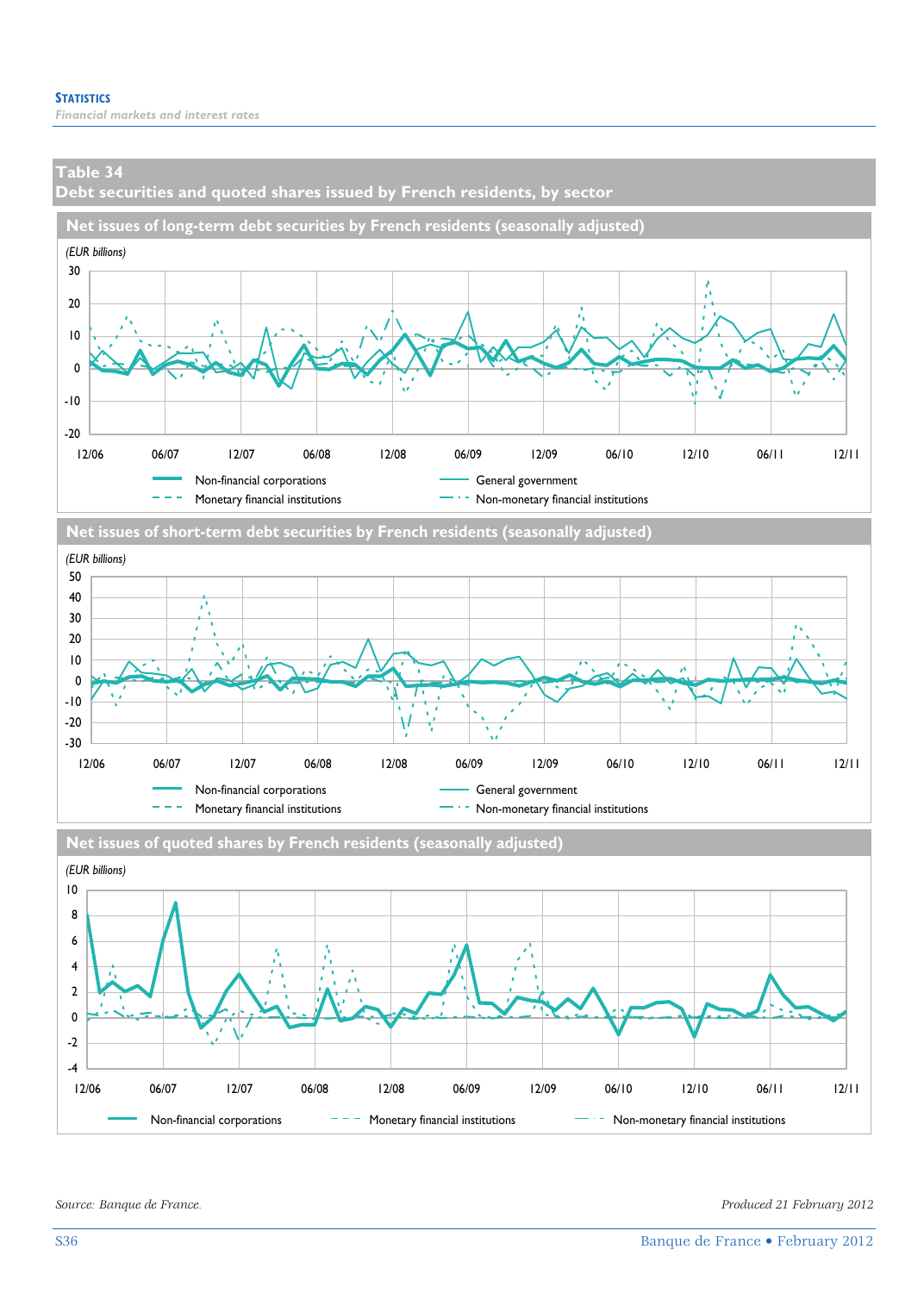| Company failures by economic sector – France |  |  |  |  |  |
|----------------------------------------------|--|--|--|--|--|
|----------------------------------------------|--|--|--|--|--|

*(number of companies, unadjusted data, 12-month total)*

|                                                                                  |        | 2010   |        |        |         |              |        | 2011   |        |        |        |        |        |
|----------------------------------------------------------------------------------|--------|--------|--------|--------|---------|--------------|--------|--------|--------|--------|--------|--------|--------|
|                                                                                  | Nov.   | Dec.   | Jan.   | Feb.   | March   | <b>April</b> | May    | June   | July   | Aug.   | Sept.  | Oct.   | Nov.   |
| Agriculture, forestry<br>and fishing (AZ)                                        | 1,322  | 1,299  | 1,256  | 1,247  | 1,257   | 1,268        | 1,266  | 1,246  | 1,256  | 1.247  | 1,247  | 1,262  | 1,253  |
| Industry (BE)                                                                    | 4.951  | 4.858  | 4.838  | 4.792  | 4,779   | 4.702        | 4.778  | 4.685  | 4.676  | 4.670  | 4.629  | 4.593  | 4.594  |
| Construction (FZ)                                                                | 16,510 | 16,339 | 16,330 | 16,218 | 16,010  | 15,917       | 16,176 | 15,998 | 15,876 | 15,905 | 15,749 | 15,648 | 15,621 |
| Trade and<br>automotive repair (G)                                               | 13,236 | 13,272 | 13,313 | 13,341 | 13,249  | 13,194       | 13,371 | 13,317 | 13,253 | 13,265 | 13,367 | 13,487 | 13,571 |
| Transportation<br>and storage (H)                                                | 2,018  | 1,957  | 1,948  | 1,908  | 1,863   | 1,843        | 1.847  | 1,847  | 1,798  | 1,791  | 1,783  | 1,765  | 1,806  |
| Accomodation and<br>restaurant services (I)                                      | 6,767  | 6,709  | 6,768  | 6,827  | 6,732   | 6,774        | 6,939  | 6,862  | 6,764  | 6,769  | 6,798  | 6,790  | 6,869  |
| Information and<br>communication sector<br>(IZ)                                  | 1,642  | 1.602  | 1,591  | 1.574  | 1.608   | 1.577        | 1,575  | 1,560  | 1.559  | 1,561  | 1,540  | 1,551  | 1,541  |
| Financial and insurance<br>activities (KZ)                                       | 1,053  | 1.065  | 1.062  | 1.079  | 1.095   | 1,088        | 1,111  | 1,084  | 1.069  | 1,083  | 1,142  | 1.144  | 1,167  |
| Real estate<br>activities (LZ)                                                   | 1,958  | 1,968  | 1,966  | 1.997  | 1,972   | 1,957        | 1.970  | 1,931  | 1,866  | 1,846  | 1,837  | 1,856  | 1,889  |
| <b>Business support</b><br>activities (MN)                                       | 6,500  | 6,416  | 6,435  | 6.508  | 6,518   | 6,509        | 6,522  | 6,439  | 6,448  | 6,446  | 6,357  | 6,374  | 6,341  |
| Education, human<br>health, social work and<br>household services (P<br>to $S$ ) | 4,909  | 4,884  | 4,926  | 4,941  | 4,964   | 5,010        | 5,108  | 5,095  | 5,136  | 5,148  | 5,071  | 5,130  | 5,067  |
| Sector unknown                                                                   | 92     | 92     | 90     | 89     | 87      | 88           | 94     | 97     | 96     | 96     | 101    | 102    | 106    |
| <b>Total sectors</b>                                                             | 60,958 | 60.461 | 60.523 | 60.521 | 60, 134 | 59,927       | 60,757 | 60,161 | 59,797 | 59,827 | 59.621 | 59.702 | 59.825 |

#### **Company failures – 12-month total**



*NB: The two-letter codes correspond to the aggregation level A10, and the one-letter codes to revised NAF sections 2 A21.*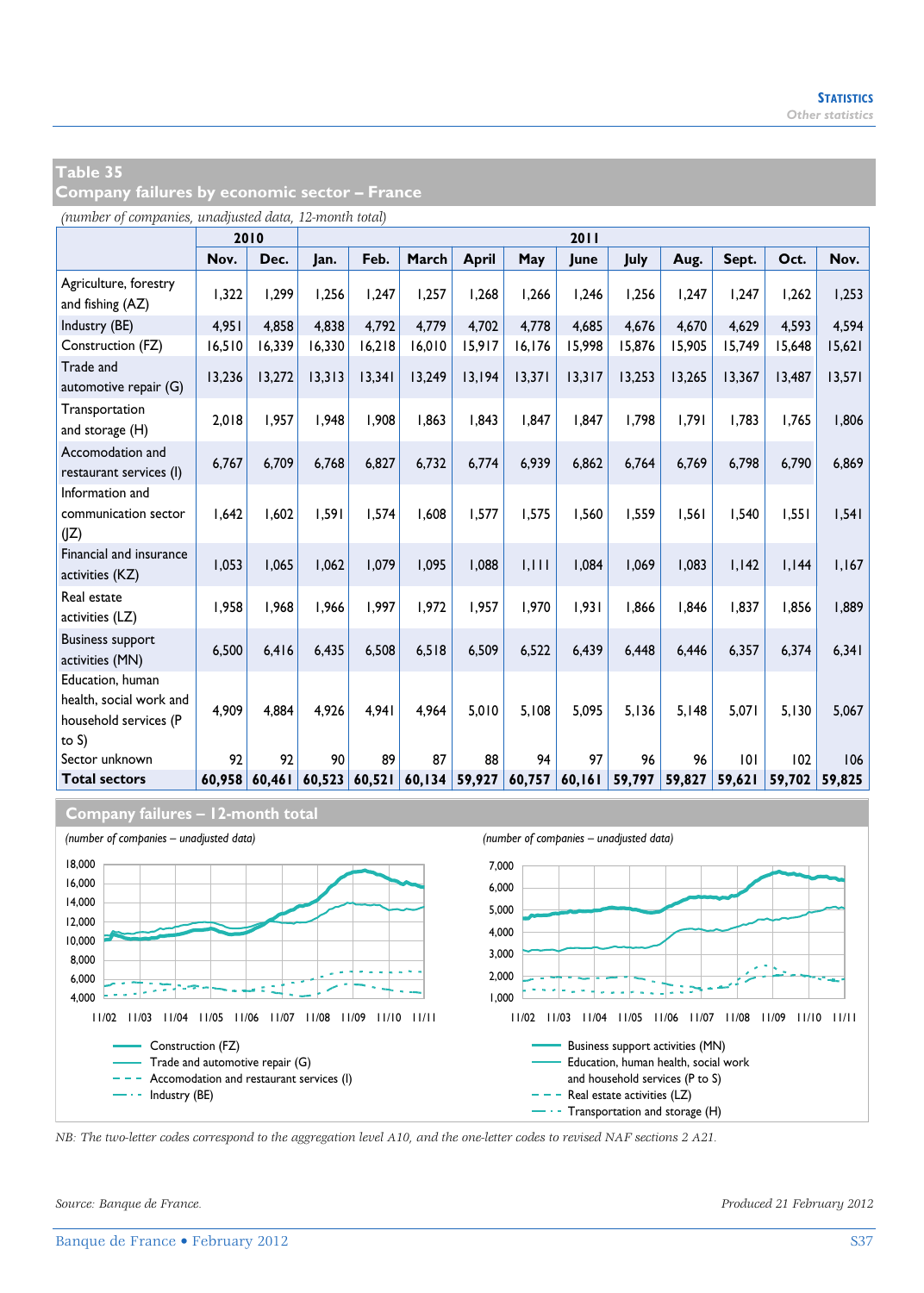#### **Retail payment systems – France**

*(daily average in EUR millions, % share for the last month)*

|                                | 2008   | 2009   | 2010   | 2011   | 2011   |        | 2012   | 2012         |
|--------------------------------|--------|--------|--------|--------|--------|--------|--------|--------------|
|                                |        |        |        |        | Nov.   | Dec.   | Jan.   | <b>Share</b> |
| Cheques                        | 6.533  | 5.700  | 5.590  | 5.478  | 4.953  | 6.094  | 5.598  | 26.0         |
| Credit transfers               | 8,413  | 8.473  | 8.865  | 9.646  | 9.259  | 12,030 | 10.013 | 46.5         |
| of which SEPA credit transfers | 29     | 95     | 683    | 2,555  | 3,098  | 4,488  | 3,522  | 16.4         |
| Promissory notes               | 1,523  | 1.250  | 1.138  | 1.142  | 1,126  | 1.224  | 1,107  | 5.1          |
| Direct debits                  | 1.814  | 1.801  | 1.827  | 1.938  | 1.899  | 1.963  | 2.030  | 9.4          |
| Interbank payment orders       | 147    | 143    | 133    | 130    | 206    | 126    | 94     | 0.4          |
| Electronic payment orders      | 1.061  | 1.082  | 1.141  | 1.343  | 1.114  | 1.627  | 1,461  | 6.8          |
| Card payments                  | 921    | 957    | 1.009  | 1.085  | 1.026  | 1.365  | 1,083  | 5.0          |
| ATM withdrawals                | 142    | 143    | 140    | 145    | 133    | 154    | 128    | 0.6          |
| Total                          | 20,554 | 19,550 | 19,844 | 20.907 | 19.716 | 24,583 | 21,513 | 100.0        |

*(daily average in thousands of transactions, % share for the last month)*

|                                | 2008   | 2009   | 2010   | 2011   | 2011   |        | 2012   | 2012         |
|--------------------------------|--------|--------|--------|--------|--------|--------|--------|--------------|
|                                |        |        |        |        | Nov.   | Dec.   | Jan.   | <b>Share</b> |
| Cheques                        | 10.996 | 10,287 | 9.507  | 9.112  | 9.017  | 10.495 | 8,862  | 17.4         |
| Credit transfers               | 7.425  | 7.527  | 7.356  | 7.549  | 7.108  | 8.706  | 7.325  | 14.4         |
| of which SEPA credit transfers | 13     | 38     | 270    | 1.400  | 1.488  | 2,151  | 1,681  | 3.3          |
| Promissory notes               | 355    | 334    | 3 I I  | 303    | 299    | 32 I   | 287    | 0.6          |
| Direct debits                  | 7.864  | 8.163  | 8.194  | 8.502  | 7.890  | 7.620  | 8.956  | 17.6         |
| Interbank payment orders       | 425    | 394    | 364    | 342    | 429    | 378    | 295    | 0.6          |
| Electronic payment orders      | 47     | 56     | 66     | 76     | 105    | 90     | 88     | 0.2          |
| Card payments                  | 19.219 | 20.542 | 21,505 | 22,969 | 21.865 | 27.456 | 22,858 | 45.0         |
| ATM withdrawals                | 2.462  | 2.454  | 2.375  | 2.422  | 2.273  | 2.456  | 2.166  | 4.3          |
| Total                          | 48.794 | 49,757 | 49,677 | 51,275 | 48.986 | 57,522 | 50,838 | 100.0        |





*(a) Debits: direct debits, interbank payment orders and electronic payment orders.* 

*Sources: GSIT, STET. Produced 21 February 2012*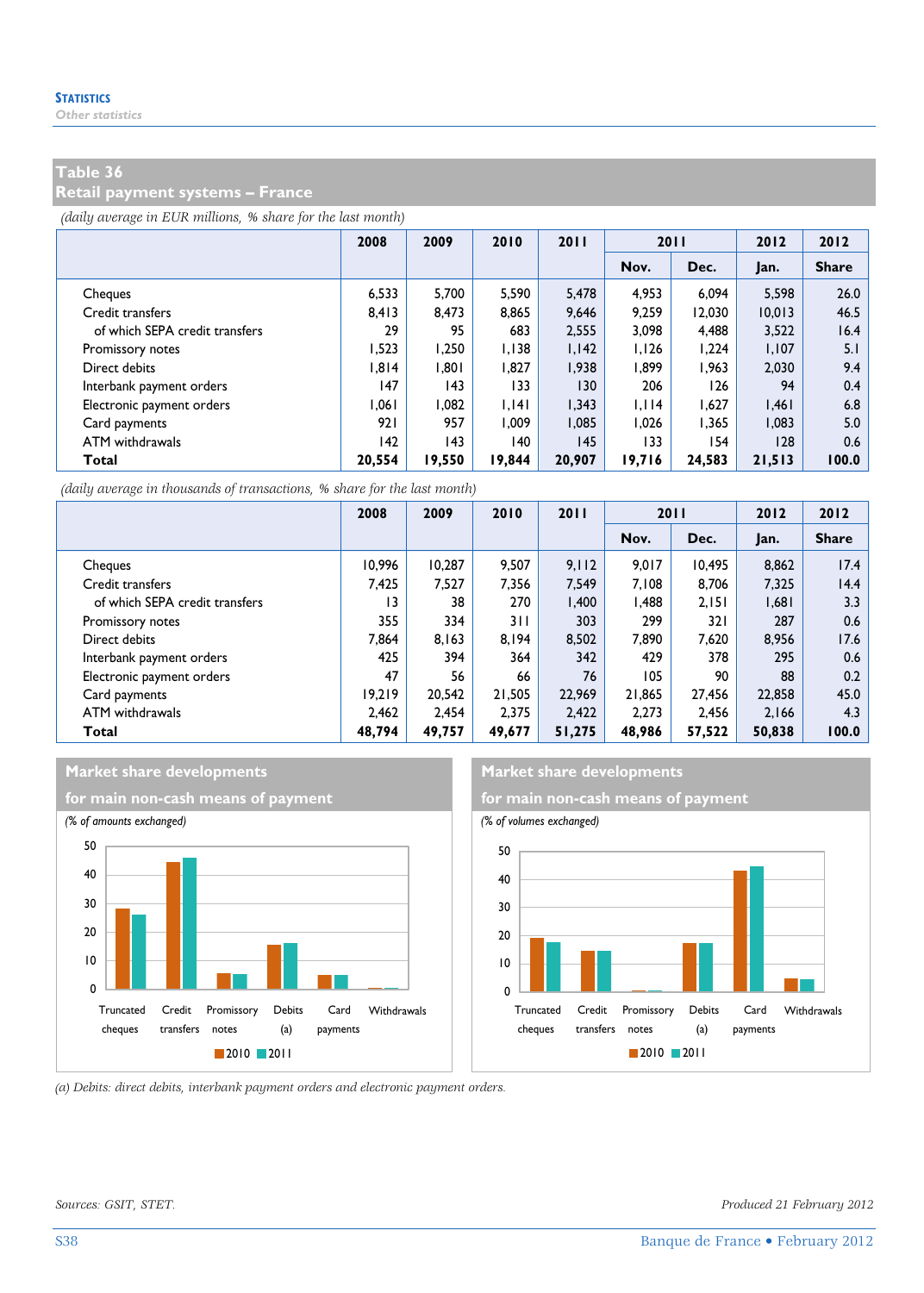**Large-value payment systems – EU** 

*(daily average in EUR billions, % share for the last month)*

|                             | 2007           | 2008           | 2009         | 2010           |                | 2011         |       | 2011         |
|-----------------------------|----------------|----------------|--------------|----------------|----------------|--------------|-------|--------------|
|                             |                |                |              |                | Oct.           | Nov.         | Dec.  | <b>Share</b> |
| France                      | 569            | 398            | 367          | 365            | 443            | 430          | 452   | 16.2         |
| Germany                     | 711            | 972            | 707          | 829            | 831            | 881          | 950   | 34.0         |
| Austria                     | 35             | 59             | 28           | 27             | 26             | 29           | 33    | 1.2          |
| Belgium                     | 104            | 152            | 106          | 95             | 119            | 112          | 124   | 4.5          |
| Cyprus                      | -              |                | 2            | $\overline{2}$ | $\overline{2}$ | $\mathbf{2}$ | 3     | 0.1          |
| Spain                       | 344            | 331            | 356          | 342            | 407            | 367          | 338   | 2.1          |
| Finland                     | 24             | 33             | 28           | 35             | 64             | 66           | 84    | 3.0          |
| Greece                      | 33             | 30             | 29           | 28             | 15             | 15           | 21    | 0.8          |
| Ireland                     | 29             | 32             | 30           | 30             | 17             | 8            | 9     | 0.7          |
| <b>Italy</b>                | 165            | 221            | 133          | 129            | $ $ $ $ 8      | 113          | 140   | 5.0          |
| Luxembourg                  | 39             | 60             | 40           | 40             | 66             | 73           | 82    | 2.9          |
| Malta                       | -              | 0              | 0            | 0              |                |              |       | 0.0          |
| Netherlands (a)             | 2              | 264            | 287          | 300            | 384            | 401          | 459   | 16.4         |
| Portugal                    | 3              | 16             | 17           | 20             | 20             | 17           | 21    | 0.8          |
| Slovakia                    | -              | -              | 3            | 3              | 3              | 3            | 4     | 0.1          |
| Slovenia                    | $\overline{2}$ | $\overline{2}$ | $\mathbf{c}$ | $\overline{2}$ | $\overline{2}$ | 3            | 3     | 0.1          |
| <b>EPM-ECB</b>              | 27             | 43             | 47           | 37             | 39             | 39           | 40    | 1.4          |
| Total TARGET2 euro area (b) | 2,217          | 2,614          | 2,182        | 2,283          | 2,557          | 2,570        | 2,774 | 99.3         |
| Non-euro area               | 202            | 53             | 16           | 16             | 9              | 0            | 9     | 0.7          |
| Total TARGET2 EU (b)        | 2,419          | 2,667          | 2,198        | 2,299          | 2,576          | 2,571        | 2,793 | 100.0        |
| Eurol (c)                   | 228            | 287            | 255          | 241            | 264            | 267          | 276   |              |

#### **Maket share of each financial centre in the TARGET2 system**



*The sum of the components may not be equal to the total (or to 100) due to rounding.* 

*Since January 2009, a new methodology for collecting and reporting statistics has been established on the TARGET2 data to improve data quality. This must be taken into account when comparing 2009 data with previous data.* 

*(a) Since 19 May 2008, the operations of the United Kingdom pass in transit by this country.* 

*(b) Variable composition according to the countries which participate in the systems of payment in euro.* 

*(c) Euro1 (EBA): clearing system of the Euro Banking Association. Euro1 data include retail payments recorded in STEP1.*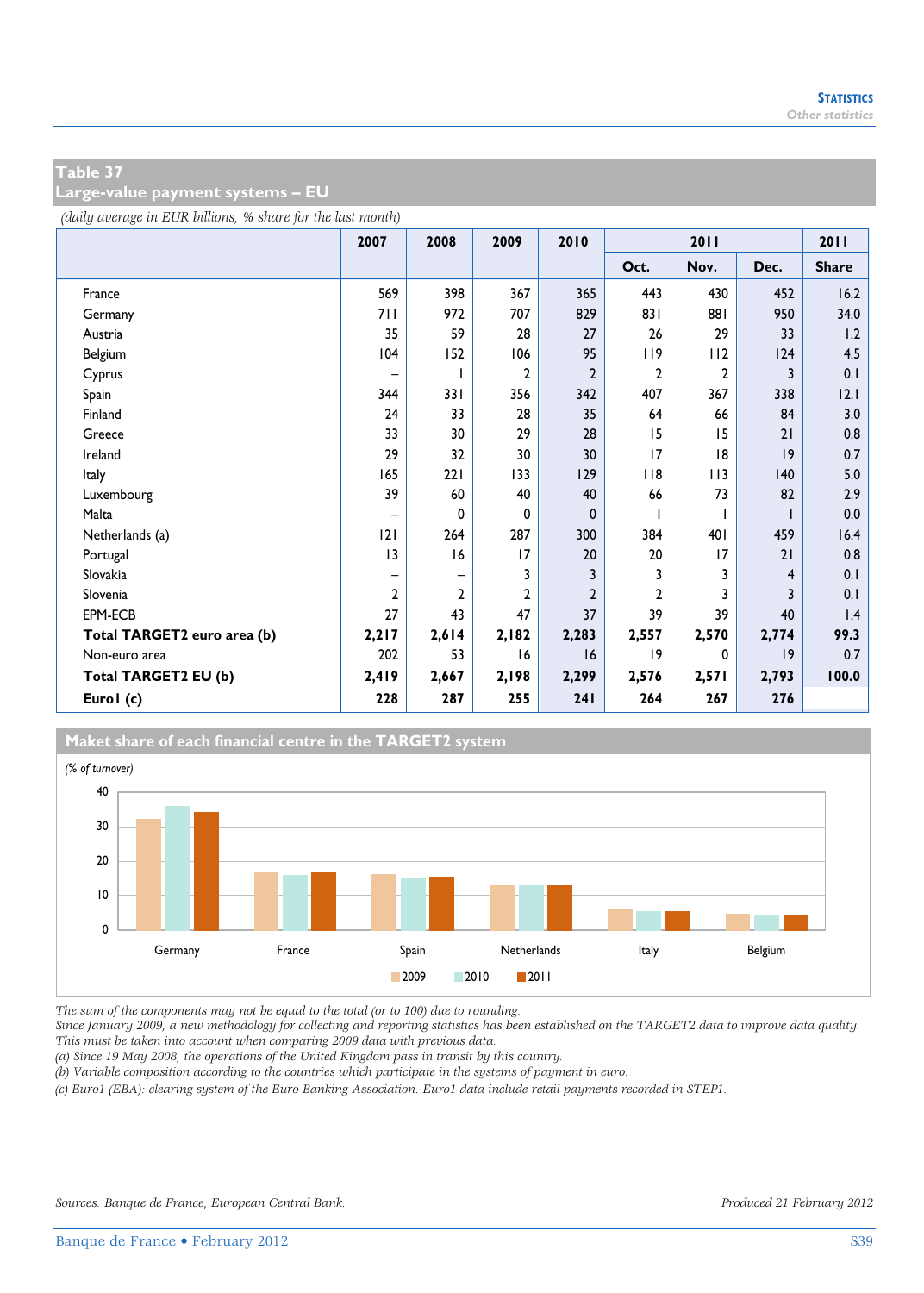**Large-value payment systems – EU** 

*(daily average in number of transactions, % share for the last month)*

|                             | 2007    | 2008    | 2009    | 2010    |         | 2011      |         | 2011         |
|-----------------------------|---------|---------|---------|---------|---------|-----------|---------|--------------|
|                             |         |         |         |         | Oct.    | Nov.      | Dec.    | <b>Share</b> |
| France                      | 19,192  | 25,992  | 29,773  | 31,850  | 34,330  | 33,086    | 37,760  | 9.8          |
| Germany                     | 164,187 | 181,625 | 174,695 | 173,218 | 169,851 | 169, 116  | 192,509 | 49.9         |
| Austria                     | 15,222  | 14,199  | 6,539   | 5,266   | 6,391   | 6,316     | 7,614   | 2.0          |
| Belgium                     | 7,993   | 9,884   | 8,517   | 9,454   | 9,996   | 9,068     | 10,403  | 2.7          |
| Cyprus                      |         | 392     | 389     | 466     | 534     | 574       | 683     | 0.2          |
| Spain                       | 41,792  | 36,167  | 29,580  | 29,195  | 30,000  | 29,436    | 32,167  | 8.3          |
| Finland                     | 1,392   | 1,587   | 1,652   | 1,589   | 1,640   | 1,540     | 1,587   | 0.4          |
| Greece                      | 6,334   | 5,117   | 5,692   | 5,904   | 5,647   | 5,604     | 6,368   | 1.7          |
| Ireland                     | 5,334   | 5,139   | 4,824   | 4,961   | 4,045   | 4,014     | 4,219   | 1.1          |
| Italy                       | 45,111  | 36,491  | 33,943  | 33,649  | 33,534  | 32,873    | 36,713  | 9.5          |
| Luxembourg                  | 3,399   | 3,037   | 2,847   | 3,033   | 3,243   | 3,154     | 3,479   | 0.9          |
| Malta                       |         | 50      | 59      | 65      | 64      | $ $ $ $ 8 | 158     | 0.0          |
| Netherlands (a)             | 27,685  | 37,745  | 36,930  | 33,304  | 33,368  | 32,663    | 35,191  | 9.1          |
| Portugal                    | 4,774   | 5,072   | 4,191   | 4,206   | 4,160   | 4,061     | 4,657   | 1.2          |
| Slovakia                    |         |         | 606     | 582     | 801     | 812       | 940     | 0.2          |
| Slovenia                    | 3,152   | 3,018   | 3,073   | 3,023   | 2,943   | 3,148     | 3,537   | 0.9          |
| EPM-ECB                     | 169     | 176     | 312     | 333     | 397     | 398       | 407     | 0.1          |
| Total TARGET2 euro area (b) | 345,738 | 365,690 | 343,621 | 340,099 | 340,945 | 335,982   | 378,394 | 98.I         |
| Non-euro area               | 20,442  | 4,277   | 2,364   | 3,281   | 6,665   | 6,413     | 7,481   | 1.9          |
| Total TARGET2 EU (b)        | 366,179 | 369,967 | 345,985 | 343,380 | 347,610 | 342,395   | 385,875 | 100.0        |
| Eurol (c)                   | 211,217 | 250,766 | 227,674 | 230,124 | 248,550 | 249,002   | 282,840 |              |

#### **Market share of each financial centre Average transaction amount**





*The sum of the components may not be equal to the total (or to 100) due to rounding.* 

*Since January 2009, a new methodology for collecting and reporting statistics has been established on the TARGET2 data to improve data quality. This must be taken into account when comparing 2009 data with previous data.* 

*(a) Since 19 May 2008, the operations of the United Kingdom pass in transit by this country.* 

*(b) Variable composition according to the countries which participate in the systems of payment in euro.* 

*(c) Euro1 (EBA): clearing system of the Euro Banking Association. Euro1 data include retail payments recorded in STEP1.*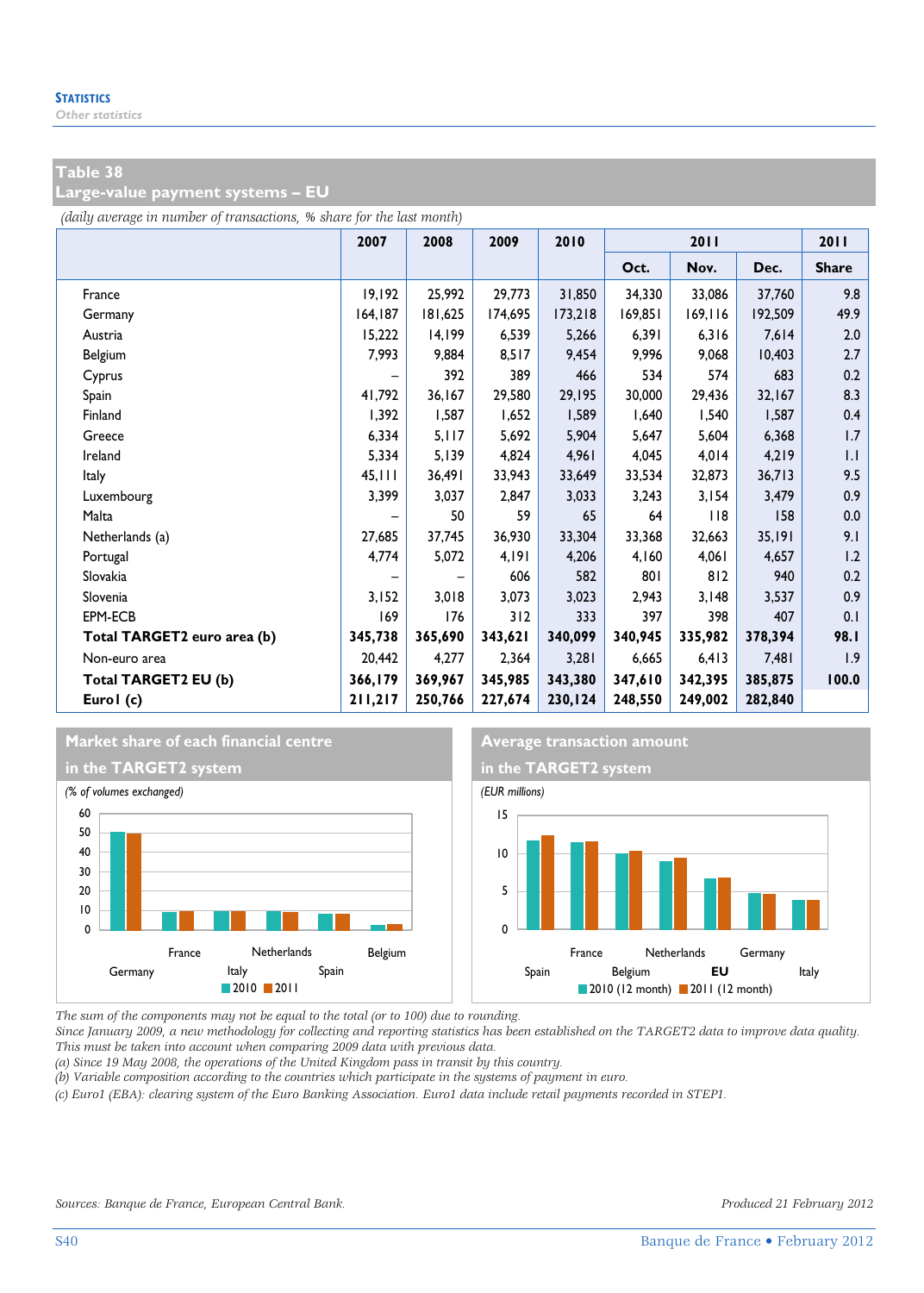**Large-value payment systems – France** 

*(daily average in EUR billions, % share for the last month)*

|                                        | 2008  | 2009  | 2010  | 2011  | 2011  |       | 2012  | 2012         |
|----------------------------------------|-------|-------|-------|-------|-------|-------|-------|--------------|
|                                        |       |       |       |       | Nov.  | Dec.  | Jan.  | <b>Share</b> |
| Collateral used in domestic TARGET (b) |       |       |       |       |       |       |       |              |
| French negotiable securities           | 51.2  | 114.6 | 105.7 | 82.1  | 89.1  | 117.7 | 117.7 | 35.5         |
| Private claims                         | 79.9  | 129.0 | 149.8 | 146.6 | 146.8 | 149.5 | 149.5 | 45.0         |
| Securities collateralised through CCBM | 62.8  | 79.9  | 76.9  | 60.4  | 55.2  | 61.4  | 61.4  | 18.5         |
| Other securities (c)                   | 8.2   | 7.9   | 5.9   | 3.5   | 2.8   | 3.4   | 3.4   | 0.1          |
| Total                                  | 202.1 | 331.3 | 338.3 | 292.6 | 293.9 | 332.0 | 332.0 | 100.0        |

**Monthly change in amounts exchanged in French payment systems (a)**



*(a) Since 18 February 2008, TBF (the French component of TARGET) and PNS systems have been replaced by TARGET2-Banque de France, the single French large-value payment system.* 

*(b) Until 15 February 2008, the indicated amounts corresponded to collateral used for intraday credit in TBF. Since the go-live of the "3G" system (Global management of collateral) and TARGET2-Banque de France on 18 February 2008, the amounts represent the collateral posted in a single pool of assets and that can be used for monetary policy and/or intraday credit operations.* 

*(c) Other foreign securities submitted via links between securities settlement systems.*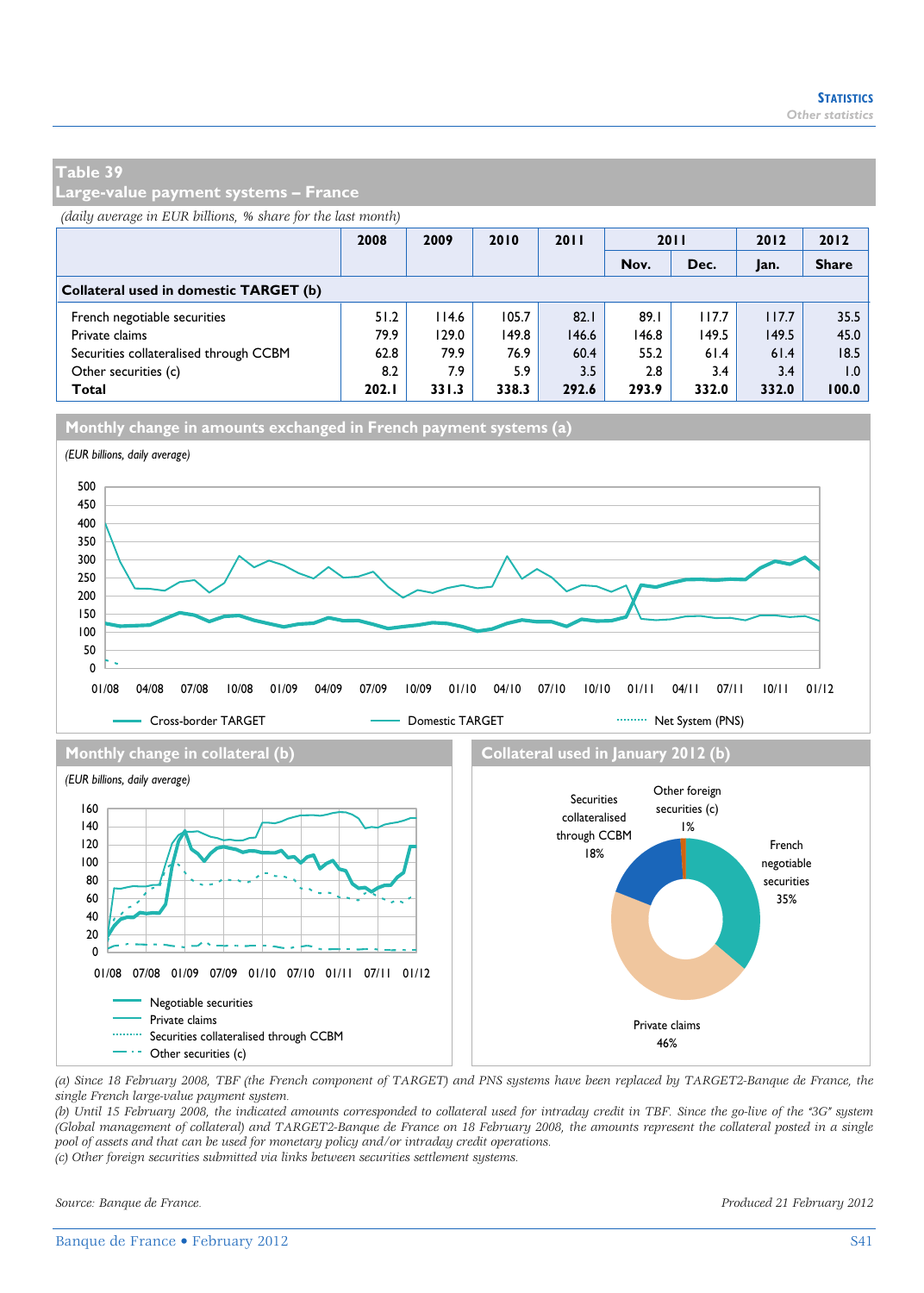## **Time series**

#### **Calendar**

*http://www.banque-france.fr/gb/statistiques/calendrier/calendrier.htm*

#### **Rates**

*http://www.banque-france.fr/gb/statistiques/taux/taux.htm*

- Exchange rates
- Policy rates
- Interbank market rates

#### **Money**

*http://www.banque-france.fr/gb/statistiques/monnaie/monnaie.htm*

- Monetary developments France
- Monetary aggregates Euro area
- Deposits and investments France

#### **Securities, loans and deposits**

*http://www.banque-france.fr/gb/statistiques/titres/titres.htm*

- Deposits and investments
- Loans
- Debt and securities
- Financial accounts

#### **Banking and financial activities**

*http://www.banque-france.fr/gb/statistiques/activite/activite.htm*

- Financial institutions
- International banking activity

#### **Economy and Business**

*http://www.banque-france.fr/gb/statistiques/economie/economie.htm*

- Balance of payments
- Business surveys
- Companies